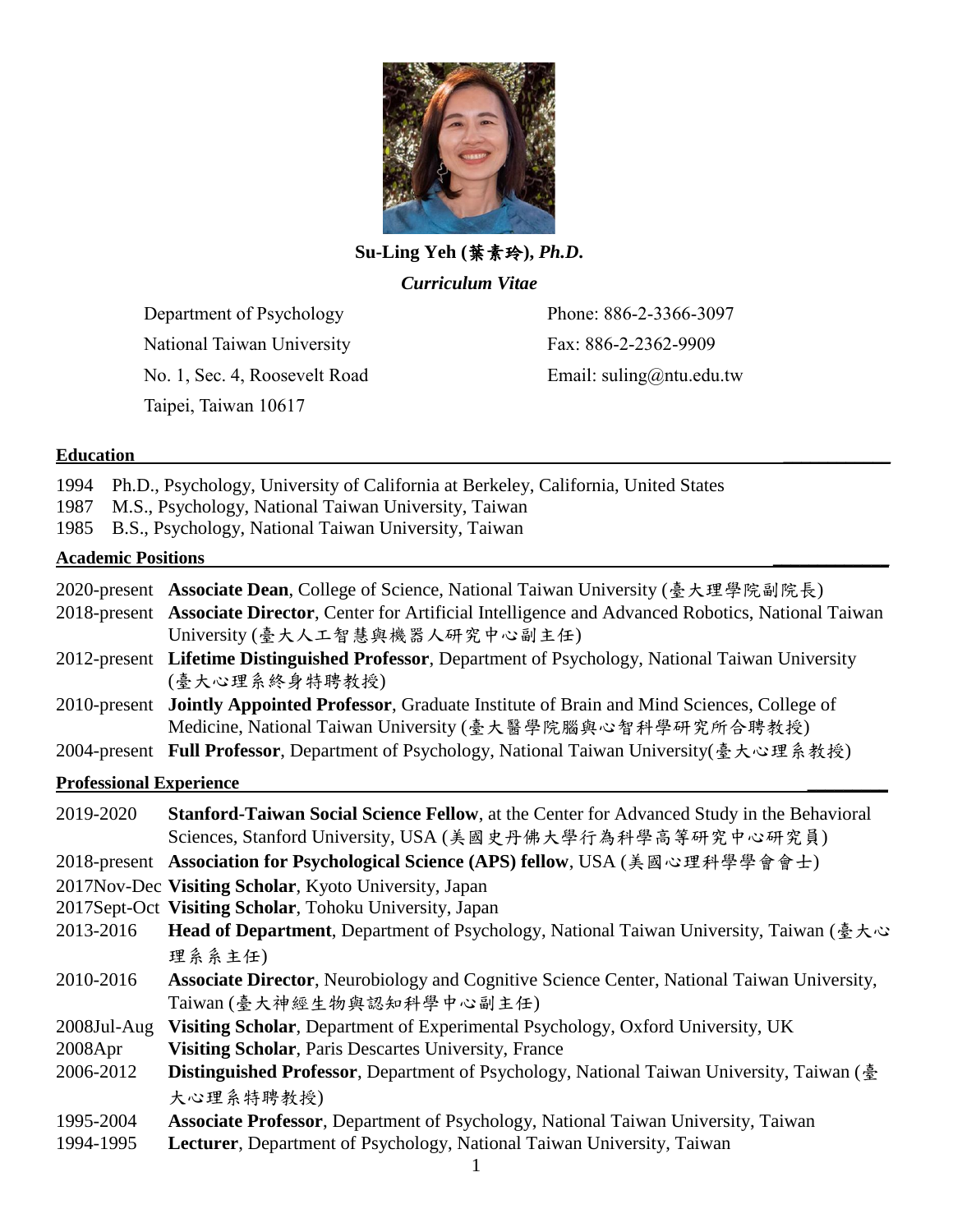#### **Major Awards and Honors \_\_\_\_\_**

| <u>Research</u> |                                                                                              |
|-----------------|----------------------------------------------------------------------------------------------|
| 2014            | <b>Academic Award of Ministry of Education, Ministry of Education, Taiwan</b>                |
|                 | (教育部學術獎)                                                                                     |
| 2002, 2012      | Distinguished Research Award (Twice), National Science Council of Taiwan                     |
|                 | (兩次科技部傑出獎)                                                                                   |
| 2004            | <b>Research Contribution Award in Humanities and Social Sciences, National Taiwan</b>        |
|                 | University (臺大人文社會研究貢獻獎)                                                                     |
| 2002-2003       | Da-Yo Memorial Award, National Science Council of Taiwan                                     |
|                 | (科技部吳大猷先生紀念獎)                                                                                |
| 1996-2000       | <b>Recipient of Research Awards (Five times), National Science Council of Taiwan</b>         |
| 2000            | Elected outstanding scholar for the NOW/NSC joint program on cognitive science, National     |
|                 | Science Council of Taiwan and NOW, Arnhem, the Netherlands                                   |
| 2000            | <b>Award for supervision of NSC Independent Research, National Science Council of Taiwan</b> |
|                 | (科技部指導學生創作獎)                                                                                 |
| <b>Teaching</b> |                                                                                              |
| 2006, 2012      | Distinguished Teaching Award for Best Teachers at NTU (Twice) (兩次臺大教學傑出獎)                    |
| 2004-2005       | Teaching Award for Best Teachers at NTU (Twice)(兩次臺大教學優良教師獎)                                 |
| 2003-2005       | Teaching Award of Best Teachers at the College of Science of NTU (Three times), National     |
|                 | Taiwan University (三次臺大理院教學優良教師獎)                                                            |
| 2002            | <b>Course Award, Computer and Information Networking Center, National Taiwan University</b>  |
|                 | For the web-based multimedia instructional course "Sensation and Perception"                 |

#### **Research Interests \_\_\_\_\_\_\_\_\_\_\_\_\_**

- 1. **Consciousness**: conscious and unconscious mental processes, attention and consciousness, body sensation and self-consciousness, meta-awareness, gut feeling
- 2. **Attention and Perception**: spatial attention, object-based attention, attentional capture, effect of attention on perception, eye movements
- 3. **Multisensory Perception**: cross-modal interaction between vision, audition, touch, smell, proprioception, etc.
- 4. **Psycholinguistics**: reading, semantic processing, visual word (character) recognition, perceptual organization of Chinese characters
- 5. **Applied Research on Image Processing and Display**: 3D displays design, power-saving of low backlight displays, a model to predict attention allocation for displays, relationship between display refresh rate and motion artifacts, blue-light filters, gaze contingent display and applications, eye tracking device, mean size, left-side bias, domain specific or general
- 6. **Blue Light Effect**: influence of different light spectrum on emotion, perception, and cognition.
- 7. **Psychological Approach to Assistive Robots**: human-centered problem-solving, human-robot interaction, social robotics, assistive robots for aging population
- 8. **Potential Gain in Statistical Regularity in Aging**: statistical regularity of Chinese idioms, representational momentum, and emotional faces in different age groups
- 9. **Affective Computing**: detection of affective state, attention, and mind wandering, attention training
- 10. **Fintech**: financial decisions making process through psychological lens
- 11. **Communication**: communication patterns of older adults and younger adults, intergenerational Communication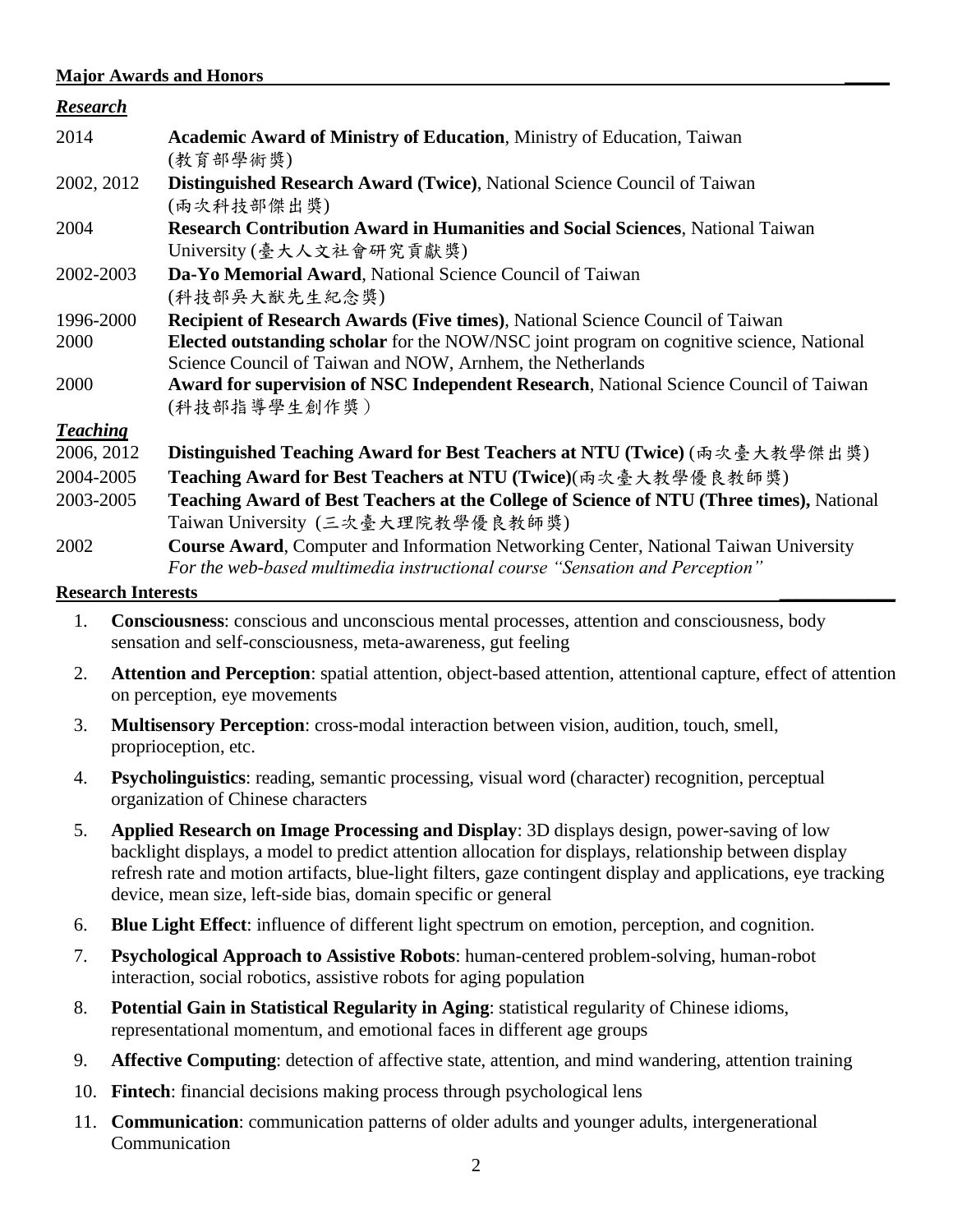#### **2022**

- 105. Chang, Y. L., Luo, D. H., Huang, T. R., Goh, J. O. S., **Yeh, S. L.**, & Fu. L. C. (in press). Identifying mild cognitive impairment by using human-robot interactions. *Journal of Alzheimer's Disease*.
- 104. Hsu, T. Y., Zhou, J. F., **Yeh, S. L.**\*, Northoff, G., & Lane, T. J. (2022). Intrinsic neural activity predisposes susceptibility to a body illusion. *Cerebral Cortex Communications*, *3*(1), tgac012.
- 103. Lo, S. Y., Lai, Y. Y., Liu, J.C., & **Yeh, S. L.**\*(2022). Robots and sustainability: Robots as persuaders to promote recycling. *International Journal of Social Robotics,*1-12.
- 102. Liu, J. C., Li, K, A., **Yeh, S. L.**\*, & Chien, S. Y. (2022). Assessing Perceptual Load and Cognitive Load by Fixation-Related Information of Eye Movements. *Sensors*, *22*(3), 1187.
- 101. Pan, J., Yan, M., & **Yeh, S. L.**\* (2022). Accessing Semantic Information from above: Parafoveal Processing during the reading of vertically presented sentences in Traditional Chinese. *Cognitive Science*, *46*(2), e13104.

#### **2021**

- 100. Lee, H. H., Chen, Z. L., **Yeh, S. L**.\*, Hsiao, J. H. W., & Wu, A. A. Y. (2021). When eyes wander around: Mind-wandering as revealed by eye movement analysis with hidden Markov models. *Sensors*, *21*(22), 7569.
- 99. Chen, Y. C., **Yeh, S. L.\***, Huang, T. R., Chang, Y. L., Goh, J. O. S., & Fu, L. C. (2021). Social Robots for Evaluating Attention State in Older Adults. *Sensors*, *21*(21), 7142.
- 98. Chen, Y. C., **Yeh, S. L.\***, & Tang, P. F. (2021). Age-related changes in audiovisual simultaneity perception and their relationship with working memory. *The Journals of Gerontology: Series B, 76*(6), 1095-1103.
- 97. Hsiao, J. H., Chan, A. B., An, J., **Yeh, S. L.**, & Jingling, L. (2021). Understanding the collinear masking effect in visual search through eye tracking. *Psychonomic Bulletin & Review, 28*(6), 1933-1943*.*
- 96. Lee, H. H., Tu, Y. C., & **Yeh, S. L**.\* (2021). In search of blue-light effects on cognitive control. *Scientific Reports*, *11*, 15505.
- 95. Lee, H. H., & **Yeh, S. L\*.** (2021). Blue-light effects on saccadic eye movements and attentional disengagement. *Attention, Perception, & Psychophysics*, *83*(4), 1713-1728.

### **2020**

- 94. Huang, T. R., Liu, Y. W., Hsu, S. M., Goh, J. O. S., Chang, Y. L., **Yeh, S. L.**, & Fu, L. C. (2020). Asynchronously embedding psychological test questions into human–robot conversations for user profiling. *International Journal of Social Robotics, 13*(6), 1359-1368.
- 93. Chen, J. H., Kuo, T. Y., Yu, H. L., Wu, C., **Yeh, S. L.**, Chiou, J. M., Cheng, T. F., Chen, Y. C. (2020). Long-term exposure to air pollutants and cognitive function in Taiwanese community-dwelling older adults: A four-year cohort study. *Journal of Alzheimer's Disease, 78*(4), 1585-1600.
- 92. Chen, Y. T., Lee, H. H., Shih, C. Y., Chen, Z. L., Beh, W. K., **Yeh, S. L.**, & Wu, A. Y. (2020). An effective entropy-assisted mind-wandering detection system with EEG signals based on MM-SART database. *arXiv preprint arXiv:2005.12076*.
- 91. Chien, S. E., Chen, Y. C., Matsumoto, A., Yamashita, W., Shih, K. T., Tsujimura, S. I., **Yeh, S. L.\*** (2020). The modulation of background color on perceiving audiovisual simultaneity. *Vision Research, 172,*  $1-10.$
- 90. Tu, Y. C., Chien, S. E., & **Yeh, S. L.\*** (2020). Age-related differences in the uncanny valley effect. *Gerontology, 66*(4), 382-392.

- 89. Chu, L., Chen, H. W., Cheng, P. Y., Ho, P., Weng, I. T., Yang, P. L., Chien, S. E., Tu, Y. C., Yang, C. C., Wang, T. M., Fung, H. H., & **Yeh, S. L.\*** (2019). Identifying features that enhance older adults' acceptance of robots: A mixed methods study. *Gerontology, 65*(4), 441-450.
- 88. Chien, S. E., Chu, L., Lee, H. H., Yang, C. C., Lin, F. H., Yang, P. L., Wang, T. M., & **Yeh, S. L.\*** (2019). Age difference in perceived ease of use, curiosity, and implicit negative attitude toward robots. *ACM*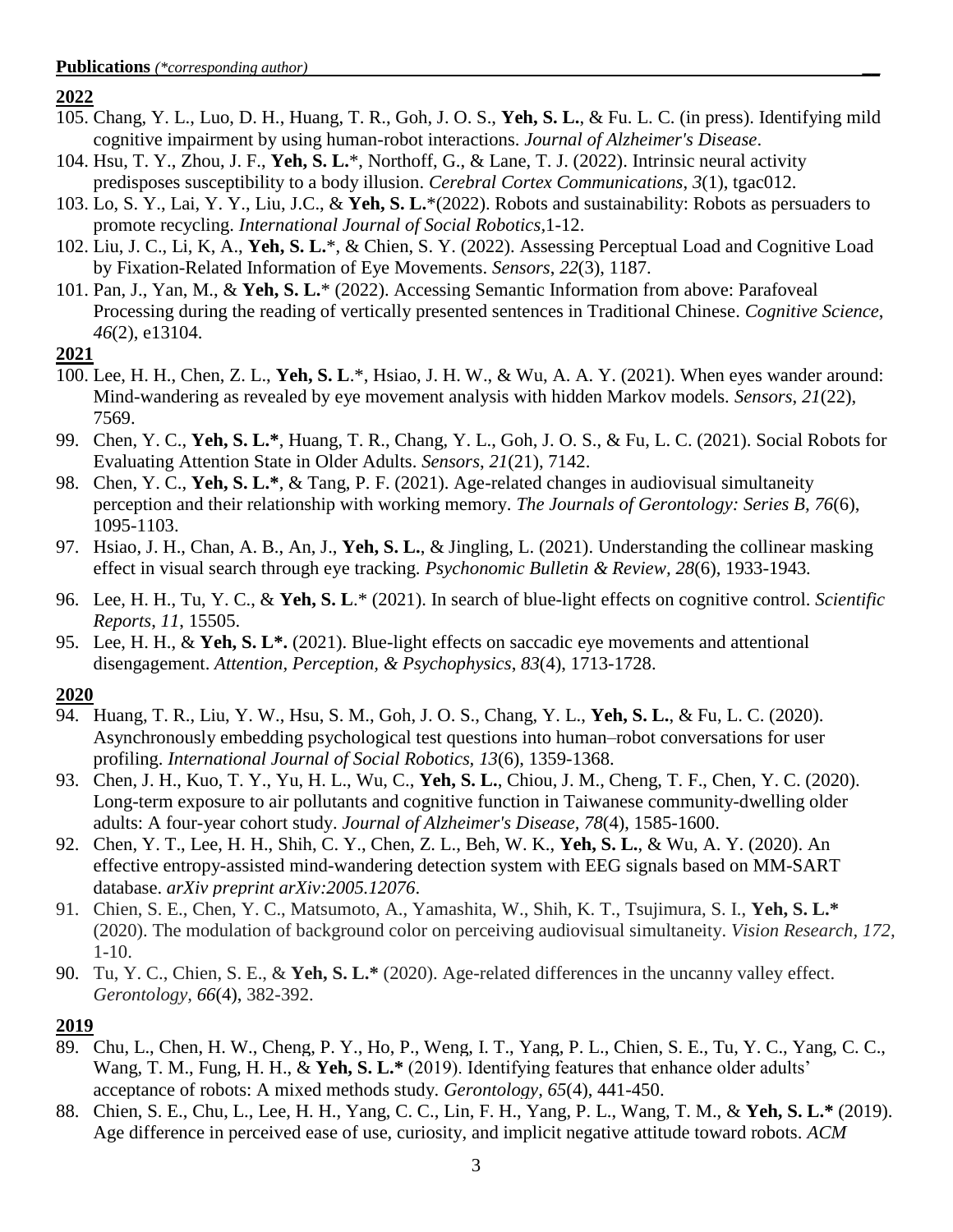*Transactions on Human-Robot Interaction*, *8*(2), 1-19.

87. Chen, H. W., & **Yeh, S. L.\*** (2019). Effects of Blue Light on Dynamic Vision. *Frontiers in Psychology*, *10*, 497.

## **2018**

- 86. Yang, Y. H. & **Yeh, S. L.\*** (2018). Can emotional content be extracted under interocular suppression? *PLoS ONE*, *13*(11): e0206799.
- 85. Yang, P. L., Tsujimura, S. I., Matsumoto, A., Yamashita, W., & **Yeh, S. L.\*** (2018). Subjective time expansion with increased stimulation of intrinsically photosensitive retinal ganglion cells. *Scientific Reports*, *8*, 11693.
- 84. Lo, S. Y., & **Yeh, S. L. \*** (2018). Does "a picture is worth 1000 words" apply to iconic Chinese words? Relationship of Chinese words and pictures. *Scientific Reports, 8*, 8289.
- 83. Liu, T., **Yeh, S. L**., & Hsiao, J. (2018). Transfer of the left-side bias effect in perceptual expertise: The case of simplified and traditional Chinese character recognition. *PLoS ONE*, *13*(4): e0194405.
- 82. Chu, C. Y., Chen, S., Yen, Y. C., **Yeh, S. L.**, Chu, H. H., & Huang, P. (2018). EQ: A QoE-Centric Rate Control Mechanism for VoIP Calls. *Transactions on Modeling and Performance Evaluation of Computing Systems, 3*(1), 4.
- 81. Yang, Y. H., & **Yeh, S. L.\*** (2018). Unconscious processing of facial expression as revealed by affective priming under continuous flash suppression. *Psychonomic Bulletin & Review, 25*(6), 2215-2223.

# **2017**

- 80. Chou, W. L., & **Yeh, S. L.\*** (2017). Dissociating Location-Based and Object-Based Cue Validity Effects in Object-Based Attention. *Vision Research, 143*, 34-41.
- 79. **Yeh, S. L.\***, Lane, T., Chang, A. Y., & Chien, S. E. (2017). Switching to the rubber hand. *Frontiers in Psychology, 8*, 2172.
- 78. **Yeh, S. L.\***, Chou, W. L., & Ho, P. (2017). Lexical processing of Chinese sub-character components: Semantic activation of phonetic radicals as revealed by the Stroop effect. *Scientific Reports, 7*, 15782.
- 77. Li, K. A., & **Yeh, S. L.\*** (2017). Mean size estimation yields left-side bias: Role of attention on perceptual averaging. *Attention, Perception & Psychophysics*, *79*, 2538-2551.
- 76. Yang, Y. H., Zhou, J., Li, K. A., Hung, T., Pegna, A. J. & **Yeh, S. L.\*** (2017). Opposite ERP effects for conscious and unconscious semantic processing under continuous flash suppression. *Consciousness and Cognition*, *54*, 114-128.
- 75. Yang, Y. H., Tien, Y. H., Yang, P. L., & **Yeh, S. L.\*** (2017). Role of consciousness in temporal integration of sematic information. *Cognitive, Affective, and Behavioral Neuroscience*, *17*(5), 954-972.
- 74. Lane, T., **Yeh, S. L.\***, Tseng, P. & Chang, A. Y. (2017). Timing disownership experiences in the rubber hand illusion. *Cognitive Research: Principles and Implications, 2*(1), 4.

### **2016**

- 73. Shih, K. T., Liu, J. S., Shyu, J. S., **Yeh, S. L.**, & Chen, H. H. (2016). Blocking harmful blue light while preserving image color appearance. *ACM Transactions on Graphics (TOG), 35*(6), 175, 1-10.
- 72. Chen, Y. C., & **Yeh, S. L**.**\*** (2016). Examining radical position and function in Chinese character recognition using the repetition blindness paradigm. *Language, Cognition, and Neuroscience, 32*(1), 37-54
- 71. Zhou, J., Lee, C. L., & **Yeh, S. L.\*** (2016). Word meanings survive visual crowding: Evidence from ERPs. *Language, Cognition, and Neuroscience*, *31*(9), 1167-1177.
- 70. Ho, M. C., Li, S. H., & **Yeh, S. L.\*** (2016). Early attentional bias for negative words when competition is induced. *Attention, Perception, and Psychophysics, 78*, 1030-1042.
- 69. Liu, T., Chuk, T., **Yeh, S. L.**, & Hsiao, J. H. (2016). Transfer of perceptual expertise: the case of simplified and traditional Chinese character recognition. *Cognitive Science, 40*(2), 1941-1968.
- 68. Zhou, J., Lee, C. L., Li, K. A., Tien, Y. H., & **Yeh, S. L.\*** (2016). Does temporal integration occur for unrecognizable words in visual crowding? *PLoS ONE, 11*(2), e0149355.
- 67. Lin, S. Y., & **Yeh, S. L.\*** (2016). Interocular grouping without awareness. *Vision Research, 121*, 23-30.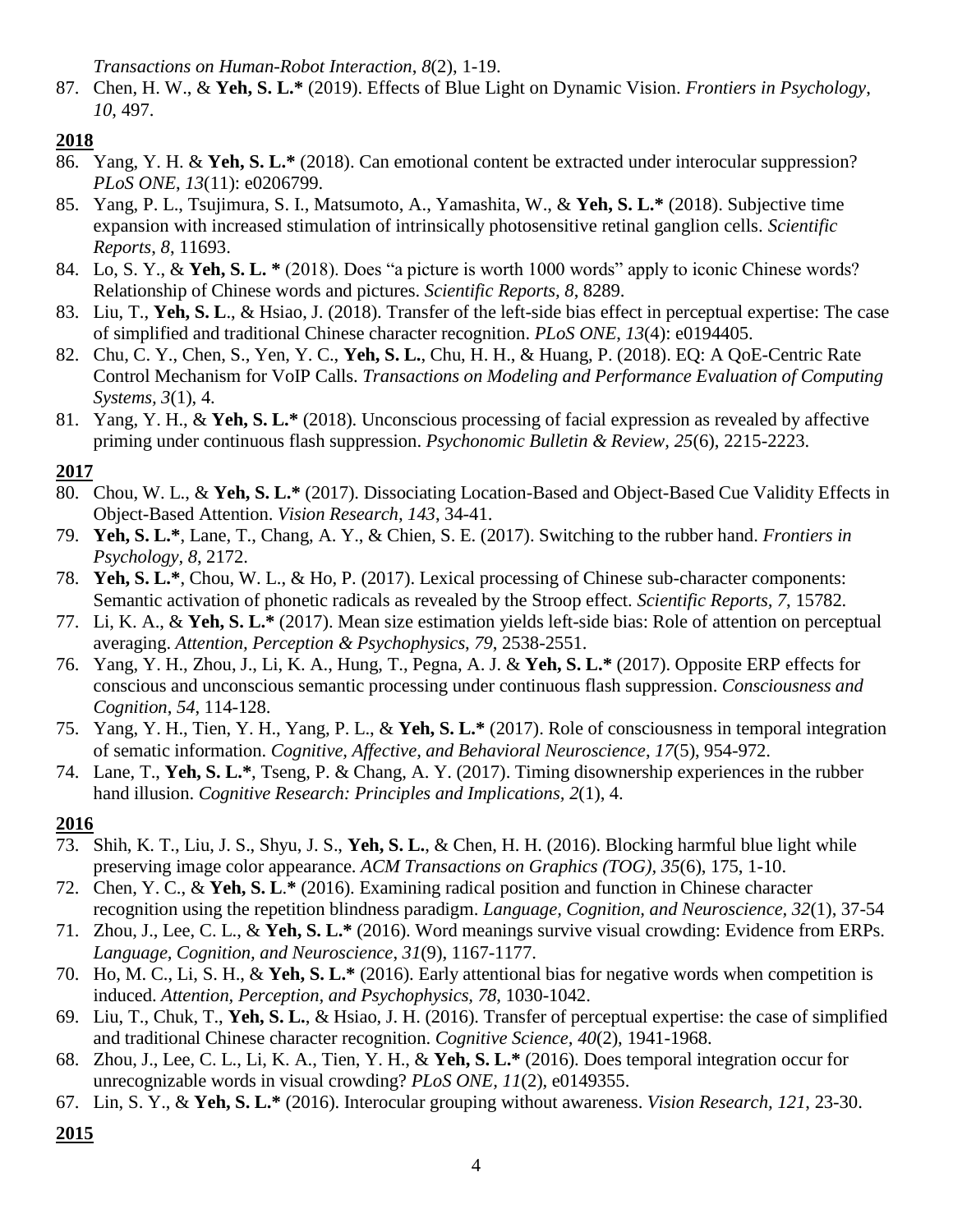- 66. Tan, J. S., & **Yeh, S. L.\*** (2015). Audiovisual integration facilitates unconscious visual scene processing. *Journal of Experimental Psychology: Human Perception and Performance, 41*(5), 1325-1335.
- 65. Huang, T. H., **Yeh, S. L.**, Yang, Y. H., Liao, H. I., Tsai, Y. Y., Chang, P. J., & Chen, H. H. (2015). Method and experiments of subliminal cueing for real-world images. *Multimedia Tools and Applications, 74*(22), 10111-10135.
- 64. Li, J. H., Li, K. A., Tsai, Y. Y., & **Yeh, S. L.\*** (2015). Self-accompanied by one's own name? Exploring the self-concept of Buddhism. *Chinese Journal of Psychology, 57*(2), 195-211 [In Chinese].
- 63. Lin, S. Y., & **Yeh, S. L.\*** (2015). Unconscious grouping of Chinese words: Evidence from object-based attention. *Language and Linguistics, 16*(4), 517-533.
- 62. Chen, Y. H., Zhou, J. F., & **Yeh, S. L.\*** (2015). Beyond the SNARC effect: distance-number mapping occurs in the peripersonal space. *Experimental Brain Research, 233*(5), 1519-1528.
- 61. Chen, Y. C., & **Yeh, S. L.\*** (2015). Binding radicals in Chinese character recognition: Evidence from repetition blindness. *Journal of Memory and Language, 78*, 47-63.

### **2014**

- 60. Tsai, Y. Y., & **Yeh, S. L.\*** (2014). Low temporal precision for high impulsive individuals. *Personality and Individual Differences, 70*, 92-96.
- 59. Chou, W. L., **Yeh, S. L.**, & Chen, C. C. (2014). Distinct mechanisms subserve location- and object-based visual attention. *Frontiers in Psychology, 5*, 456.
- 58. Yang, Y. H., & **Yeh, S. L.\*** (2014). Unmasking the dichoptic mask by sound: Spatial congruency matters. *Experiment Brain Research, 232*(4), 1109-1116.

## **2013**

- 57. Huang, T. H., Shih, K. T., **Yeh, S. L.**, & Chen, H. H. (2013). Enhancement of backlight-scaled images. *IEEE Transitions on Image Processing, 22*(12), 4587-4597.
- 56. Liao, H. I., & **Yeh, S. L.\*** (2013). Capturing attention is not that simple: Different mechanisms for stimulusdriven and contingent capture. *Attention, Perception, & Psychophysics, 75*(8), 1703-1714.
- 55. Tsai, Y. Y., & **Yeh, S. L.\*** (2013). Freezing effect in tactile perception: Sound facilitates tactile identification by enhancing intensity but not duration. *Journal of Experimental Psychology: Human Perception and Performance, 39*(4), 925-932.
- 54. **Yeh, S. L.\*,** & Huang, J.T. (2013). Special Issue: The core and key transformation of cognitive studies in Taiwan*. Chinese Journal of Psychology, 55*(3), 1-3.
- 53. Liao, H. I., Shimojo, S., & **Yeh, S. L.\*** (2013). Happy faces are preferred regardless of familiarity—Sad faces are preferred only when familiar. *Emotion, 13*(3), 391-396.

- 52. **Yeh, S. L.\***, He, S., & Cavanagh, P. (2012). Semantic priming from crowded words. *Psychological Science, 23*(6), 608-616.
- 51. Chen, S., Chu, C., **Yeh, S. L.**, Chu, H., & Huang, P. (2012). Modeling the QoE of rate changes in Skype/ SILK VoIP calls. *IEEE/ ACM Transactions on Networking (TON), 22*(6), 1781-1793.
- 50. Chen, Y. C., & **Yeh, S. L.\*** (2012). Look into my eyes and I will see you: Unconscious processing of human gaze. *Consciousness and Cognition, 21*(4), 1703-1710.
- 49. Hsiao, J. Y., Chen, Y. C., Spence, C., & **Yeh, S. L.\*** (2012). Assessing the effects of audiovisual semantic congruency on the perception of a bistable figure. *Consciousness and Cognition, 21*(2), 775-787.
- 48. Li, J. L., Hsiao, C. H., & **Yeh, S. L.\*** (2012). Predictability matters: On the stimulus-driven account of the multiple-cue effect. *Canadian Journal of Experimental Psychology, 66*(1), 18-25.
- 47. Chou, W. L., & **Yeh, S. L.\*** (2012). Object-Based Attention Occurs Regardless of Object Awareness. *Psychonomic Bulletin & Review, 19*(2), 225-231.
- 46. Lin, S. Y., & **Yeh, S. L.\*** (2012). Every moment counts: Smooth transition of object boundary reflects constant updating in object-based attention. *Attention, Perception, & Psychophysics, 74*(3), 533-539.
- 45. Huang, J.T., **Yeh, S. L.\***, & Chen, L. (2012). Introduction to the Special Issue: Highlights from the 2010 Cross-Strait Forum on the Joint Development of Cognitive Science Studies. *Chinese Journal of*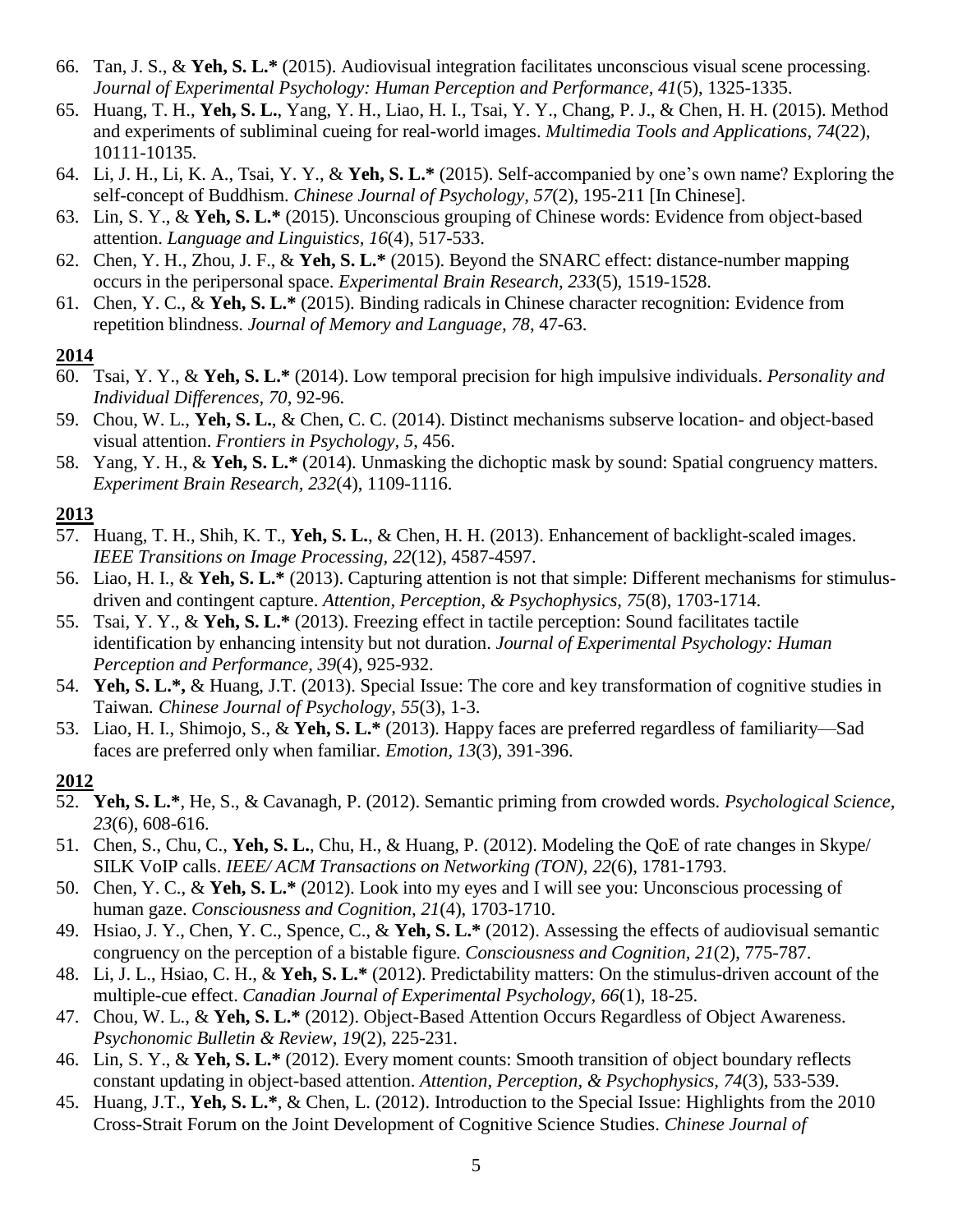*Psychology, 54*(1), 27-30.

### **2011**

- 44. **Yeh, S. L.\*** (2011). Introduction to the Special Issue: Highlights of the Asia-Pacific Conference on Vision 2010. *Chinese Journal of Psychology, 53*(4), 3-6.
- 43. Chen, Y. C., Huang, P. C., **Yeh, S. L.**, & Spence, C. (2011). Synchronous sounds enhance visual sensitivity without reducing target uncertainty. *Seeing and Perceiving, 24*(6), 623-638.
- 42. Lee, W. F., Huang, T. H., **Yeh, S. L.**, & Chen, H. H. (2011). Learning-based prediction of visual attention for video signals. *IEEE Transitions on Image Processing, 20*(11), 3028-3038.
- 41. Chou, W. L, & **Yeh, S. L.\*** (2011). Subliminal Spatial Cues Capture Attention and Strengthen Between-Object Link. *Consciousness and Cognition, 20*(4), 1265-1271.
- 40. Chen, Y. C., **Yeh, S. L.\***, & Spence, C. (2011). Crossmodal constraints on human perceptual awareness: auditory semantic modulation of binocular rivalry. *Frontiers in Psychology, 2*, 212.
- 39. Lo, S. Y., & **Yeh, S. L.\*** (2011). Independence between implicit and explicit processing as revealed by the Simon effect. *Consciousness and Cognition, 20*(3), 523-533.
- 38. Liao, H. I., & **Yeh, S. L.\*** (2011). Interaction between stimulus-driven orienting and top-down modulation in attentional capture. *Acta Psychologica, 138*(1), 52-59.
- 37. Yang, Y. H., & **Yeh, S. L.\*** (2011). Accessing the meaning of invisible words. *Consciousness and Cognition, 20*(2), 223-233.
- 36. Lin, S. Y., & **Yeh, S. L.\*** (2011). First Come, First Served? Influence of Changed Object Configuration on Object-Based Attention. *Attention, Perception, & Psychophysics, 73*(3), 678-687.
- 35. Liao, H. I., **Yeh, S. L.**, & Shimojo, S. (2011). Novelty vs. familiarity principles in preference decisions: Task-context of past experience matters. *Frontiers in Psychology, 2*, 43.

### **2010**

- 34. Hsu, L. C., Kramer, P., & **Yeh, S. L.\*** (2010). Monocular depth effects on perceptual fading. *Vision Research, 50*(17), 1649-1655,
- 33. **Yeh, S. L.\***, & Liao, H. I. (2010). On the generality of the displaywide contingent orienting hypothesis: Can a visual onset capture attention without top-down control settings for displaywide onset? *Acta Psychologica, 135*(2), 159-167.

### **2009**

- 32. Chen, Y. C., & **Yeh, S. L.\*** (2009). Catch the moment: Multisensory enhancement of rapid visual events by sound. *Experimental Brain Research, 198*(2-3), 209-219.
- 31. Ho, M. C., & **Yeh, S. L.\*** (2009). Effects of instantaneous object input and past experience on object-based attention. *Acta Psychologica, 132*(1), 31-39.
- 30. Chen, K. M. & **Yeh, S. L.\*** (2009). Asymmetric cross-modal effects in time perception. *Acta Psychologica, 130*(3), 225-234.
- 29. Chen, Y. C., & **Yeh, S. L**.\* (2009). Radical representation in models of Chinese character recognition. *Research in Applied Psychology, 43*, 177-205.

### **2008**

- 28. Lo, S. Y., & **Yeh, S. L**.\* (2008). Dissociation of processing time ad awareness by the inattentional blindness paradigm. *Consciousness and Cognition, 17*(4), 1169-1180.
- 27. Chou, W. L., & **Yeh, S. L.\*** (2008). Location- and object-based inhibition of return are affected by different kinds of working memory. *Quarterly Journal of Experimental Psychology, 61*(12), 1761-1768.
- 26. **Yeh, S. L.\*,** & Liao, H. I. (2008). On the generality of the contingent orienting hypothesis. *Acta Psychologica, 129*(1), 157-165.
- 25. Chen, Y. C., & **Yeh, S. L.\*** (2008). Visual events modulated by sound in repetition blindness. *Psychonomic Bulletin & Review, 15*(2), 404-408.

# **2007**

24. Li, J. L., & **Yeh, S. L.\*** (2007). New objects do not capture attention without a top-down setting: Evidence from an inattentional blindness task. *Visual Cognition, 15*(6), 661-684.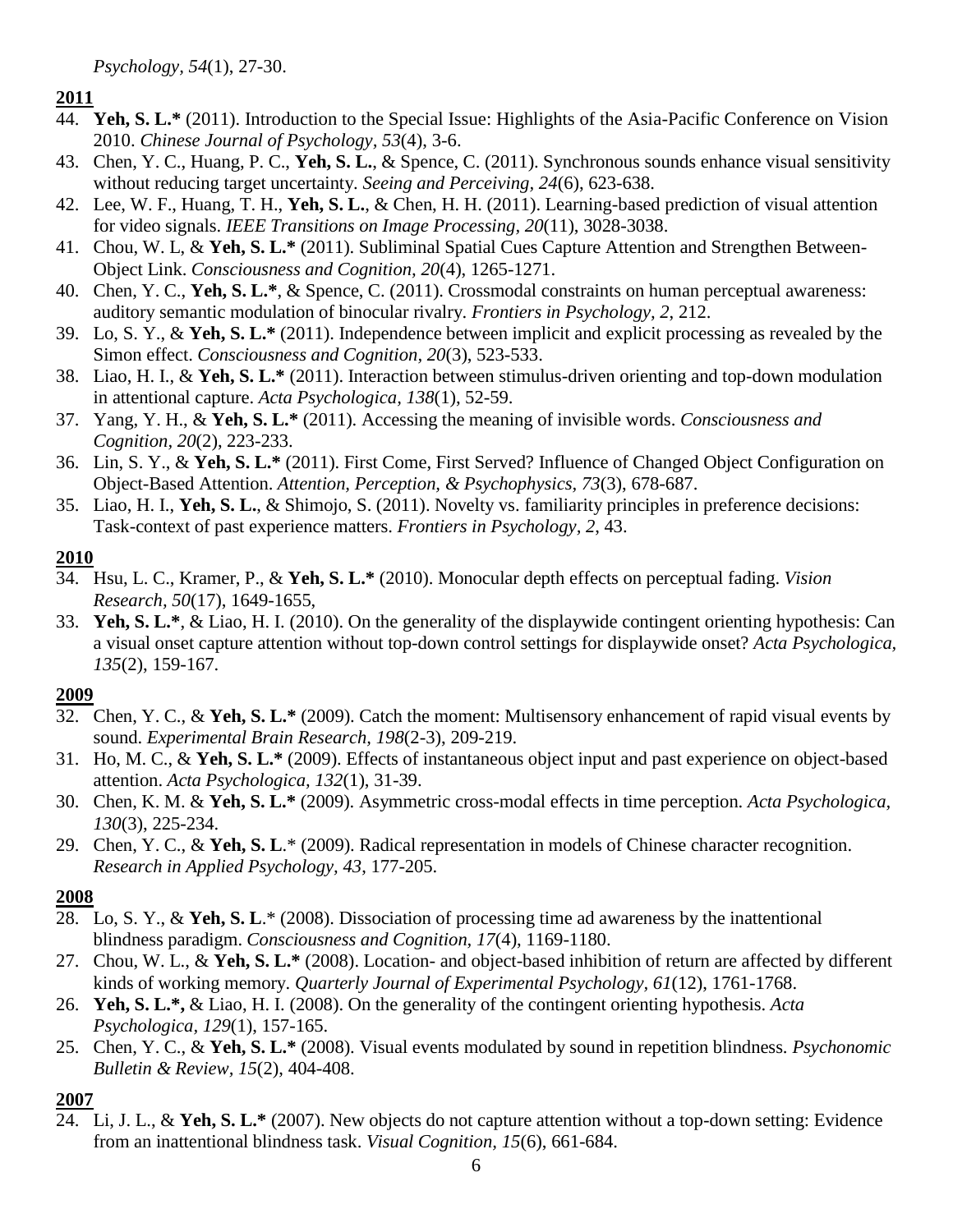23. Liao, H. I., & **Yeh, S. L.\*** (2007). Involuntary orienting caused by salient stimuli outside focal attention: Comparison of two paradigms. *Chinese Journal of Psychology, 49*(2), 145-158.

# **2006**

22. Hsu, L. C., **Yeh, S. L.\***, & Kramer, P. (2006). A common mechanism for perceptual filling-in and motioninduced blindness. *Vision Research, 46*(12), 1973-1981.

# **2005**

- 21. Chou, W. L., & **Yeh, S. L.\*** (2005). Object-based inhibition of return: Evidence from overlapping objects. *Chinese Journal of Psychology, 47*(1), 1-13.
- 20. **Yeh, S. L.\***, & Li, J. H. (2005). The allocation of focal attention in visual space: Unitary or split? *Research in Applied Psychology, 25*, 143-178.

# **2004**

- 19. **Yeh, S. L.\*,** & Li, J. H. (2004). Sublexical processing in visual recognition of Chinese characters: Evidence from repetition blindness for sub-character components. *Brain and Language, 88*(1), 47-53.
- 18. **Yeh, S. L.\***, Lin, Y. H., & Li, J. H. (2004). Role of character structure in judgments of visual similarity of Chinese characters for children in elementary school. *Journal of Education and Psychology, 27*(1), 95-118.
- 17. Li, J. H., & **Yeh, S. L.\*** (2004). The selection basis of visual attention: space-based or object-based? *Research in Applied Psychology, 21*, 165-194.
- 16. Hsu, L. C., **Yeh, S. L.\*,** & Kramer, P. (2004). Linking motion-induced blindness to perceptual filling-in. *Vision Research, 44*(24), 2857-2866.

# **2003**

- 15. **Yeh, S. L.\***, Li, J. L., Takeuchi, T., Sun, V. C., & Liu, W. R. (2003). The role of learning experience on the perceptual organization of Chinese characters. *Visual Cognition, 10*(6), 729-764.
- 14. Li, J. L., & **Yeh, S. L**.\* (2003). Do "Chinese and Americans see opposite apparent motions in a Chinese character"? Tse and Cavanagh (2000) replicated and revised. *Vision Cognition, 10*(5), 537-547.
- 13. **Yeh, S. L.\***, Chang, H. C., Chen, I. P., & Lee, C. Y. (2003). Prelexical phonology by low spatial frequency channels? *Chinese Journal of Psychology, 45*(1), 11-27.

# **2002**

12. **Yeh, S. L.\***, & Li, J. L. (2002). Role of structure and component in judgments of visual similarity of Chinese characters. *Journal of Experimental Psychology: Human Perception and Performance, 28*(4), 933- 947.

# **2001**

11. Chen, I. P., **Yeh, S. L.\*,** & Lin, S. Y. (2001). Critical phase band for Chinese character recognition. *Chinese Journal of Psychology, 43*(2), 155-173.

# **2000**

- 10. **Yeh, S. L.\*** (2000). Structure detection of Chinese characters: visual search slope as an index of similarity between different-structured characters. *Chinese Journal of Psychology, 42*(2), 191-216.
- 9. **Yeh, S. L.\***, & Chen, I. P. (2000). Trichromatic theory of color vision and its applications. *Research in Applied Psychology, 5*, 114-141.
- 8. Chen, I. P., & **Yeh, S. L.\*** (2000). Gamma correction for monitors used in psychological experiments. *Research in Applied Psychology, 5*, 143-164.
- 7. **Yeh, S. L.\***, & Chen, I. P. (2000). Trichromatic theory of color vision: related phenomena and explanations. *Research in Applied Psychology, 6*, 29-32.

- 6. **Yeh, S. L.\***, & Chen, I. P. (1999). Is early visual processing attention impenetrable? *Behavioral and Brain Sciences, 22*(3), 400.
- 5. **Yeh, S. L.\***, Li, J. L., & Chen, K. M. (1999). Classification of Chinese characters: Verification by different predesignated categories and varied sample sizes. *Chinese Journal of Psychology, 41*(1), 65-85.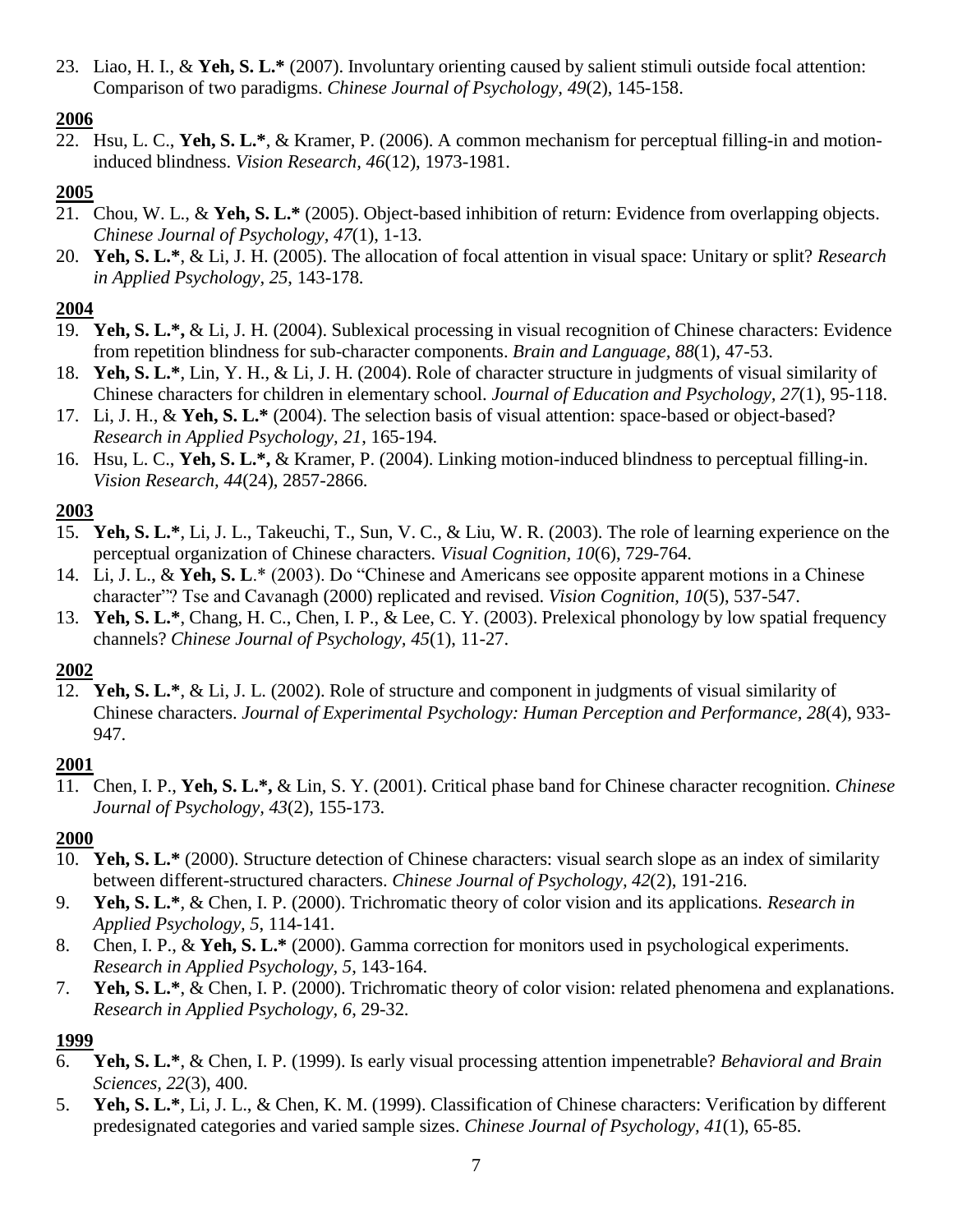## **1997**

4. **Yeh, S. L.\***, Li, J. L., & Chen, I. P. (1997). The perceptual dimensions underlying the classification of the shapes of Chinese characters. *Chinese Journal of Psychology, 39*(1), 47-74.

# **1996**

3. **Yeh, S. L.\***, Chen, I. P., De Valois, K. K., & De Valois, R. L. (1996). Figural aftereffects and spatial attention. *Journal of Experimental Psychology: Human Perception and Performance, 22*(2), 446-460.

# **1993**

2. Zhang, J., **Yeh, S. L**., & De Valois, K. K. (1993). Motion contrast and motion integration. *Vision Research, 33*(18), 2721-2732.

## **1991**

1. Rueckl, J. G., Suzuki, S., & **Yeh, S. L**. (1991). On the locus of redundancy effects in a letter-detection task. *Perception and Psychophysics, 49*(5), 412-421.

### **Books and Books Chapters \_\_\_\_\_**

- 8. Gamborino, E., Herrera Ruiz, A., Wang, J. F., Tseng T.Y., **Yeh, S. L.**, & Fu, L. C. (2021). Applications in Cultural Heritage, Tourism, Autonomous Vehicles and Intelligent Agents (Ed.). *Towards Effective Robot-Assisted Photo Reminiscence: Personalizing Interactions Through Visual Understanding and Inferring BT-Cross-Cultural Design* (pp. 335-349). Cham, Switzerland: Springer International Publishing.
- 7. **Yeh, S. L.** (2019). Perception and awareness: The duet of consciousness. In Y. H. Hung & Y. C. Kao (Ed.), *The Black Hole of the Mind: The Mystery of Consciousness (pp. 91-114)*. Sanmin, Taipei. 葉素玲 (2019)。知覺與覺知:意識的二重奏。載於洪裕宏、高涌泉 (主編),心靈黑洞:意識的奧 祕(頁91-114)。臺北市:三民出版社。
- 6. **Yeh, S. L.** & Chen, I. P., (2018). Sensation and perception. In G. C. Liang (Ed.), *Psychology: An Integration of Body, Mind and Culture*. National Taiwan University Press, Taipei. 葉素玲、陳一平(2018)。感覺與覺知。載於梁庚辰(主編),心理學 --身體心靈與文化的整 合。臺北市:國立臺灣大學出版中心。
- 5. **Yeh, S. L**., & Woodward, J. A. (2012). *Increase science productivity: The secrets to writing winning articles and research proposals*. National Taiwan University Press, Taipei.
- 4. **Yeh, S. L.** (2009). Word recognition. In I. W. Su (Ed.), *Language and Cognition (pp. 289-320)*. National Taiwan University Press, Taipei. 葉素玲(2009)。漢字辨識。載於蘇以文(主編),語言與認知(289-320)。臺北市:國立臺灣 大學出版中心。
- 3. Chen, I. P., & **Yeh, S. L.** (2007). *Sensation and perception.* In H. C. Chen (Ed.), *Cognitive psychology (pp. 71-112)*. Wu-Nan, Taipei. 陳一平、葉素玲(2007)。感覺與知覺。載於陳烜之(主編),認知心理學(71-112)。臺北市: 五南出版社。
- 2. **Yeh, S. L.** (1999). Role of color in spatial vision. In C. S. Li (Ed.), *Vision and Cognition (pp. 227-258).* Yuan-Liu, Taipei. 葉素玲(1999)。色彩在空間視覺所扮演的角色。載於李江山(主編),視覺與認知:視覺知覺與 視覺運動系統(227-258)。臺北市:遠流。
- 1. **Yeh, S. L.** (1999). Visual spatial attention. In C. S. Li (Ed.), *Vision and Cognition (pp. 291-324)*. Yuan-Liu, Taipei. 葉素玲(1999)。視覺空間注意力。載於李江山(主編),視覺與認知:視覺知覺與視覺運動系統 (291-324)。臺北市:遠流。

# **Conference Presentations \_\_\_\_\_\_**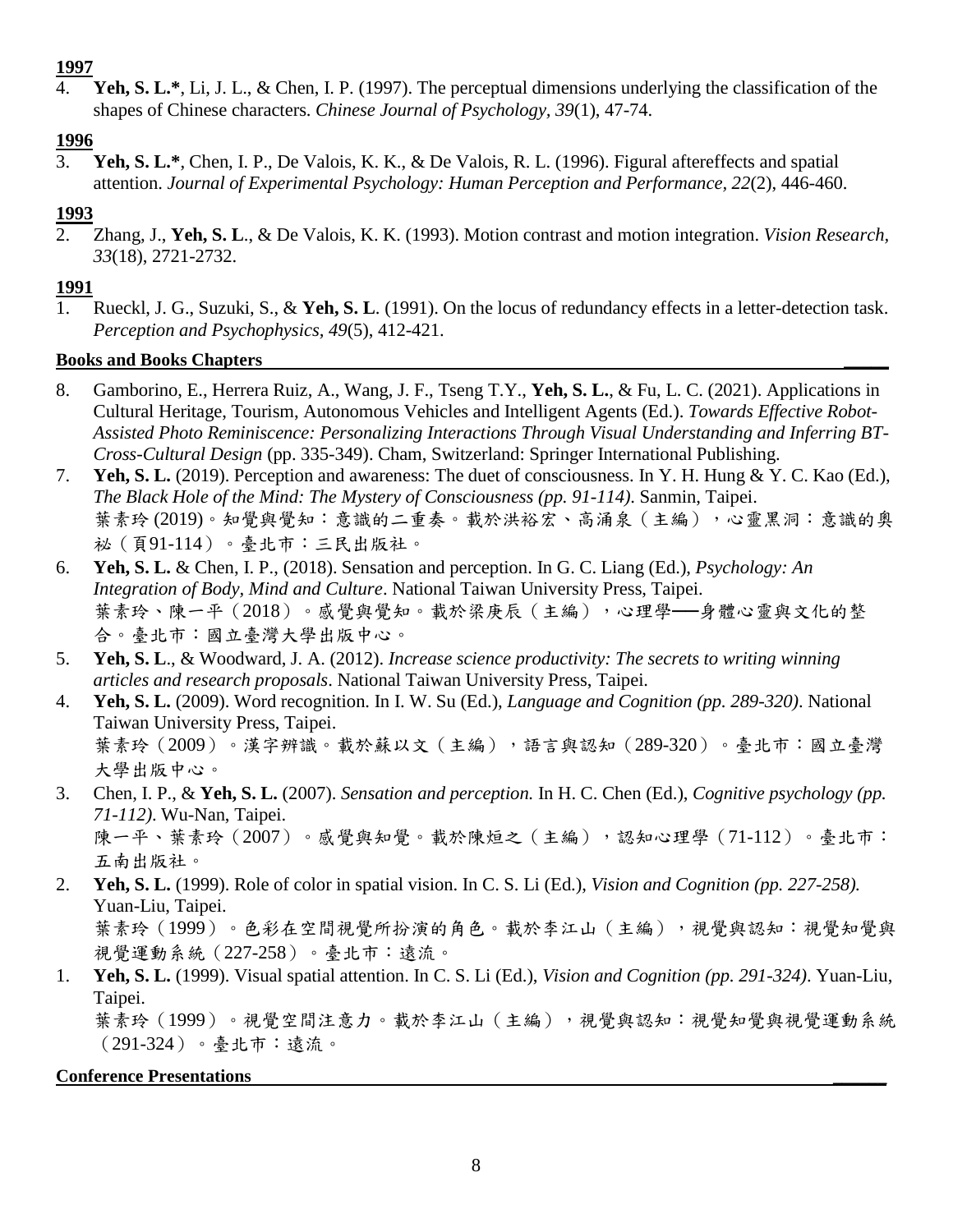- 285. Chen, R., Chien, S. E., & **Yeh, S. L**. (2021). Metacognition of finger and wrist tactile sensations: Domain general or specific? The 60<sup>th</sup> Annual Conference of Taiwanese Psychological Association, Virtual Meeting.
- 284. Chen, Y. S., Chien, S. E., & **Yeh, S. L**. (2021). The development of the uncanny valley in children. The European Conference on Visual Perception, Virtual Meeting.
- 283. Chien, S. E. & **Yeh, S. L.** (2021). Perceived animacy is affected by consciousness and metacognition of distractor-target synchronicity. The European Conference on Visual Perception, Virtual Meeting.
- 282. Huang, B. C., Chen, Y. S., Chen, Y. C., & **Yeh, S. L.** (2021). Positive effects in detecting changes of dynamic facial expressions. The European Conference on Visual Perception, Virtual Meeting.
- 281. Huang, T. C., Nakashima, R., Iwai, R., Chien, S. E., **Yeh, S. L**., & Kumada, T. (2021). Facial surface property modulates uncanny valley effect of robot face on older adults. The European Conference on Visual Perception, Virtual Meeting.
- 280. Lee, H. H., Liu, G. K. M., & **Yeh, S. L.** (2021) I know I'm happy, and I'm right: Metacognition of emotion. The European Conference on Visual Perception, Virtual Meeting.
- 279. **Yeh, S. L**., Yeshurun, Y., Luzardo, F. (2021). Cross-language comparison of semantic and phonological priming from crowded words: The case of Chinese vs. Hebrew. The European Conference on Visual Perception, Virtual Meeting.
- 278. Cheng, T., Chiu, L., Huang, L. T., Lin, Y. T., Chen. Y. C., Lee. H. H., & **Yeh, S. L.** (2021) Metacognitive architecture: Perception, interoception, and beyond. The Conference of Metacognition: New developments and challenges, Virtual Meeting.
- 277. Castañeda, E. G., Ruiz, A. H., Wang, J. F., Tseng, T. Y., **Yeh, S. L.**, & Fu, L. C. (2021). Towards effective robot-assisted photo reminiscence: Personalizing interactions through visual understanding and inferring. HCI International, Virtual Meeting.
- 276. Chen, Y. C., Castañeda, E. G., Fu, L. C., Yueh, H. P., & **Yeh, S. L.** (2021). Social presence in evaluations for a humanoid robot and its effect on children-robot relationship. HCI International, Virtual Meeting.
- 275. Tseng, C. H., Hung, T. F., & **Yeh, S. L.** (2021). Robot-human partnership is unique: Partner-advantage in shape-matching task. HCI International, Virtual Meeting.
- 274. Chen, Y. C., Peng, Y. S., Li, D., & **Yeh, S. L.** (2021). Audiovisual spatial congruency modulates perceptual and metacognitive components of sound-induced flash illusion. Vision Sciences Society, Virtual Meeting.
- 273. Chen, Z. L., Lee, H. H., Chen, Y. T., Wu, A. Y., & **Yeh, S. L.** (2021) The mind's eye: Mind-wandering revealed by eye movement Hidden Markov Model. Vision Sciences Society, Virtual Meeting.
- 272. Lee, H. H., Chien, S. E., Lin, V., & **Yeh, S. L.** (2021). Which comes first? Examining breaking continuous suppression time of high-calorie and low-calorie foods. Vision Sciences Society, Virtual Meeting.
- 271. Tsai, C. C., Chien, S. E., Ueda, Y., Saiki, J., & **Yeh, S. L.** (2021). Search asymmetry revisited: Search for target with more features than distractors is not necessarily more efficient. Vision Sciences Society, Virtual Meeting.
- 270. Yang, C. C., & **Yeh, S. L.** (2021) Blue light impairment on the speed of exogenous attention shift. Vision Sciences Society, Virtual Meeting.
- 269. Chuang, Y. S., Hung, H. Y., Gamborino, E., Goh, J. O. S., Huang, T. R., Chang, Y. L., **Yeh, S. L.**, & Fu, L. C. (2020). Using machine theory of mind to learn agent social network structures from observed interactive behaviors with targets. 29th IEEE International Conference on Robot and Human Interactive Communication (RO-MAN), Naples, Italy, pp. 1013-1019, doi: 10.1109/RO-MAN47096.2020.9223453.
- 268. Chien, S. E., Yu, C. J., Lai, Y. Y., Liu, J. C., Fu, L. C., & **Yeh, S. L.** (2020). Can older adults' acceptance toward robots be enhanced by observational learning? In Rau, P. L. (Eds.), *Cross-cultural design. User experience of products, services, and intelligent environments*: Vol. 12192. International Conference on Human-Computer Interaction (pp. 564-576). Copenhagen, Denmark: Springer-Cham.
- 267. Chien, S. E., & **Yeh, S. L.** (2020). Animacy perception inferred by eye movement patterns. Vision Sciences Society, Virtual Meeting.
- 266. Kao, Y. W., Lee, H. H., Goh, J. O. S., & **Yeh, S. L.** (2020). Age-related differences in the statistical regularity of emotional faces. The Cognitive Neuroscience Society, Virtual Meeting.
- 265. **Yeh, S. L.**, Tsai, C. C., Ueda, Y., Takebayashi, H., Chien, S. E., & Saiki, J. (2019). Effect of culturally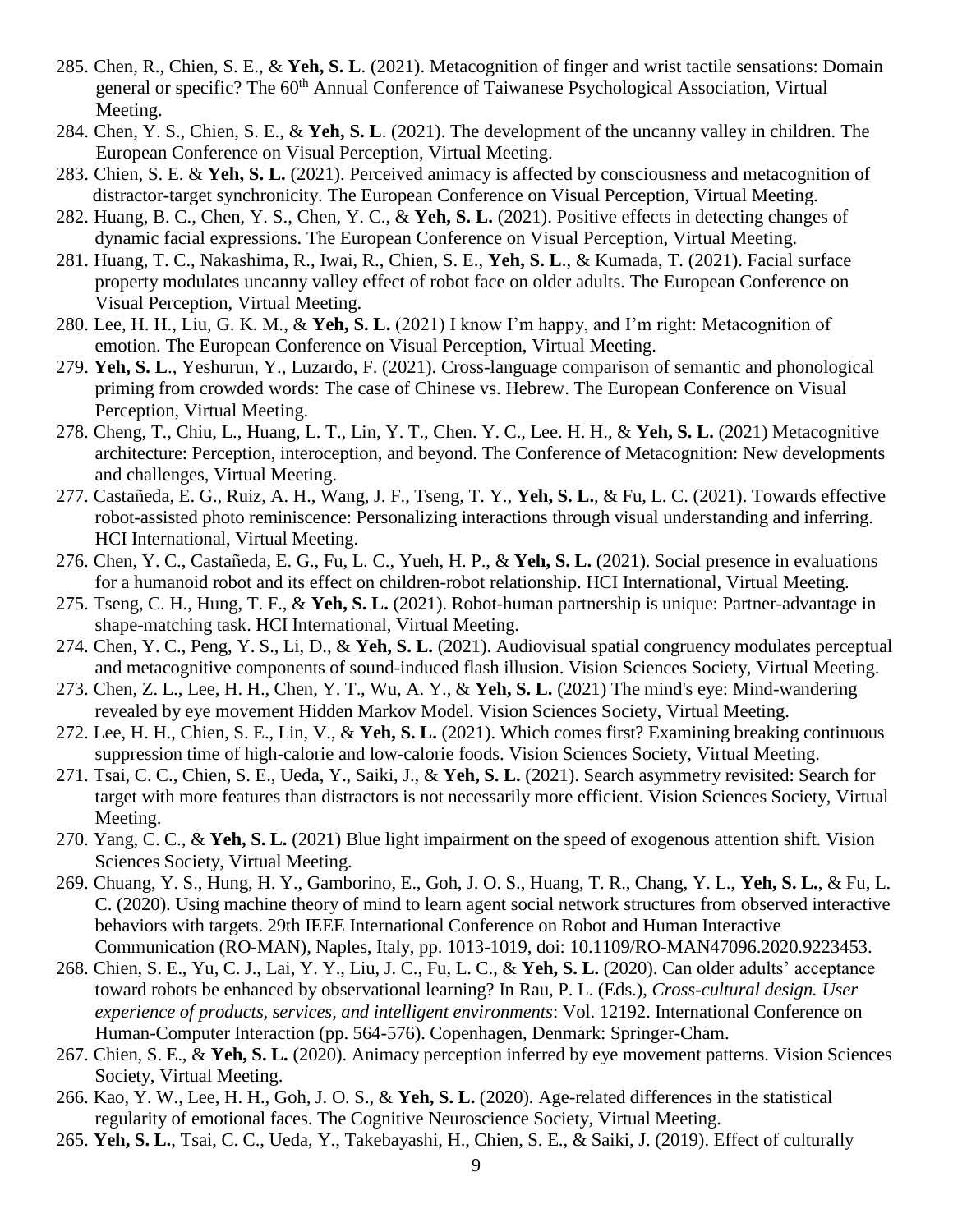shaped experiences on cognitive processing. The 5th NTU-Kyoto University International Symposium of Human Sciences, Taipei, Taiwan.

- 264. Yang, C. C., & **Yeh, S. L.** (2019). Modulation of blue light on the speed of attention shift. The 5th NTU-Kyoto University International Symposium of Human Sciences, Taipei, Taiwan.
- 263. Lee, H. H., Chen, Z. L., Chen, Y. T., Shih, C. Y., Beh, W. K., Wu, A. Y., & **Yeh, S. L.** (2019). The heart never lies: Heart rate variability as an index of sustained attention. The 5th NTU-Kyoto University International Symposium of Human Sciences, Taipei, Taiwan.
- 262. Fujino, M., Hung, T. F., Chien, S. E., Ueda, Y., & Kumagai, S. (2019). Cultural differences in self-concept between the Japanese and Taiwanese. The 5th NTU-Kyoto University International Symposium of Human Sciences, Taipei, Taiwan.
- 261. Hung, T. F., **Yeh, S. L.**, & Tseng, C., H. (2019). Partner advantage: from human-human to human-robot. The 3nd NTU-Tohoku U Symposium on Interdisciplinary AI and Human Studies, Taipei, Taiwan.
- 260. Yu, C. J., Huang, T. Y., Chen, L. P., Bu, H. Y., Fu, L. C., Kitamura, Y., & **Yeh, S. L.** (2019). i-Path: An Intelligent System for Preserving Older Adults' Wisdom. The 3nd NTU-Tohoku U Symposium on Interdisciplinary AI and Human Studies, Taipei, Taiwan.
- 259. Yu, C. J., Chien, S. E., Wu, T. J., **Yeh, S. L.**, & Fu, L. C. (2019). Can Older Adults' Acceptance toward Robots Enhanced by Observational Learning? The 5th Taiwan Computer-Human Interaction Conference, Taipei, Taiwan.
- 258. **Yeh, S. L.**, Li, S. H., Jingling, Li., Goh, J. O. S., Chao, Y. P., & Tsai. A. C. (2019). Better statistical regularity with aging? Age-related difference in the neural processing of idioms. The Vision Sciences Society, St. Pete Beach, FL.
- 257. Li, D., Chen, Y. C., & **Yeh, S. L.** (2019). Auditory modulations on visual perception and metacognition. The Vision Sciences Society, St. Pete Beach, FL.
- 256. Yang, C. C., & **Yeh, S. L.** (2019). Effect of blue light on the speed of attention shift. The Vision Sciences Society, St. Pete Beach, FL.
- 255. Lee, H. H., & **Yeh, S. L.** (2019). Blue light effects on the gap effect. The Vision Sciences Society, St. Pete Beach, FL.
- 254. Ueda, Y., Tsai, C. C., Chien, S. E., **Yeh, S. L.** & Saiki, J. (2019). Visual search revisited in East Asia: Experience matters. The Vision Sciences Society, St. Pete Beach, FL.
- 253. Li, J. L., Chao, Y. P., Li, S. H., Goh, J. O. S., Tsai, C. A. & **Yeh, S. L.** (2019). Collinear grouped items are more distracted for older adults: Behavior and neural imaging evidence on the collinear masking effect. The Vision Sciences Society, St. Pete Beach, FL.
- 252. Ueda, Y., Huang, T. R., Shen, Z., Sakata, C., **Yeh, S. L.**, & Saito, S. (2019) Hebb repetition effect in visual memory. The European Society for Cognitive Psychology, Santa Cruz, Spain.
- 251. Ueda, Y., Huang, T. R., Shen, Z., **Yeh, S. L.**, & Saito, S. (2019) Sequential encoding in long-term memory improves visual short-term memory. The Psychonomic Society, Montréal, Canada.
- 250. Guo, X., Huang, Y. C., Gamborino, E., Tseng, S. H., Fu, L. C., & **Yeh, S. L.** (2019). Inferring human feelings & desires for human-robot trust promotion. International Conference on Human-Computer Interaction, Orlando, FL.
- 249. Gamborino, E., Yueh, H. P., **Yeh, S. L.**, & Fu, L. C. (2019). Mood estimation as a social profile predictor in an autonomous, multi-session, emotional support robot for children. The IEEE International Conference on Robot and Human Interactive Communication, New Delhi, India.
- 248. Tu, Y. C., Chien, S. E., Lai, Y. Y., Liu, J. C., & **Yeh, S. L.** (2019). The uncanny valley revisited: agerelated difference and the effect of function type. The Gerontological Society of America, Austin, TX.
- 247. Lee, H. H., Shih, C. Y., Chen, Z. L., Wu, A. Y., & **Yeh, S. L.** (2019). Are you concentrating or mindwandering? Electroencephalogram signals reveal differences in attentional states. The Society for Neuroscience, Chicago, IL.
- 246. Kao, Y. W., Li, S. H., Goh, J. O. S., Tsai, A. C., Jingling, L., & **Yeh, S. L.** (2019). Age-related differences in the neural processing of momentum. The European Conference on Visual Perception, Leuven, Belgium.
- 245. Chang, W. C., **Yeh, S. L.**, & Huang, S. L. (2019). The Extent of Unconscious Semantic Processing under Continuous Flash Suppression. The European Conference on Visual Perception, Leuven, Belgium.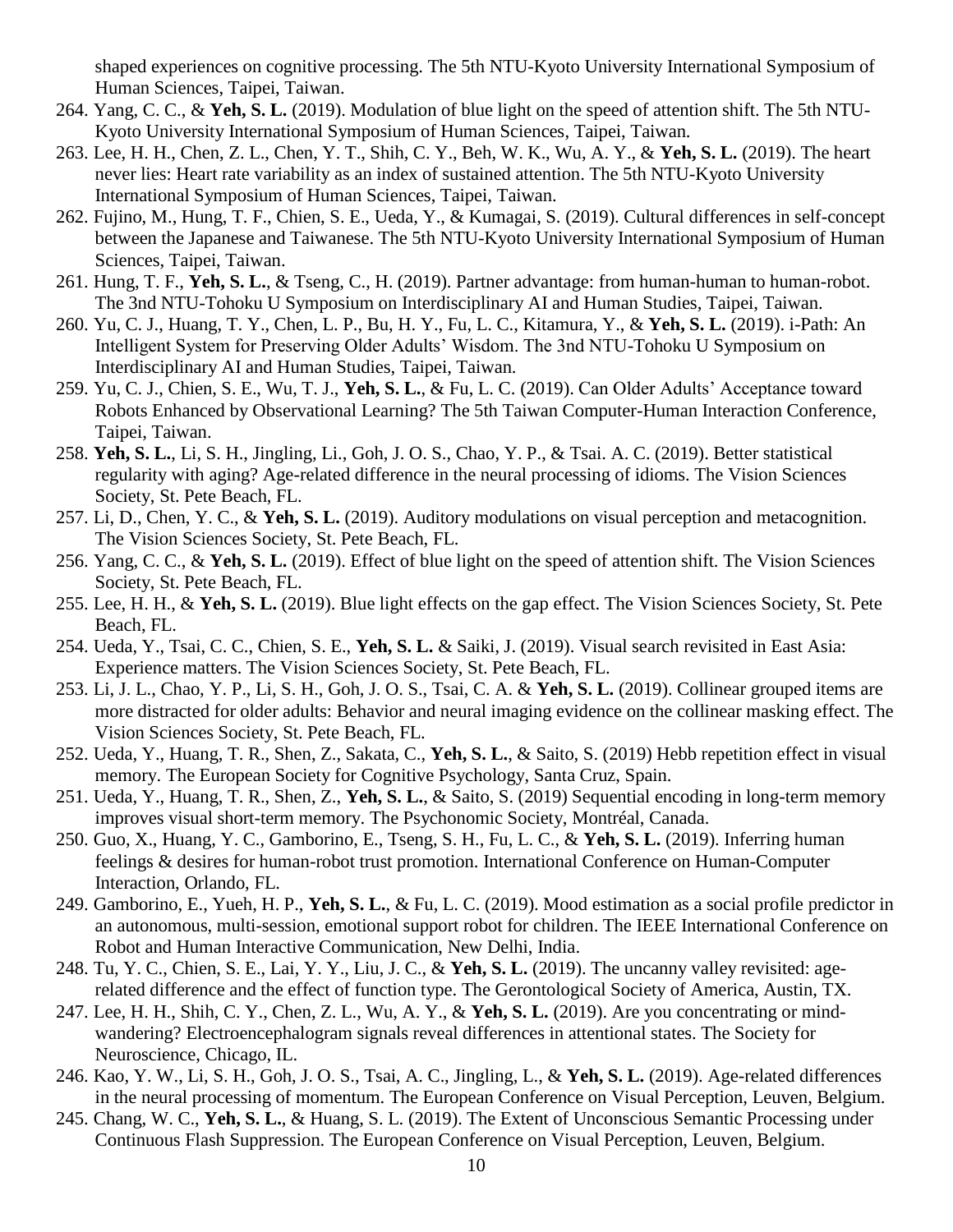- 244. Chien, S. E., Yang, Y. H., Teramoto, S., Ono, Y., & **Yeh. S. L.** (2019). Neural correlates of semantic priming under visual crowding: An MEG study. The Asia-Pacific Conference on Vision, Osaka, Japan.
- 243. Tsai, C. C., Chien, S. E., Ueda, Y., Saiki, J., & **Yeh. S. L.** (2019). Does Visual Experience abolish Search Asymmetry? The Asia-Pacific Conference on Vision, Osaka, Japan.
- 242. Ueda, Y., Huang, B. C., Yoshikawa, S., & **Yeh. S. L.** (2019). Perceived Dominance from Face Images Depends on Interaction Situations: Examinations of Consistency across Japanese and Taiwanese and the Own-Race Bias. The Asia-Pacific Conference on Vision, Osaka, Japan.
- 241. Yang, Y. H., Huang, T. R., Huang, T. R., & **Yeh. S. L.** (2019). Can Semantic Information be Temporally Integrated Under Interocular Suppression? An fMRI study. The Asia-Pacific Conference on Vision, Osaka, Japan.
- 240. **Yeh. S. L.**, Dong, J. T., Ho. P. Li. S. H., Huang, T. C., Hirai, S., Ueda, Y., & Saiki, J. (2019). More efficient semantic than phonological extraction in reading Chinese/Kanji for Taiwanese/Japanese skilled readers. The Asia-Pacific Conference on Vision, Osaka, Japan.
- 239. Chen, L. Y., Chang, R. H., & **Yeh, S. L.** (2019). The interactive effect of mindfulness and tactile exposure to food on tastiness. The Joint Conference of NTU/PKU/CUHK Psychology Departments, Taipei, Taiwan.
- 238. Huang, B. C., Ueda, Y., **Yeh, S. L.**, & Yoshikawa, S. (2019). Perceived Dominance from Face Images Depends on Interaction Situations: Examinations of Consistency across Japanese and Taiwanese and the Own-Race Bias. The Joint Conference of NTU/PKU/CUHK Psychology Departments, Taipei, Taiwan.
- 237. Tsai, C. C., Chien, S. E., Ueda, Y., Saiki, J. & **Yeh, S. L.** (2019). Does Visual Experience abolish Search Asymmetry? The Joint Conference of NTU/PKU/CUHK Psychology Departments, Taipei, Taiwan.
- 236. **Yeh, S. L.** (2018). Comparing perceptual and semantic processing of Taiwanese and Japanese. The NTU Kyoto University International Symposium, Kyoto, Japan.
- 235. **Yeh, S. L.** (2018). AI robots for human well-being from the psychological aspects. The 2nd Tohoku-NTU U Symposium on Interdisciplinary AI and Human Studies, Tohoku, Japan.
- 234. Huang. T. Y., Chen. Y. C., Wang, K. W., Gamborino. E., Fu. L. C., & **Yeh. S. L.** (2018). An AI social robot designed for supporting positive emotion and communication between sick kids, family members, and healthcare providers. The 2nd Tohoku-NTU U Symposium on Interdisciplinary AI and Human Studies, Tohoku, Japan.
- 233. Chen. Y. C., Liu. Y. C., Ning. C. W., & **Yeh. S. L.** (2018). The Design of An Attention Detection System in Learning Environments. The 2nd Tohoku-NTU U Symposium on Interdisciplinary AI and Human Studies, Tohoku, Japan.
- 232. Chien, S. E., Chen, Y. C., Matsumoto, A., Yamashita, W., Shih, K. T., Tsujimura, S., **Yeh, S. L.** (2018). Effect of background color on audiovisual simultaneity perception. The European Conference on Visual Perception, Trieste, Italy.
- 231. Yang, P. L., Tsujimura, S. I., Matsumoto, A., Yamashita, W., & **Yeh, S. L.**\* (2018). Subjective time expansion with increased stimulation of intrinsically photosensitive retinal ganglion cells. The European Conference on Visual Perception, Trieste, Italy.
- 230. Chien, S. E., Chu, L., Lee, H. H., Yang, C. C., Lin, F. H., Yang, P. L., Wang, T. M., & **Yeh, S. L.** (2018). Unconscious semantic priming reflected by Gamma- and theta-band synchronization: an MEG study. ICPEAL 17—CLDC 9.
- 229. Chang, T. F., & **Yeh, S. L.** (2018). Inverse relationship between cognitive flexibility and interoceptive accuracy. NTU-Kyoto University International Symposium for Cognitive Neuroscience, Taipei, Taiwan.
- 228. Tsai, C. C., Chien, S. E., Ueda, Y., & **Yeh, S. L.** (2018). Effects of blue light on visual search. NTU-Kyoto University International Symposium for Cognitive Neuroscience, Taipei, Taiwan.
- 227. Lee, H. H., Lin, F. H., Chien, S. E., & **Yeh, S. L.** (2018). Which comes first? An investigation of awareness to high- and low-calorie food. NTU-Kyoto University International Symposium for Cognitive Neuroscience, Taipei, Taiwan.
- 226. Chen, H. W., & **Yeh, S. L.** (2018). Enhanced dynamic visual acuity under blue light. NTU-Kyoto University International Symposium for Cognitive Neuroscience, Taipei, Taiwan.
- 225. Li, K. A., & **Yeh, S. L.** (2018). Does the left-side bias occur during perceptual averaging also reveal in the eye movement pattern? NTU-Kyoto University International Symposium for Cognitive Neuroscience,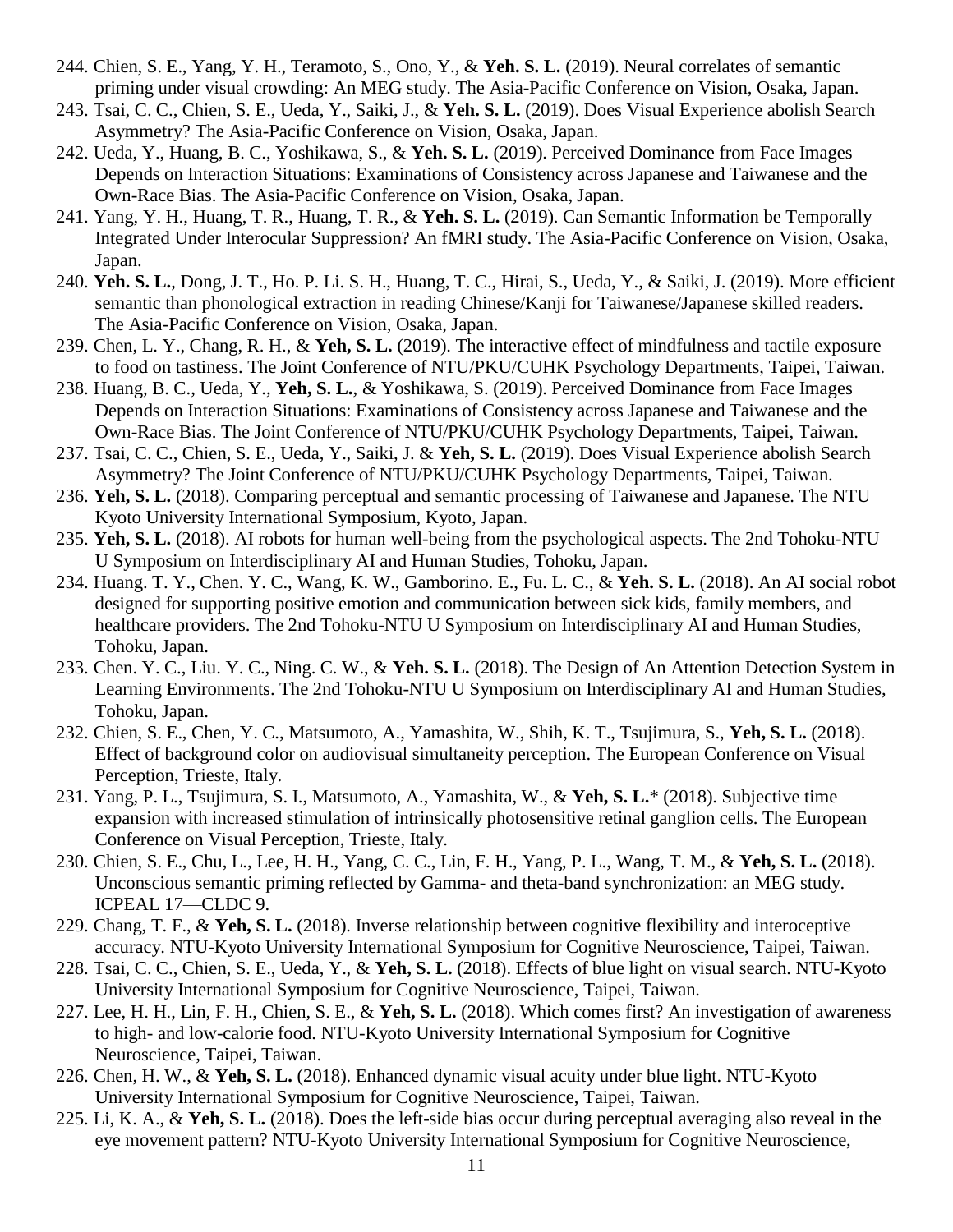Taipei, Taiwan.

- 224. Li, S. H., Lin, H. Y., Tsai, M. N., & **Yeh, S. L.** (2018). Unconscious evaluative conditioning under continues flash suppression. NTU-Kyoto University International Symposium for Cognitive Neuroscience, Taipei, Taiwan.
- 223. Chien, S. E., Yang, Y. H., Teramoto, S., Ono, Y., & **Yeh, S. L.** (2018). Unconscious semantic priming reflected by Gamma- and theta-band synchronization: an MEG study. NTU-Kyoto University International Symposium for Cognitive Neuroscience, Taipei, Taiwan.
- 222. **Yeh, S. L.** (2018). Cross-cultural comparison of grapheme color synesthesia of Kanji characters: cases of Taiwan and Japan. NTU-Kyoto University International Symposium for Cognitive Neuroscience, Taipei, Taiwan.
- 221. **Yeh, S. L.**, Chien, S. E., Matsumoto, A., Yamashita, W., & Tsujimura, S. (2017). Increased stimulation of ipRGCs affects achromatic spatial contrast sensitivity. European Conference on Visual Perception, Berlin, Germany.
- 220. **Yeh, S. L.**, Yang, Y. H., & Li, S. H. (2017). What happens form semantic activation of single words under visual crowding to their integration over time? International Conference on Cognitive Science, Taipei, Taiwan.
- 219. Chien, S. E., Yang, Y. H., Teramoto, S., Ono, Y., & **Yeh, S. L.** (2017). Neural correlates of unconscious semantic priming: an MEG study. International Conference on Cognitive Science, Taipei, Taiwan.
- 218. Hsia, C. Y., Chen, Y. C., **Yeh, S. L.**, Tu, C. K., Wu, M. T., Chen, N. C., & Tang, P. F. (2017). Perception of audiovisual simultaneity independently contributes to dual-task gait performance in the aging population. International Conference on Cognitive Science, Taipei, Taiwan.
- 217. Hisa, C. Y., Chen, Y. C., **Yeh, S. L.**, Wu, M. T., Chen, N. C., & Tang, P. F. (2017). Effects of aging on the perception of audiovisual simultaneity: comparisons among young, middle-aged, and older adults. International Conference on Cognitive Science, Taipei, Taiwan.
- 216. Lo, S. Y. & **Yeh, S. L.** (2017). Does "a picture is worth 1000 words" apply to iconic Chinese words? International Conference on Cognitive Science, Taipei, Taiwan.
- 215. Lin, H. W., & **Yeh, S. L.** (2017). Grapheme-color synesthesia in Chinese characters: what determines the similarity in synesthetic color? International Conference on Cognitive Science, Taipei, Taiwan.
- 214. Li, S. H., Yang, Y. H., Chou, T. L., & **Yeh, S. L.** (2017). Neural correlates of semantic priming of crowded words: an fMRI study. International Conference on Cognitive Science, Taipei, Taiwan.
- 213. Li, K. A., & **Yeh, S. L.** (2017). Mean size estimation yields left-size bias: role of attention on perceptual averaging. International Conference on Cognitive Science, Taipei, Taiwan.
- 212. Yang, Y. H., & **Yeh, S. L.** (2017). Oculomotor response precedes awareness access of multisensory emotional information under interocular suppression. The 17th Vision Sciences Society, St. Pete Beach, FL.
- 211. Yang, Y. H., Huang, T. R., & **Yeh, S. L.** (2016). Neural activities reveal distinct mechanisms of consciousness on temporal integration of semantic information. The 55th Annual Conference of Taiwanese Psychological Association, Tainan, Taiwan.
- 210. Hung, T. F., & **Yeh, S. L.** (2016). The effect of blue light on attention network. The 55th Annual Conference of Taiwanese Psychological Association, Tainan, Taiwan.
- 209. Lin, H. W., & **Yeh, S. L.** (2016). Linguistic factors of grapheme-color synesthesia in Chinese characters. The 55th Annual Conference of Taiwanese Psychological Association, Tainan, Taiwan.
- 208. Ho, P. K., Tien, Y. H., Zhou, J. F., & **Yeh, S. L.** (2016). Unconscious thought with invisible stimuli under continuous flash suppression. The 55th Annual Conference of Taiwanese Psychological Association, Tainan, Taiwan.
- 207. Chen, Y. W., & **Yeh, S. L.** (2016). Cross-modal asymmetry in the facilitation of subjective time judgment from temporal statistical regularity. The 55th Annual Conference of Taiwanese Psychological Association, Tainan, Taiwan.
- 206. Yang, B. L., & **Yeh, S. L.** (2016). How blue light affects time perception? The 55th Annual Conference of Taiwanese Psychological Association, Tainan, Taiwan.
- 205. **Yeh, S. L.**, Chen, Y. C., & Chu, L. (2016). Effect of blue light on audiovisual integration. The 39th European Conference on Visual Perception, Barcelona, Spain.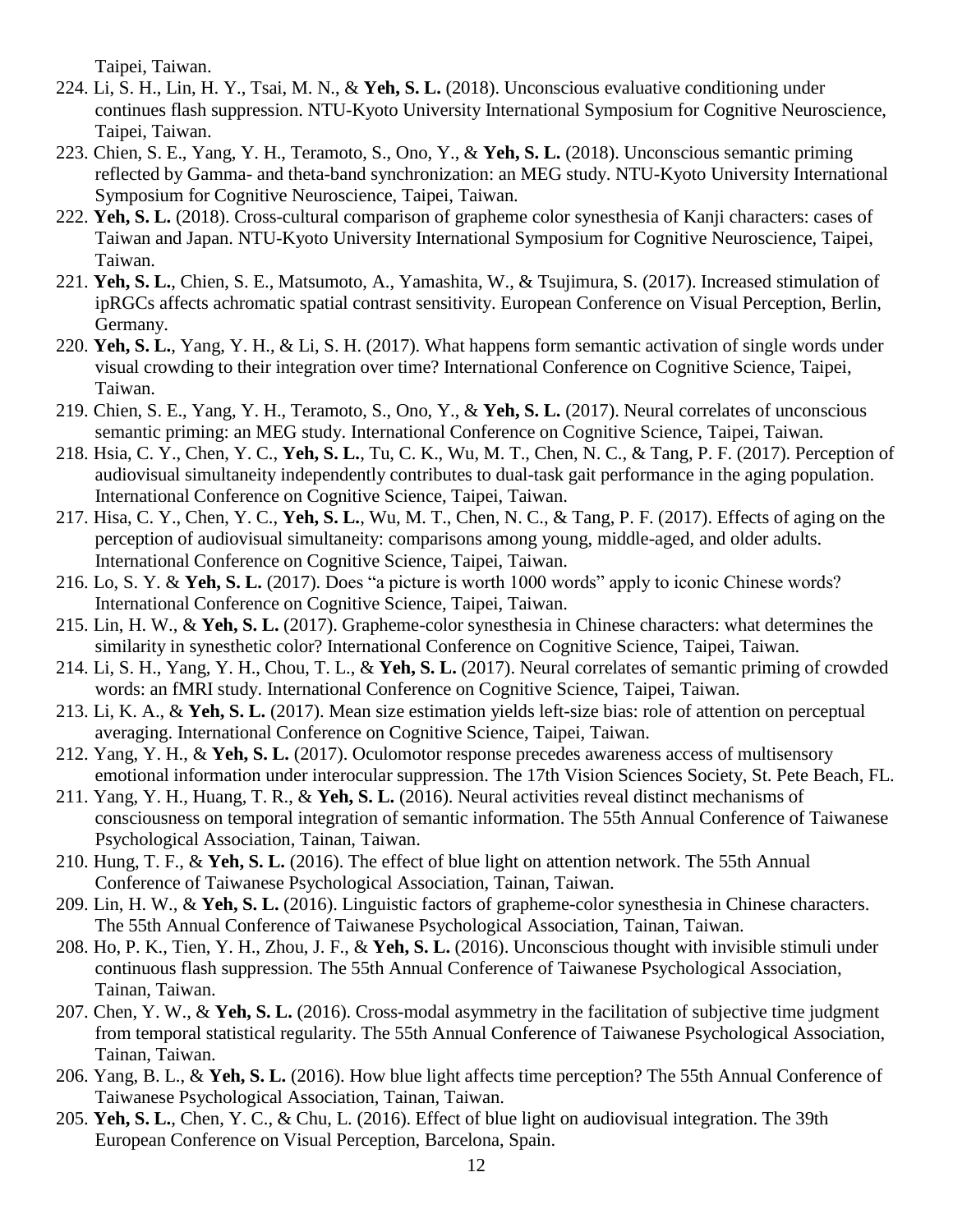- 204. **Yeh, S. L.**, & Li, K. A. (2016). Left-side bias on statistical information extraction. The 31st International Congress of Psychology, Yokohama, Japan.
- 203. Chen, Y. W., & **Yeh, S. L.** (2016). Visual temporal regularity facilitates time judgement. The 20th Annual Meeting of the Association for the Scientific Study of Consciousness, Buenos Aires, Argentina.
- 202. Chen, Y. W., Yang, Y. H., & **Yeh, S. L.** (2015). Unconscious semantic processing under continuous flash suppression. The 38th European Conference on Visual Perception, Liverpool, UK.
- 201. Huang, N., & **Yeh, S. L.** (2015). Consciousness modulates the effects of attention on priming. The 19th Annual Meeting of the Association for the Scientific Study of Consciousness, Paris, France.
- 200. Tien, Y. H., & **Yeh, S. L.** (2015). Temporal integration of semantic information under continuous flash suppression. The 19th annual meeting of the Association for the Scientific Study of Consciousness, Paris, France.
- 199. Li, K. A., Zhou, J., Lee, C. L., Tien, Y. H., & **Yeh, S. L.** (2015). Consciousness modulates the effects of attention on priming. The 19th Annual Meeting of the Association for the Scientific Study of Consciousness, Paris, France.
- 198. **Yeh, S. L.**, Zhou, J. F., Li, K. A., Tien, Y. H., Chen, Y. H., Lin, Y. S., & Pegna, A. J. (2014). Semantic processing of invisible words under interocular suppression: Evidence from evoked-related potentials. The 10th Asian-Pacific Conference on Vision, Takamatsu, Japan.
- 197. Yang, Y. H., **Yeh, S. L.**, & Bartles, A. (2014). Global versus local saliency: Determinants of access to visual awareness. The 10th Asian-Pacific Conference on Vision, Takamatsu, Japan.
- 196. Tien, Y. H., & **Yeh, S. L.** (2014). A new bistable percept: The bistable fan illusion. The 10th Asian-Pacific Conference on Vision, Takamatsu, Japan.
- 195. Li, K. A., Li, J. H., & **Yeh, S. L.** (2014). Seeing the word "I" and my face activates my name: Close link between self-awareness and one's own name. The 10th Asian-Pacific Conference on Vision, Takamatsu, Japan.
- 194. Lane, T., **Yeh, S. L.**, Zhou, J. F., Lin, T. Y., Kuo, C. H., & Teng, C. Y. (2014). The "lingering alpha effect": Baseline alpha-band spectral power differences correlate with susceptibility to the rubber hand illusion. The 18th Annual Meeting of the Association for the Scientific Study of Consciousness, Brisbane, Australia.
- 193. **Yeh, S. L.**, Lane, T., Zhou, J. F., Lin, T. Y., Kuo, C. H., & Teng, C. Y. (2014). Difference between eyesclosed and eyes-open resting state alpha power is an indicator of susceptibility to the rubber hand illusion. The 14th Vision Sciences Society, St. Pete Beach, FL.
- 192. Lin, S. Y., & **Yeh, S. L.** (2014). A modal completion guides object-based attention without awareness. The 14th Vision Sciences Society, St. Pete Beach, FL.
- 191. Chang, A. Y., & **Yeh, S. L.** (2014). Join my attention by looking at my back: The back of head orientation can serve as both supraliminal and subliminal orienting cues. The 14th Vision Sciences Society, St. Pete Beach, FL.
- 190. Lin, Y. S., & **Yeh, S. L.** (2014). Qualitative difference in categorical priming between conscious and unconscious processing of numbers: Evidence from visual crowding. The 14th Vision Sciences Society, St. Pete Beach, FL.
- 189. **Yeh, S. L.**, Chou, T. L., Lee, S. H., Huang, Y. A., He, S., & Li, S. H. (2014). Imaging unconscious semantic processing of crowded words. The 7th Conference on Language, Discourse, and Cognition, Taipei, Taiwan.
- 188. Zhou, J. F., Lee, C. L., & **Yeh, S. L.** (2014). Brain potentials reflect semantic priming effect induced by crowded words. The 7th Conference of Language, Discourse, and Cognition, Taipei, Taiwan.
- 187. Lin, S. Y., & **Yeh, S. L.** (2014). Unconscious grouping of Chinese words: Evidence from object based attention. The 7th Conference of Language, Discourse, and Cognition, Taipei, Taiwan.
- 186. Lin, S. Y., & **Yeh, S. L.** (2013). Unconscious binding between visible and invisible stimuli reveals dissociation between attention and consciousness. The 36th European Conference on Visual Perception, Bremen, Germany.
- 185. Chang, A. Y., & **Yeh, S. L.** (2013). Turn yourself around as the spinning dancer: Sound modulates the spinning direction of the silhouette illusion. The 36th European Conference on Visual Perception, Bremen, Germany.
- 184. Zhou, J. F., Lee, C. L., & **Yeh, S. L.** (2013). Brain potentials reflect semantic processing of crowded words.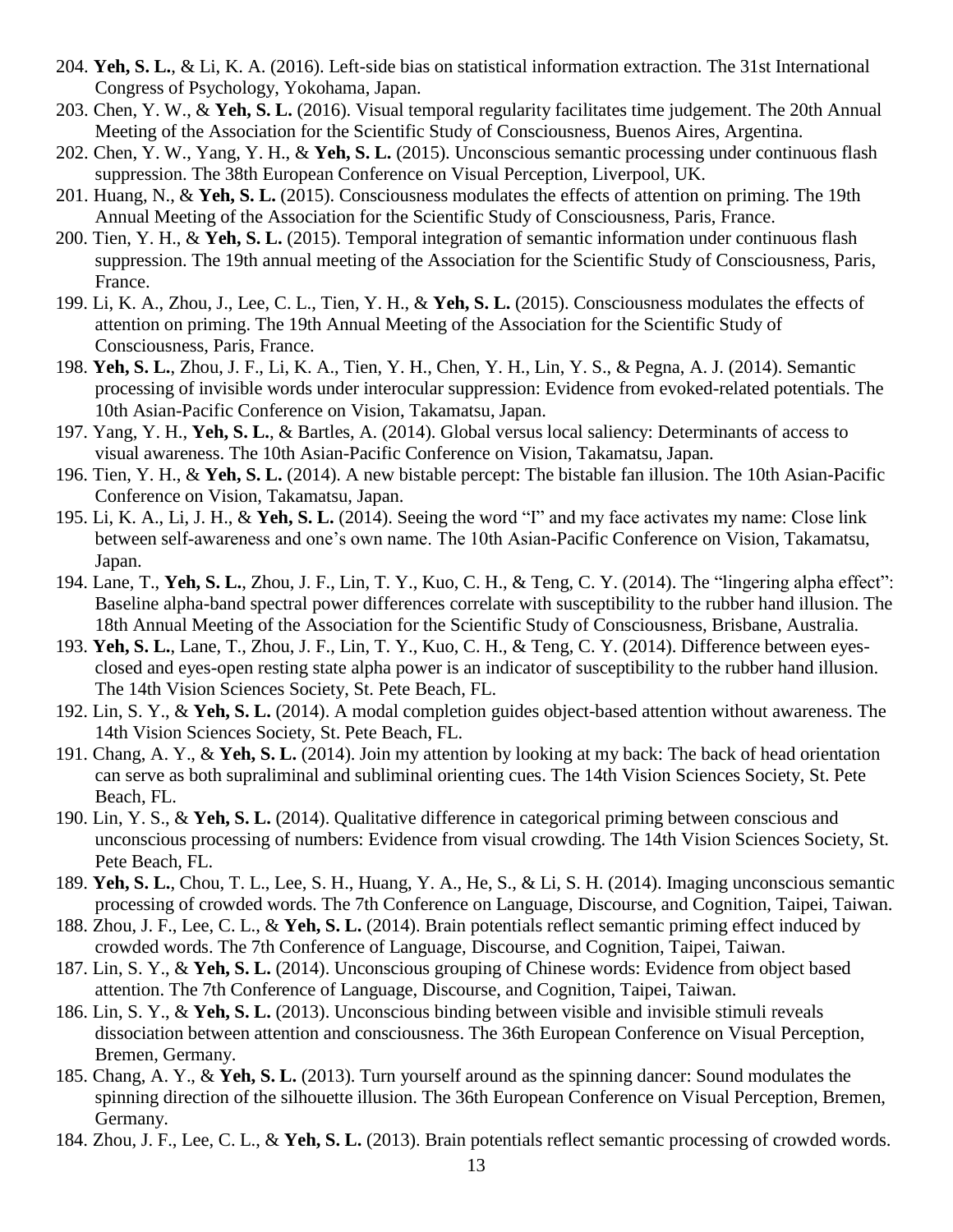The 36th European Conference on Visual Perception, Bremen, Germany.

- 183. Tan, J. S., Cheng, C. C., Lien, P. C., & **Yeh, S. L.** (2013). Multisensory integration of scene perception: Semantically congruent soundtrack enhances unconsciously processed visual scene. The 36th European Conference on Visual Perception, Bremen, Germany.
- 182. Yen, Y. C., Chu, C. Y., Chen, C. N., **Yeh, S. L.**, Chu, H. H., & Huang, P. (2013). Exponential quantization: User-centric rate control for skype calls. ACM SIGCOMM 2013, Hong Kong, China.
- 181. Yen, Y. C., Chu, C. Y., **Yeh, S. L.**, Chu, H. H., & Huang, P. (2013). Lab experiment vs. crowdsourcing: A comparative user study on Skype call quality. In Proceedings of the 9th Asian Internet Engineering Conference (ACM SIGCOMM AINTEC 2013), Chiang Mai, Thailand.
- 180. Lane, T., **Yeh, S. L.**, & Chang, A. Y. (2013). Switching attention to the rubber hand. The 17th Annual Meeting of the Association for the Scientific Study of Consciousness, San Diego, CA.
- 179. **Yeh, S. L.** (2013). Semantically congruent sound enhances unconscious processing of visual scene. Global Chinese Vision Sciences Workshop, Suzhou, China.
- 178. **Yeh, S. L.** (2013). Distinct processes of orthography and semantics: Evidence from visual crowding. The 9th Asian-Pacific Conference on Vision, Suzhou, China.
- 177. Liu, T., **Yeh, S. L.**, & Hsiao, J. (2013). The transfer of left side bias in the perception of simplified and traditional Chinese characters. The 9th Asian-Pacific Conference on Vision, Suzhou, China.
- 176. Chen, Y. H., Zhou, J. F., Li, R. H., & **Yeh, S. L.** (2013). SNARC effect in the third dimension. The 9th Asian-Pacific Conference on Vision, Suzhou, China.
- 175. Dong, J. T., Chen, Y. H., & **Yeh, S. L.** (2013). Word identification is required for phonology but not semantics: Evidence from visual crowding. The 9th Asian-Pacific Conference on Vision, Suzhou, China.
- 174. Liao, H. I., Yang, Y. H., & **Yeh, S. L.** (2013). Unconscious feature binding of color and orientation. Neuro 2013, Kyoto, Japan.
- 173. Chen, C. N., Chu, C. Y., **Yeh, S. L.**, Chu, H. H., & Huang, P. (2012). Modeling the QoE of rate changes in SKYPE/ SILK VoIP calls. ACM Multimedia 2012, Nara, Japan.
- 172. **Yeh, S. L.**, Chou, T. L., Lee, S. H., Huang, Y. A., He, S., & Li, S. H. (2012). The brain mechanism of unconscious semantic processing of crowded words. The 14th International conference on the Processing of East Asian Languages, Nagoya, Japan.
- 171. **Yeh, S. L.**, & Chen, Y. C. (2012). Morpho-orthographic decomposition of radicals in Chinese character recognition. The 14th International Conference on the Processing of East Asian Languages, Nagoya, Japan.
- 170. **Yeh, S. L.**, Lin, H. Y., Li, S. H., & Tsai, M. N. (2012). Unconscious evaluative conditioning: Attitude change induced by invisible words. The 35th European Conference on Visual Perception, Alghero, Italy.
- 169. Chou, W. L., & **Yeh, S. L.** (2012). Optimizing attention deployment in object-based attention: The role of cue validity. The 35th European Conference on Visual Perception, Alghero, Italy.
- 168. Chang, A. Y., Lane, T., & **Yeh, S. L.** (2012). Timing the rubber hand illusion: Owning the rubber hand involves substitution, not addition. The 35th European Conference on Visual Perception, Alghero, Italy.
- 167. Lin, S. Y., & **Yeh, S. L.** (2012). The dynamic-updating hypothesis: Attentional selection of dynamically changed objects. The 35th European Conference on Visual Perception, Alghero, Italy.
- 166. Chen, C. N., Chu, C. Y., **Yeh, S. L.**, Chu, H. H., & Huang, P. (2012). Measuring the Perceptual Quality of Skype Sources. SIGCOMM 2012 workshop, Helsinki, Finland.
- 165. Huang, T. H., Kao, C. T., Chen, Y. C., **Yeh, S. L.**, & Chen, H. H. (2012). A visibility model for quality assessment of dimmed images. The 4th International Workshop Quality Multimedia Experience, Yarra Valley, Australia.
- 164. Lee, C. A., & **Yeh, S. L.** (2012). Scent for visual attention: What you smell can affect how you see. The 16th Conference on Attention and Perception: Perceptual Organization and Grouping, Chiayi, Taiwan.
- 163. Tsai, Y. Y., & **Yeh, S. L.** (2012). Auditory perceptual organization facilitates tactile identification by enhancing intensity but not duration. The 16th Conference on Attention and Perception: Perceptual Organization and Grouping, Chiayi, Taiwan.
- 162. Huang, T. H., Yang, Y. H., Liao, H. I., **Yeh, S. L.**, & Chen, H. (2012). Directing visual attention by subliminal cues. The International conference on Image Processing (ICIP), Orland, FL.
- 161. **Yeh, S. L.**, Lee, S. H., Huang, Y. A., Chou, T. L., He, S., & Li, S. H. (2012). Semantic processing for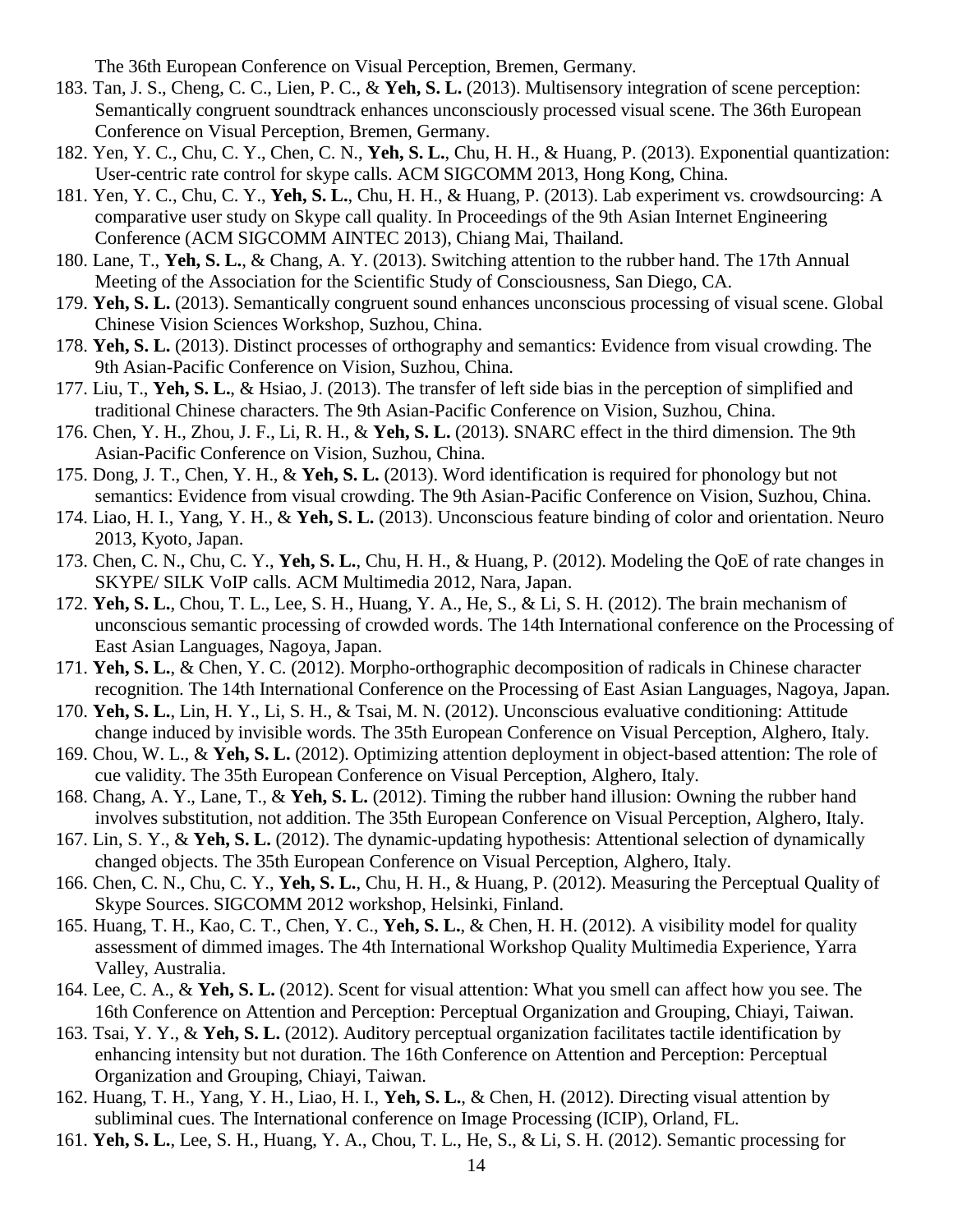crowded words: Evidence from fMRI. The 12th Annual Meeting of the Vision Sciences Society, Naples, FL.

- 160. Liao, H. I., & **Yeh, S. L.** (2012). Attentional capture with and without awareness. The 12<sup>th</sup>Annual Meeting of the Vision Sciences society, Naples, FL.
- 159. **Yeh, S. L.**, & Chen, Y. C. (2012). Radicals are the morpho-orthographic but not morpho-semantic units in Chinese character processing. The 6th Conference on Language, Discourse, and Cognition (CLDC 2012), Taipei, Taiwan.
- 158. **Yeh, S. L.**, Hsiao, J. Y., Chen, Y. C., & Spence, C. (2011). Interplay of multisensory processing, attention, and consciousness as revealed by bistable figures. The 12th International Multisensory Research Forum (IMRF), Fukuoka, Japan.
- 157. Cho, P. C., Lane, T., & **Yeh, S. L.** (2011). Action-induced rubber hand illusion. The 12th International Multisensory Research Forum (IMRF), Fukuoka, Japan.
- 156. Liao, H. I., Shimojo, S., Huang, S. C., & **Yeh, S. L.** (2011). What and how you see affects your appetite. The 12th International Multisensory Research Forum (IMRF), Fukuoka, Japan.
- 155. Chen, K. M., & **Yeh, S. L.** (2011). Audiovisual interaction in time perception. The 12th International Multisensory Research Forum (IMRF), Fukuoka, Japan.
- 154. Li, C. A., & **Yeh, S. L.** (2011). What you smell affects different components of your visual attention. The 12th International Multisensory Research Forum (IMRF), Fukuoka, Japan.
- 153. Su, S. Y., & **Yeh, S. L.** (2011). Audio-visual integration modifies emotional judgment in music. The 12th International Multisensory Research Forum (IMRF), Fukuoka, Japan.
- 152. Tsai, Y. Y., & **Yeh, S. L.** (2011). Freezing in touch: Sound enhances tactile perception. The 12th International Multisensory Research Forum (IMRF), Fukuoka, Japan.
- 151. Yang, Y. H., & **Yeh, S. L.** (2011). Semantic congruency in audiovisual integration as revealed by the continuous flash suppression paradigm. The 12th International Multisensory Research Forum (IMRF), Fukuoka, Japan.
- 150. Chen, Y. C., & **Yeh, S. L.** (2011). Dissociating attention and audiovisual integration in the soundfacilitatory effect on metacontrast masking. The 12th International Multisensory Research Forum (IMRF), Fukuoka, Japan.
- 149. Chen, Y. C., Huang, P. C., **Yeh, S. L.**, & Spence, C. (2011).synchronous sounds enhance visual sensitivity without reducing target uncertainty. The 12th International Multisensory Research Forum (IMRF), Fukuoka, Japan.
- 148. Chen, Y. C., **Yeh, S. L.**, & Spence, C. (2011). Crossmodal semantic constraints on visual perception of binocular rivalry. The 12th International Multisensory Research Forum (IMRF), Fukuoka, Japan.
- 147. Chou, W. L., & **Yeh, S. L.** (2011). Object-based attention occurs regardless of object awareness. The 34th European Conference on Visual Perception, Toulouse, France.
- 146. Liao, H. I., Shimojo, S., & **Yeh, S. L.** (2011). Preference and familiarity for emotional face. Poster presented at Asia-Pacific Conference on Vision, Hong Kong, China.
- 145. Lee, W. F., Huang, T. H., **Yeh, S. L.**, & Chen, H. H. (2011). Fusion of visual attention cues by machine learning. Proc. IEEE Int. Conf. Image Process, Belgium.
- 144. Huang, T. H., **Yeh, S. L.**, & Chen, H. H. (2011). Enhancement of LCD images illuminated with dim backlight. Proc. IEEE Int. Conf. Image Process, Belgium.
- 143. Lee, C. H., Shaw, W. S., Liao, H. I., **Yeh, S. L.**, & Chen, H. H. (2011). Local dimming of liquid crystal display using visual attention prediction model. Proc. IEEE Int. Conf. Image Process, Belgium.
- 142. Chen, Y. C., & **Yeh, S. L.** (2011). Orienting or intention? Unconscious processing of human gaze. The 15th Annual Meeting of the Association for the Scientific Study of Consciousness, Kyoto, Japan.
- 141. Li, S. H., & **Yeh, S. L.** (2011). A double positive forms a negative in perceptual enhancement of nearthreshold emotional words. The 15th Annual Meeting of the Association for the Scientific Study of Consciousness, Kyoto, Japan.
- 140. Liao, H. I., Yang, Y. H., & **Yeh, S. L.** (2011). Blindsight in normals: Binding features without awareness. The 15th Annual Meeting of the Association for the Scientific Study of Consciousness, Kyoto, Japan.
- 139. Yang, Y. H., & **Yeh, S. L.** (2011). Conscious perception affects unconscious perception with the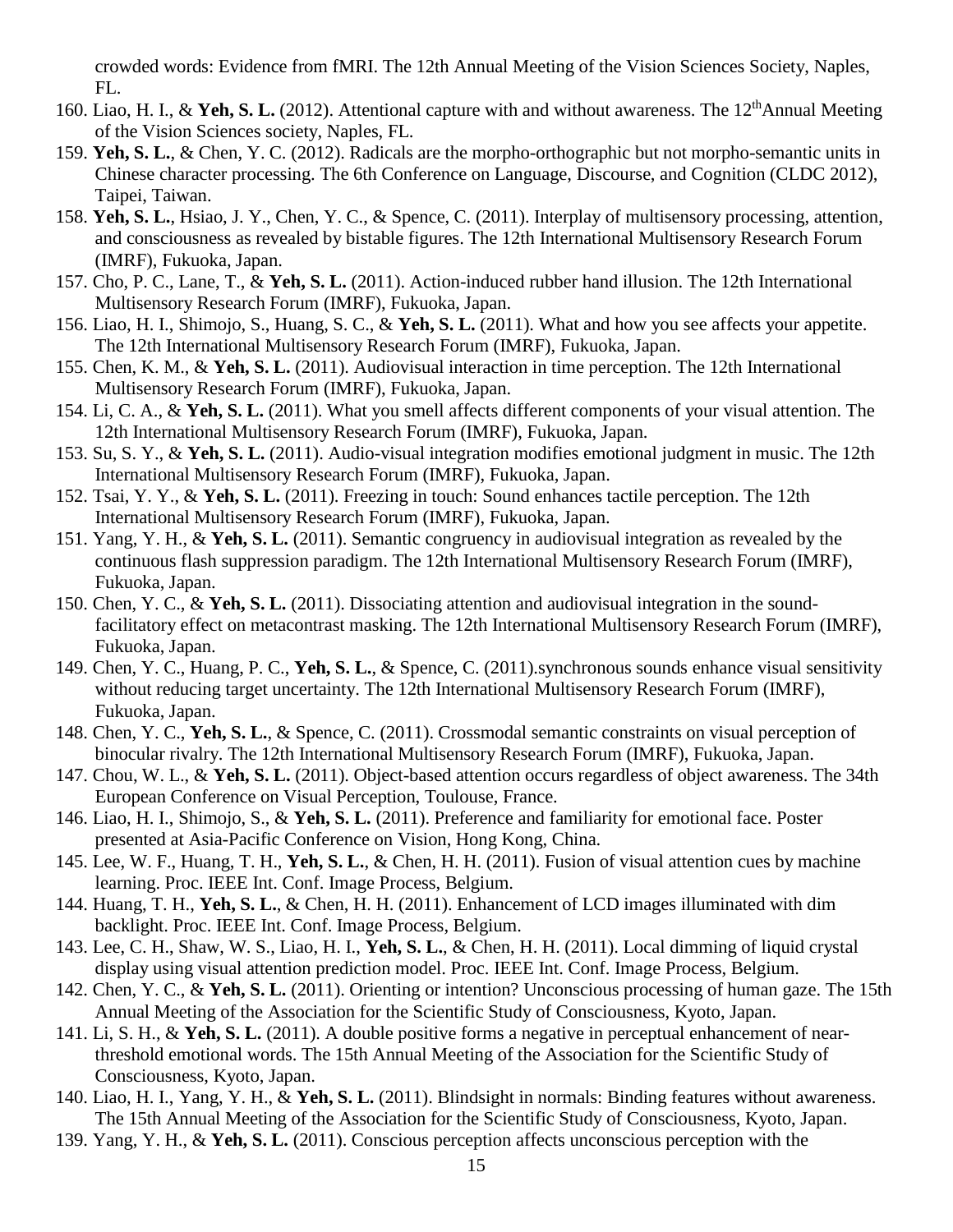deployment of attention. The 15th Annual Meeting of the Association for the Scientific Study of Consciousness, Kyoto, Japan.

- 138. Chen, Y. C., **Yeh, S. L.**, & Spence, C. (2011). Crossmodal constraints on human visual awareness: Can auditory semantic context modulate binocular rivalry? The 15th Annual Meeting of the Association for the Scientific Study of Consciousness, Kyoto, Japan.
- 137. Liao, H. I., & **Yeh, S. L.** (2011). Contingent attentional capture depends on stimulus properties. The 11th Annual Meeting of the Vision Sciences Society, Naples, FL.
- 136. **Yeh, S. L.**, He, S., & Cavanagh, P. (2011). Extraction of semantic information from unidentifiable, crowded words. The 11th Annual Meeting of the Vision Sciences Society, Naples, FL.
- 135. Li, S. H., Ho, M. C., & **Yeh, S. L.** (2011). Competition Makes You Better or Worse: Different Processing for Positive and Negative Emotional Words. The 50th Annual Conference of Taiwanese Psychological Association, Taichung, Taiwan.
- 134. Li, C. A., & **Yeh, S. L.** (2011). Smell affects visual attention. The 50th Annual Conference of Taiwanese Psychological Association, Taichung, Taiwan.
- 133. Liao, H. I., Shimojo, S., & **Yeh, S. L.** (2011). We prefer happy faces, regardless of whether they are familiar or not; whereas we sometimes prefer sad faces if they are familiar. The 50th Annual Conference of Taiwanese Psychological Association, Taichung, Taiwan.
- 132. Chen, Y. C., & **Yeh, S. L.** (2011). Look into my eyes and I will see you: Direct gaze facilitates unconscious face processing. The 50th Annual Conference of Taiwanese Psychological Association, Taichung, Taiwan.
- 131. Lin, S. Y., & **Yeh, S. L.** (2010). Hierarchical object representation: How the object is changed affects object-based attention. The 15th Conference on Attention and Perception (A & P), Chiayi, Taiwan.
- 130. Yang, Y. H., & **Yeh, S. L.** (2010). Slower response to invisible negative emotion: Stimulus-specific or stimulus-general? The 15th Conference on Attention and Perception (A & P), Chiayi, Taiwan.
- 129. Liao, H. I., **Yeh, S. L.**, & Shimojo, S. (2010). Novelty vs. familiarity principles in preference decision. The 15th Conference on Attention and Perception (A & P), Chiayi, Taiwan.
- 128. Hsu, L. C. & **Yeh, S. L.** (2010). Perceptual fading as revealed by perceptual filling-in and motion-induced blindness. The Asian-Pacific Conference on Vision, Taipei, Taiwan.
- 127. Chen, K. M., & **Yeh, S. L.** (2010). Asymmetric cross-modal effect on time perception depends on stimulus duration. The Asia-Pacific Conference on Vision, Taipei, Taiwan.
- 126. Chou, W. L., & **Yeh, S. L.** (2010). Subliminal spatial cues capture attention and cause reversed object effects. The Asia-Pacific conference on Vision, Taipei, Taiwan.
- 125. Hsiao, J. Y., **Yeh, S. L.**, Chen, Y. C., & Spence, C. (2010). Auditory semantic context modulates the conscious perception of bistable figures. The Asia-Pacific Conference on Vision, Taipei, Taiwan.
- 124. Li, S. H., Ho, M. C., & **Yeh, S. L.** (2010). Competition of emotional words for attentional resource. The Asia-Pacific Conference on Vision, Taipei, Taiwan.
- 123. Lin, S. Y., & **Yeh, S. L.** (2010). Hierarchical object representation: How the object is changed affects object-based attention. The Asia-Pacific Conference on Vision, Taipei, Taiwan.
- 122. Lo, S. Y., & **Yeh, S. L.** (2010). Effect of sound on visual persistence. The Asia-Pacific Conference on Vision, Taipei, Taiwan.
- 121. Yang, Y. H., & **Yeh, S. L.** (2010). Auditory-visual integration facilitates unconscious processing of facial expression. The Asia-Pacific Conference on Vision, Taipei, Taiwan.
- 120. Liao, H. I., Shimojo, S., Huang, S. C., & **Yeh, S. L.** (2010). What you see affects what you feel on food. Interim Meeting of the International Color Association, Mar del Plata, Argentina.
- 119. Cheng, H. W., Shu, H., **Yeh, S. L.**, Li, J. I., & Caldwell-Harris, C. L. (2010). Reading Chinese simplified and traditional scripts. The Research in Reading Chinese and Related Asian Languages Conference, Toronto, Canada.
- 118. **Yeh, S. L.**, & Chen, Y. L. (2010). Crossmodal interaction in metacontrast masking. Journal of Vision, 10(7), 894.
- 117. Liao, H. I., & **Yeh, S. L.** (2010). Interaction between stimulus driven orienting and top down modulation in attentional capture. Journal of Vision, 10(7), 123.
- 116. Hsiao, J. Y., Chen, Y. C., Spence, C. & **Yeh, S. L.** (2010). Semantic congruency, attention, and fixation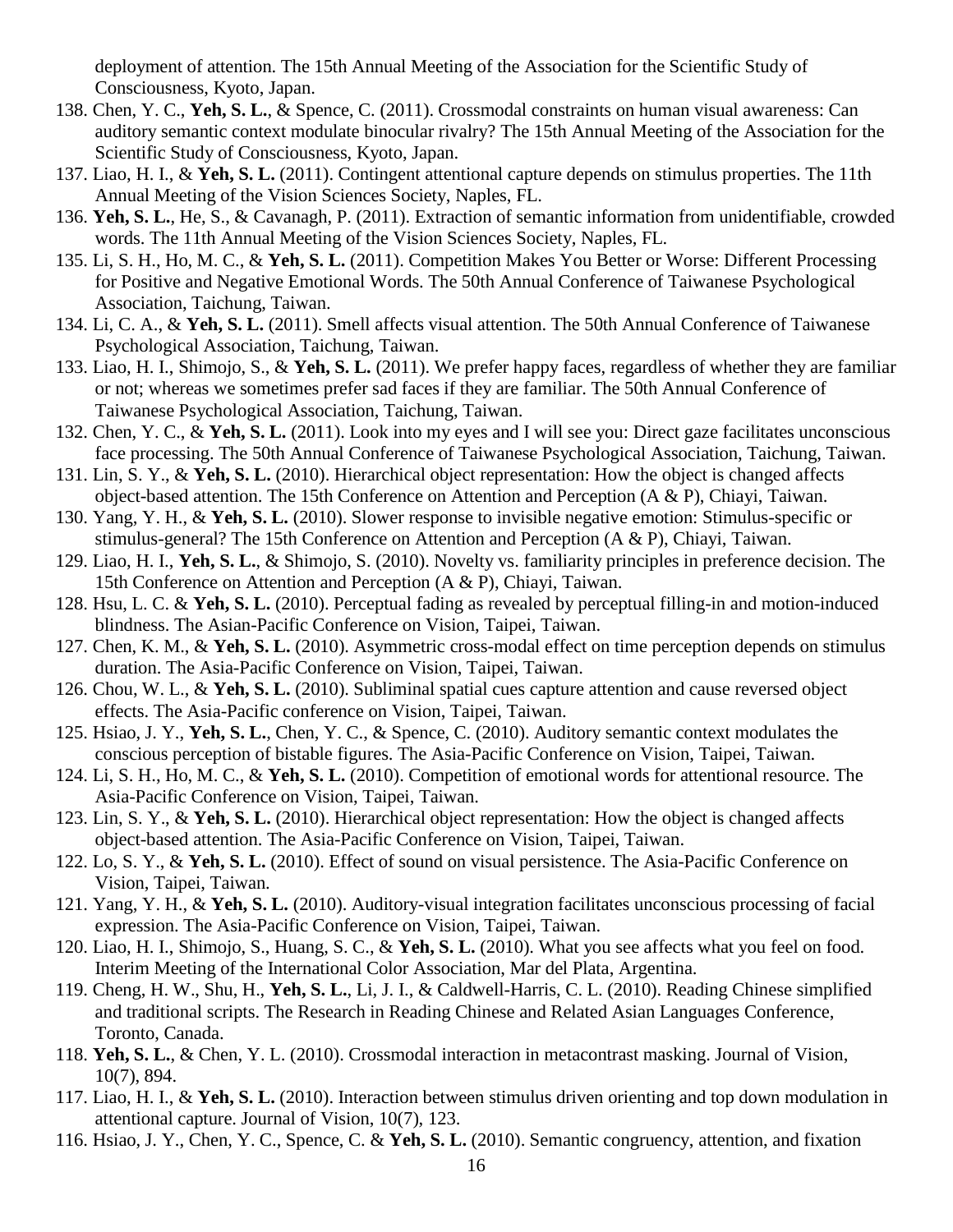position modulate conscious perception when viewing a bistable figure. Journal of Vision, 10(7), 867.

- 115. Chou, W. L. & **Yeh, S. L.** (2010). How does a subliminal cue influence object-based attention? Journal of Vision, 10(7), 179.
- 114. Chen, Y. C., **Yeh, S. L.**, & Spence, C. (2010). Crossmodal constraints on human visual: Auditory semantic context modulates binocular rivalry. Journal of Vision, 10(7), 885.
- 113. Yang, Y. H., & **Yeh, S. L.** (2010). Seeing from where you are hearing: The cross-modal facilitation from audible sound to invisible visual stimuli. The 49th Annual Conference of Taiwanese Psychological Association, Taipei, Taiwan.
- 112. Li, S. H., Ho, M. C., & **Yeh, S. L.** (2010). Having too much is as bad as having nothing: The processing of emotional words under competitive situation. The 49th Annual Conference of Taiwanese Psychological Association, Taipei, Taiwan.
- 111. **Yeh, S. L.**, & Chen, K. M. (2009). Sound expands perceived visual duration through pacemaker acceleration. The 32nd European Conference on Visual Perception, Regensburg, Germany.
- 110. Yang, Y. H., & **Yeh, S. L.** (2009). An invisible face becomes visible with a voice. The 32nd European Conference on Visual Perception, Regensburg, Germany.
- 109. Chou, W. L., Chen, C. C., & **Yeh, S. L.** (2009). Mechanisms of location- and object-based attention as revealed by the external noise paradigm. The 32nd European Conference on Visual Perception, Regensburg, Germany.
- 108. Hsu, L. C., **Yeh, S. L.**, Tien, Y. M., & Lin, C. Y. (2009). Electrophysiological correlates of motion-induced blindness. The 9th Annual Meeting of Vision Sciences Society, St. Pete Beach, FL.
- 107. Liao, H. I., Park, J., Shimojo, E., Ishizaki, J., **Yeh, S. L.**, & Shimojo, S. (2009). Gaze orienting, and novelty vs. familiarity preference. The 9th Annual Meeting of Vision Sciences Society, Naples, FL.
- 106. Wang, Y. T., Liu, Y. N., Chien, S. Y. C., Yang, Y. H., Chen, Y. L., & **Yeh, S. L.** (2009). A psychophysical analysis on perceptual limitation of motion image artifact reduction using 120Hz displays. Poster presented at the 47th Society for Information Display.
- 105. Huang, T. H., Liang, C. K., **Yeh, S. L.**, & Chen, H. H. (2008). JND-based enhancement of perceptibility for dim. Images. The 2008 IEEE International Conference on Image Processing, San Diego, CA.
- 104. **Yeh, S. L.**, & Chen, I. L. (2008). Competition for awareness among visual events is modulated by sound in metacontrast masking. The 28th European Conference on Visual Perception, Utrecht, Netherland.
- 103. Chen, K. M., & **Yeh, S. L.** (2008). The cross-modal effect on the subjective time expansion in the visual and auditory modalities. The 28th European Conference on Visual Perception, Utrecht, Netherland.
- 102. Chen, H. M., **Yeh, S. L.**, Chen, K. M., & Chen, J. H. (2008). Attentional effect on emotional Chinese word processing in the human brain: An event-related fMRI study. The 14th Annual Meeting of Human Brain Mapping, Melbourne, Australia.
- 101. **Yeh, S. L.**, Chiu, C. H., Hsiao, C. H. (2008). The Gestalitist's error revisited with sound. The 8th Annual Meeting of Vision Sciences Society, Naples, FL.
- 100. Hsu, L. C., & **Yeh, S. L.** (2008). Is motion-induced blindness a perceptual scotoma? The 8th Annual Meeting of Vision Sciences Society, Naples, FL.
- 99. Yang, Y. H., & **Yeh, S. L.** (2008). Sound enhances processing of emotional words under invisible conditions. The 8th Annual Meeting of Vision Sciences Society, Naples, FL.
- 98. **Yeh, S. L.**, Su, Y. J. & Yang, Y. H. (2008). Processing of emotional words under visible and invisible conditions. The 12th Annual Meeting of the Association for the Scientific Study of Consciousness, Taipei, Taiwan.
- 97. Lo, S. Y., & **Yeh, S. L.** (2008). Multisensory stimulus-response compatibility effect occurs only when the stimuli are consciously perceived. The 12th Annual Meeting of the Association for the Scientific Study of Consciousness, Taipei, Taiwan.
- 96. Chen, K. M., & **Yeh, S. L.** (2008). Attention mediates the facilitatory effect of task-irrelevant sound on subjective expansion of visual duration. The 12th Annual Meeting of the Association for the Scientific Study of Consciousness, Taipei, Taiwan.
- 95. Chen, Y. C., & **Yeh, S. L.** (2008). Using the repetition blindness paradigm as an implicit measure of awareness: a crossmodal integration study. The 12th Annual Meeting of the Association for the Scientific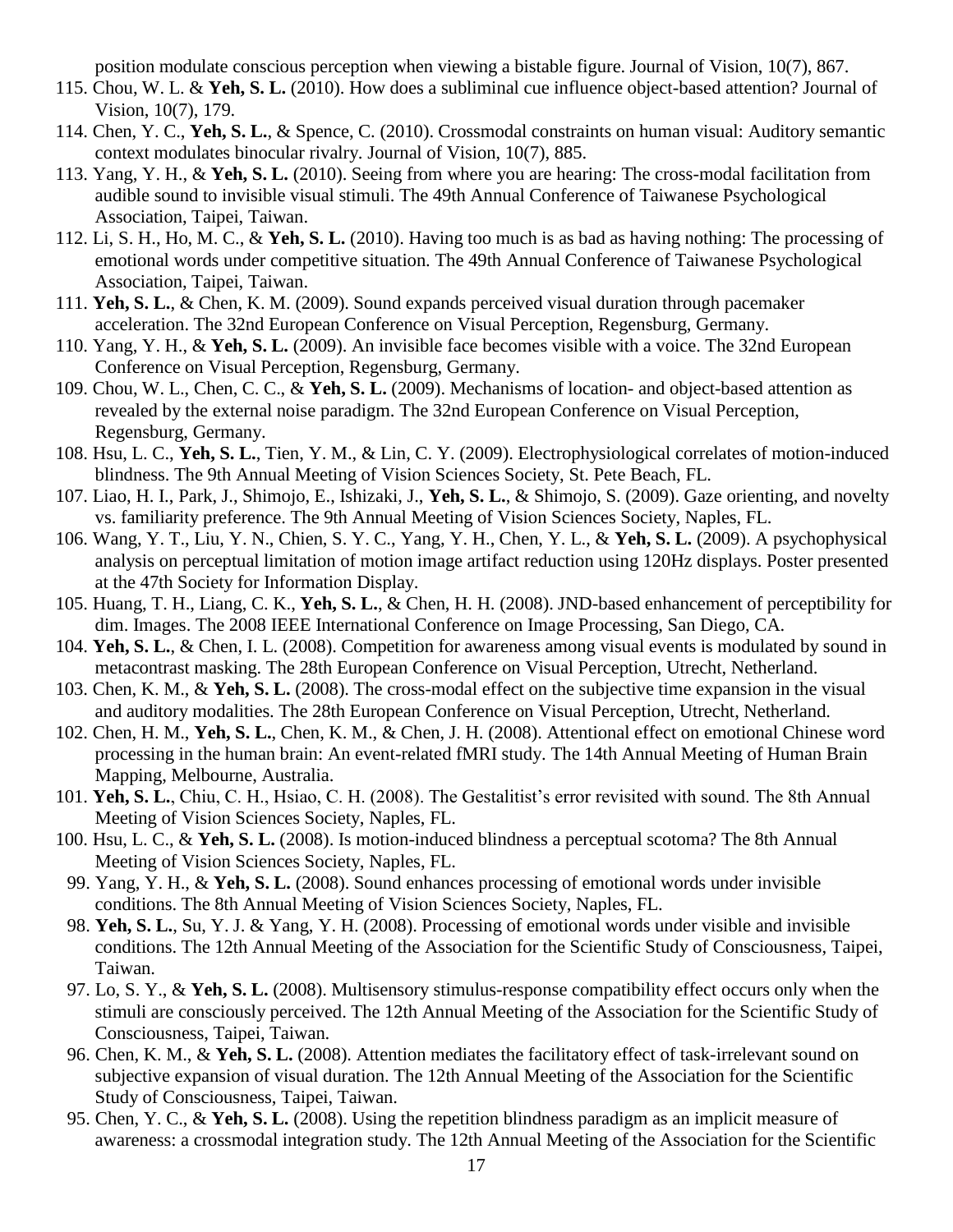Study of Consciousness, Taipei, Taiwan.

- 94. Yang, Y. H., & **Yeh, S. L.** (2008). Compatible voice boosts the conscious perception of face. The 12th Annual Meeting of the Association for the Scientific Study of Consciousness, Taipei, Taiwan.
- 93. Hsu, L C., **Yeh, S. L.**, Tien, Y. M., & Lin, C. Y. (2008). Oscillation of conscious experience and brain activity in motion-induced blindness and the Necker cube. The 12th Annual Meeting of the Association for the Scientific Study of consciousness, Taipei, Taiwan.
- 92. Liao, H. I., & **Yeh, S. L.** (2008). On the boundary condition of the contingent orienting hypothesis in attentional capture. The 5th Asia-Pacific Conference on Vision, Brisbane, Australia.
- 91. **Yeh, S. L.**, & Lo, S. Y. (2008). Visual-auditory interaction in the Simon effect. The 5th Asia-Pacific Conference on Vision, Brisbane, Australia.
- 90. **Yeh, S. L.**, Su, Y. J., & Ho, M. C. (2007). Processing of emotional Chinese words/ characters. Oral presentation at the 12th International Conference on Processing Chinese and Other East Asian Languages, Taiwan.
- 89. Chen, K. M., & **Yeh, S. L.** (2007). Structure affects orthographic priming of Chinese characters, not only repetition of radicals. Poster presented at the 12th International Conference on Processing Chines and Other East Asian Languages, Taiwan.
- 88. Chen, Y. C., & **Yeh, S. L.** (2007). Radical is the necessary sub-character mediator in Chinese character recognition. Poster presented at the 12th International Conference on Processing Chinese and Other East Asian Language, Taiwan.
- 87. Yang, Y. H., & **Yeh, S. L.** (2007). Perceiving Chinese words and their emotion valence in invisible conditions. Poster presented at the 12th International Conference on Processing Chinese and Other East Asian Languages, Taiwan.
- 86. You, H. H., & **Yeh, S. L.** (2007). Can visual-auditory interactions occur with unattended visual stimuli? Oral presentation at the 12th workshop on attention and perception, Chiayi, Taiwan.
- 85. Yang, Y. H., & **Yeh, S. L.** (2007). Effect of emotional face under the invisible condition. Oral presentation at the 12th workshop on attention and perception, Chiayi, Taiwan.
- 84. **Yeh, S. L.**, Lin, S. Y., Chou, W. L., Chen, D. Y., Chen, J. H., & Chen, C. C. (2007). Spatial-temporal grouping and perceived writing sequence of Chinese characters in the human brain: Comparison of readers and non-readers. Journal of Vision, 7, 262c. Poster presented at Vision Sciences Society, the 7th Annual Meeting, Sarasota, FL.
- 83. Ho, M. C., & **Yeh, S. L.** (2007). Effects of bottom-up input and top-down expectation on object-based attention. Journal of Vision, 7, 306a. Poster presented at Vision Sciences Society, the 7th Annual Meeting, Sarasota, FL.
- 82. Hsu, L. C., Kramer, P., & **Yeh, S. L.** (2007). Monocular depth ordering affect perceptual filling-in and motion induced blindness. Journal of Vision, 7, 121c. Poster presented at Vision Sciences Society, the 7th Annual Meeting, Sarasota, FL.
- 81. Liao, H. I., & **Yeh, S. L.** (2007). Asymmetry of stimulus-driven attentional capture by flash and color distractors. Journal of Vision, 7, 308a. Poster presented at Vision Sciences Society, the 7th Annual Meeting, Sarasota, FL.
- 80. Chen, K. M., You, H. H., & **Yeh, S. L.** (2007). Subjective time expansion through cross-modal integration. Journal of Vision, 7, 126c. Poster presented at Vision Sciences Society, the 7th Annual Meeting, Sarasota, FL.
- 79. Lin, S. Y., **Yeh, S. L.**, Wu, C. C., & Su, Y. J. (2007). Action, but not perception, relies on continuous presentation of external objects. Journal of Vision, 7, 133c. Poster presented at Vision Sciences Society, the 7th Annual Meeting, Sarasota, FL.
- 78. Chen, Y. C., & **Yeh, S. L.** (2007). Limited cross-modal capacity revealed by selective attention in repetition blindness with sounds. Journal of Vision, 7, 255a. Poster presented at Vision Sciences Society, the 7th Annual Meeting, Sarasota, FL.
- 77. You, H. H., & **Yeh, S. L.** (2007). Auditory cues facilitate both low-level and high-level unattended visual processing. Journal of Vision, 7, 195b. Poster presented at Vision Sciences Society, the 7th Annual Meeting, Sarasota, FL.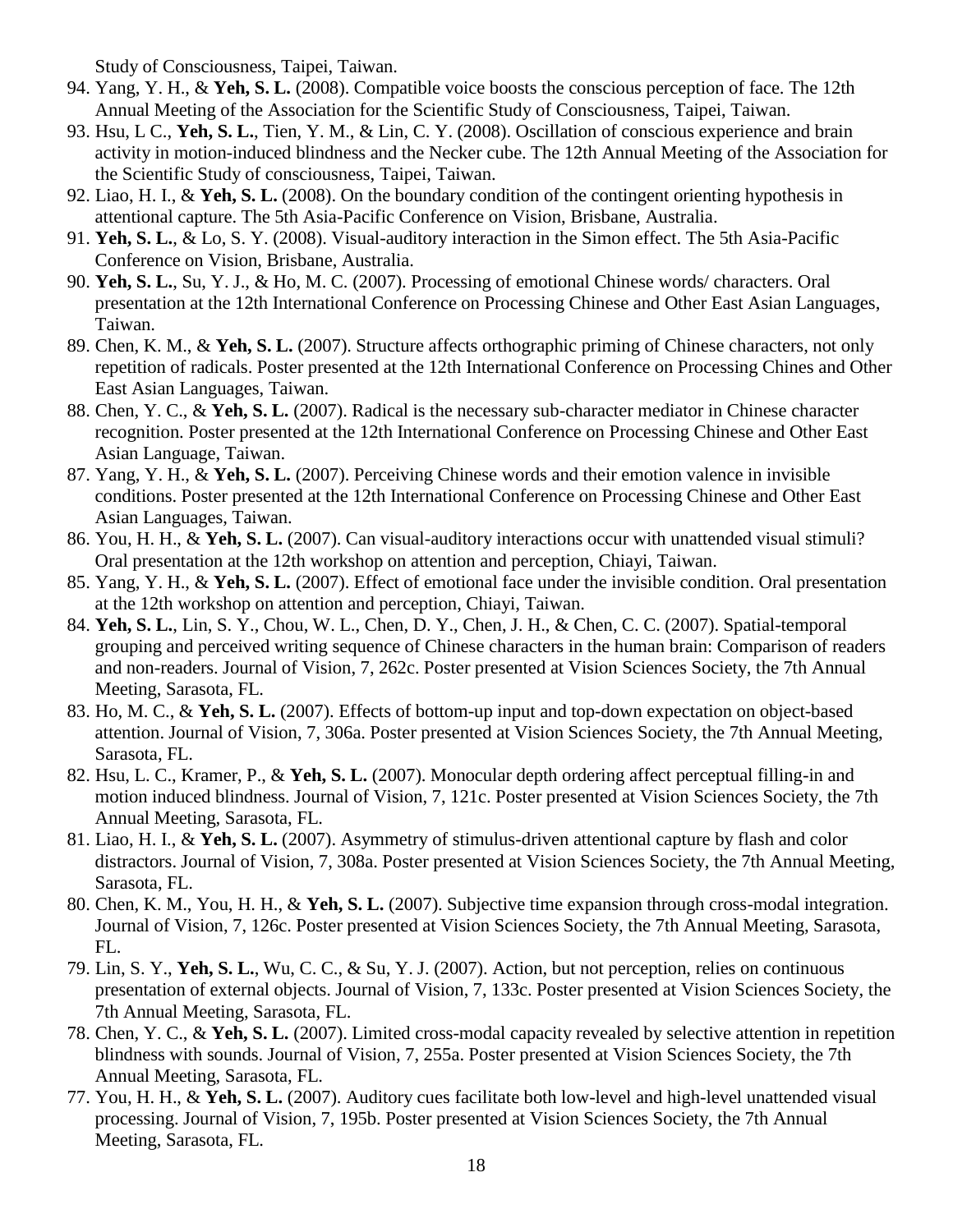- 76. **Yeh, S. L.** (2007). Word recognition in reading: Chinese character processing. Proceeding of International Symposium on Language, Culture and Cognition, pp. 35~41.
- 75. **Yeh, S. L.**, Chou, W. L, Lin, S. Y., Chen, D. Y., Chen, J. H., & Chen, C. C. (2006). Neural substrates for spatial-temporal grouping and perceived action in the human brain: Evidence from perceived writing sequence of Chinese characters. The 29th European Conference on Visual Perception, St-Petersburg, Russia. Perception (suppl.), 35, 78a.
- 74. Chen, Y. C., & **Yeh, S. L.** (2006). Chinese character recognition mediated by sub-morphemic component processing. The 29th European Conference on Visual Perception, St-Petersburg, Russia. Perception (suppl.), 35, 80c.
- 73. Hsu, L. C., **Yeh, S. L.**, & Tang, D. L. (2006). Role of eye movements and attention on temporary blindness and target reappearance. The 29th European Conference on Visual Perception, St-Petersburg, Russia. Perception (suppl.), 35, 80c.
- 72. **Yeh, S. L.** (2006). Perceptual organization and recognition in the case of Chinese characters. Invited talk at the 4th Asian Conference on Vision, Matsue, Japan. Vision, v. 18 (supplement for ACV 2006), p. 20.
- 71. Ho, M. C., & **Yeh, S. L.** (2006). Object-based attention relies on instantaneous object representation, but not on the likelihood of object presence. The 4th Asian Conference on Vision, Matsue, Japan. Vision, v. 18 (supplement for ACV 2006), p. 58.
- 70. Chen, K. M., & **Yeh, S. L.** (2006). What should be used as the baseline for estimating a priming effect? The 4th Asian Conference on Vision, Matsue, Japan. Vision, v. 18 (supplement for ACV 2006), p. 59.
- 69. Liao, H. I., & **Yeh, S. L.** (2006). What kind of stimuli will capture your attention and under what conditions? The 4th Asian Conference on Vision, Matsue, Japan. Vision, v. 18 (supplement for ACV 2006), p. 47. Implications for automobile dashboard design.
- 68. You, H. H., & **Yeh, S. L.** (2006). Auditory cue facilitates unattended visual processing. The 4th Asian Conference on Vision, Matsue, Japan. Vision, v. 18 (supplement for ACV 2006), p. 225.
- 67. Chou, W. L, & **Yeh, S. L.** (2006). Effects of spatial and non-spatial working memory on location- and object-based attention. Vision Sciences Society, the 6th Annual Meeting, Sarasota, FL. Journal of Vision, 6, 596a.
- 66. Lin, S. Y., & **Yeh, S. L.** (2006). On-line updating of object representation: Same-object effect obtained from last-minute a modal completed objects. Vision Sciences Society, the 6th Annual Meeting, Sarasota, FL. Journal of Vision, 6, 596a.
- 65. **Yeh, S. L.**, & Chou, W. L. (2005). Semantic activation of the stem component in reading Chinese. The 11th International Conference on Processing Chinese and Other East Asian Language, Hong Kong.
- 64. Hsu, L. C., & **Yeh, S. L.** (2005). Components in Chinese characters: Levels of processing. The 11th International Conference on Processing Chinese and Other East Asian Languages, Hong Kong.
- 63. Chen, K. M., & **Yeh, S. L.** (2005). Is lexical decision task sensitive to orthographic similarities of Chinese characters? The 11th International Conference on Processing Chinese and Other East Asian Languages, Hong Kong.
- 62. **Yeh, S. L.**, & Chen, Y. C. (2005). Part-whole relationship in perceiving Chinese characters: Effect of frequency for different types of component. The 11th International Conference on Processing Chinese and Other East Asian Languages, Hong Kong.
- 61. **Yeh, S. L.**, Chou, W. L., & Reeves, A. (2005). Unitization in reading Chinese. The 11th International Conference on Processing Chinese and Other East Asian Languages, Hong Kong.
- 60. Kramer, P., & **Yeh, S. L.** (2005). Comparing stereopsis and apparent motion by linking the Ternus and Double Nail phenomena. The 13th Annual Symposium on Perception and Cognition, Trieste, Italy.
- 59. Chou, W. L., & **Yeh, S. L.** (2005). Dissociation of object-based and space-based inhibition of return by working memory. The 28th European Conference on Visual Perception, A Coruña, Spain. Perception (suppl.), 34, 78a.
- 58. Liao, H. I., **Yeh, S. L.**, & Wu, C. C. (2005). Asymmetry of stimulus-driven attentional capture by noncontingent onsets and color distractors. The 28th European Conference on Visual Perception, A Coruña, Spain. Perception (suppl.), 34, 96b.
- 57. Hsu, L. C., & **Yeh, S. L.** (2005). Motion-induced blindness as a kind of visual neglect. The 28th European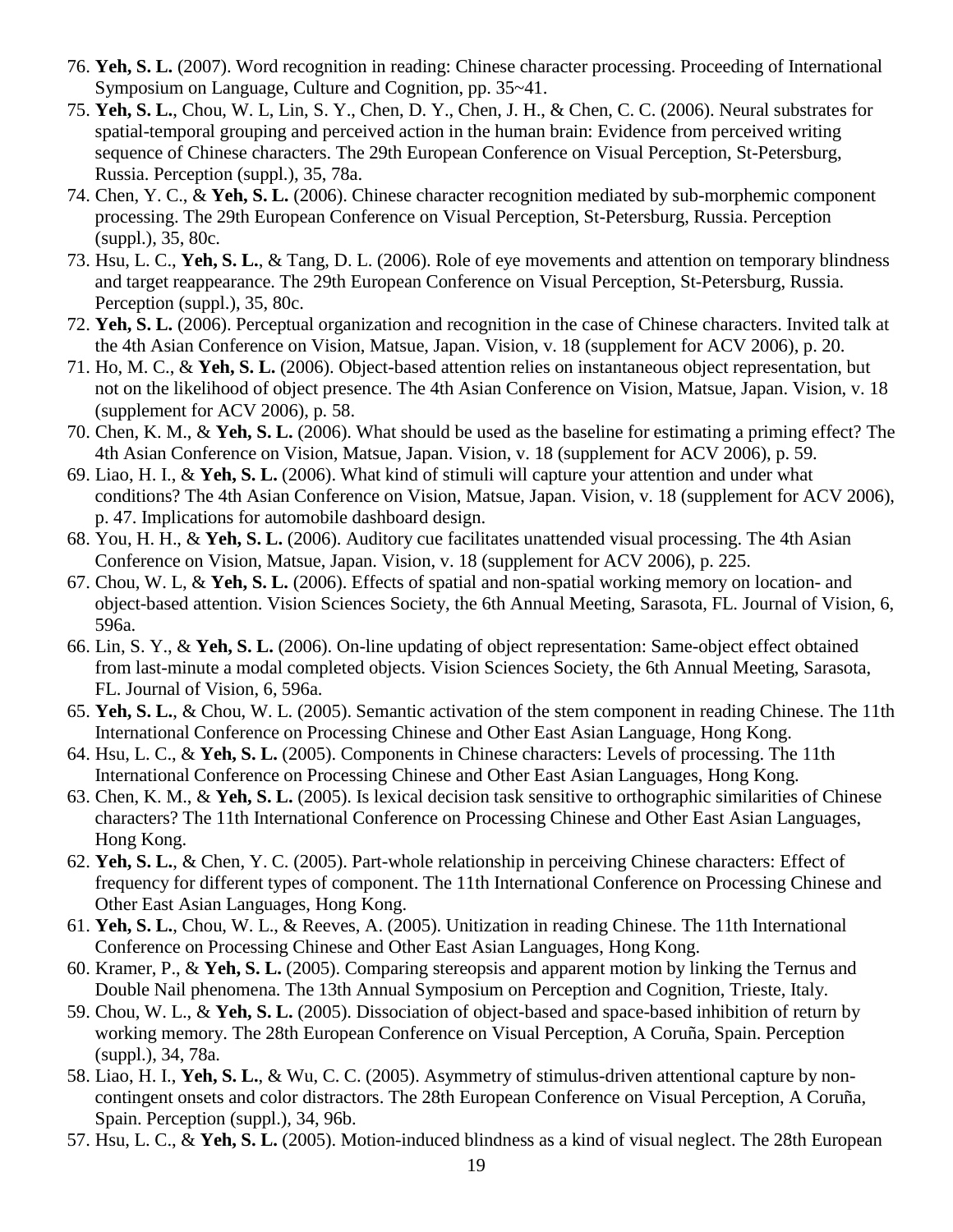Conference on Visual Perception, A Coruña, Spain. Perception (suppl.), 34, 145b.

- 56. **Yeh, S. L.**, Lin, S. Y., & Kuo, M. (2005). Out of sight, out of object-based attention? The 28th European Conference on Visual Perception, A Coruña, Spain. Perception (suppl.), 34, 183a.
- 55. Lin, S. Y., & **Yeh, S. L.** (2005). Mechanism of object-based attention: Spreading or prioritization? The 28th European Conference on Visual Perception, A Coruña, Spain. Perception (suppl.), 34, 183b.
- 54. Kramer, P., & **Yeh, S. L.** (2005). Comparing stereopsis and apparent motion: The double-nail and Ternus phenomena. The 28th European Conference on Visual Perception, A Coruña, Spain. Perception (suppl.), 34, 187a.
- 53. Lo, S. Y., & **Yeh, S. L.** (2005). Dissociating attention from required processing time. Vision Sciences Society, the 5th Annual Meeting, Sarasota, FL. Journal of Vision, 5, 157a.
- 52. Hsu, L. C., **Yeh, S. L.**, & Kramer, P. (2005). The influence of different surface segregation cues on temporary blindness. Vision Sciences Society, the 5th Annual Meeting, Sarasota, FL. Journal of Vision, 5, 247a.
- 51. Chou, W. L, & **Yeh, S. L.** (2005). Modulation of object-based and space-based attention by cue validity. Vision Sciences Society, the 5th Annual Meeting, Sarasota, FL. Journal of Vision, 5, 1038a.
- 50. Chen, Y. C., & **Yeh, S. L.** (2005). Visual token individuation by sound in repetition blindness. Vision Sciences Society, the 5th Annual Meeting, Sarasota, FL. Journal of Vision, 5, 873a.
- 49. **Yeh, S. L.**, & Lin, S. Y. (2004). Role of endogenous orienting in object-based and space-based selection. Vision Sciences Society, the 4th Annual Meeting, Sarasota, FL. Journal of Vision, 4, 264a.
- 48. Li, J. L., **Yeh, S. L.**, Hsiao, C. H., & Hu, C. M. (2004). Higher priority in processing for task-irrelevant salient stimuli: Explained by a parallel interactive model. Vision Sciences Society, the 4th Annual Meeting, Sarasota, FL. Journal of Vision, 4, 637a.
- 47. Hsu, L. C. & **Yeh, S. L.** (2004). Perceptual blindness induced by surface competition. Vision Sciences Society, the 4th Annual Meeting, Sarasota, FL. Journal of Vision, 4, 717a.
- 46. Chen, Y. C., & **Yeh, S. L.** (2004). Familiarity and semantic context modulate the repetition blindness for components in Chinese characters. Poster presented at Vision Sciences Society, the 4th Annual Meeting, Sarasota, FL. Journal of Vision, 4, 526a.
- 45. Hsiao, C. H., Li, J. L., & **Yeh, S. L.** (2004). A parallel interactive model of attentional capture. Vision Sciences Society, the 4th Annual Meeting, Sarasota, FL. Journal of Vision, 4, 636a.
- 44. Liao, H. I., & **Yeh, S. L.** (2004). Interaction between contingent attentional capture by color and endogenous orienting induced by a spatial cue. The 27th European Conference on Visual Perception. Perception (supplement), 33, 122b.
- 43. Hu, C. M., & **Yeh, S. L.** (2004). Effects of cue informativeness and spatial focus on object-based and space-based selection. The 27th European Conference on Visual Perception. Perception (supplement), 33, 125a.
- 42. Chou, W. L., & **Yeh, S. L.** (2004). On the condition of object-based IOR for spatially overlapping objects. The 27th European Conference on Visual Perception. Perception (supplement), 33, 121d.
- 41. Chen, K. M., & **Yeh, S. L.** (2004). Role of configurational structure in perceptual organization of Chinese characters. The 27th European Conference on Visual Perception. Perception (supplement), 33, 151a.
- 40. Lo, S. Y., & **Yeh, S. L.** (2004). Are Chinese characters picture-like? The 27th European Conference on Visual Perception. Perception (supplement), 33, 151c.
- 39. **Yeh, S. L.**, & Chou, W. L. (2004). The contrasting demand for Chinese and alphabetic scripts: Automatic 'semantic' activation by 'phonetic' components in Chinese character recognition. The 27th European Conference on Visual Perception. Perception (supplement), 33, 151b.
- 38. **Yeh, S. L.**, & Chang, F. (2003). Role of configurational structure in Chinese character recognition. ICCS/ ASCS-2003, Joint International Conference on Cognitive Science, Sydney, Australia.
- 37. Hsu, L. C., & **Yeh, S. L.** (2003). When a subcharacter component meets a picture. ICCS/ ASCS-2003, Joint International Conference on Cognitive Science, Sydney, Australia.
- 36. Li, J. L., & **Yeh, S. L.** (2003). Role of dynamic transients in attentional capture by irrelevant onsets. Vision Sciences Society, the 3rd Annual Meeting. Journal of Vision, 3, 736a.
- 35. Chang, H. C., & **Yeh, S. L.** (2003). Grouping by color similarity, orientation similarity and collinearity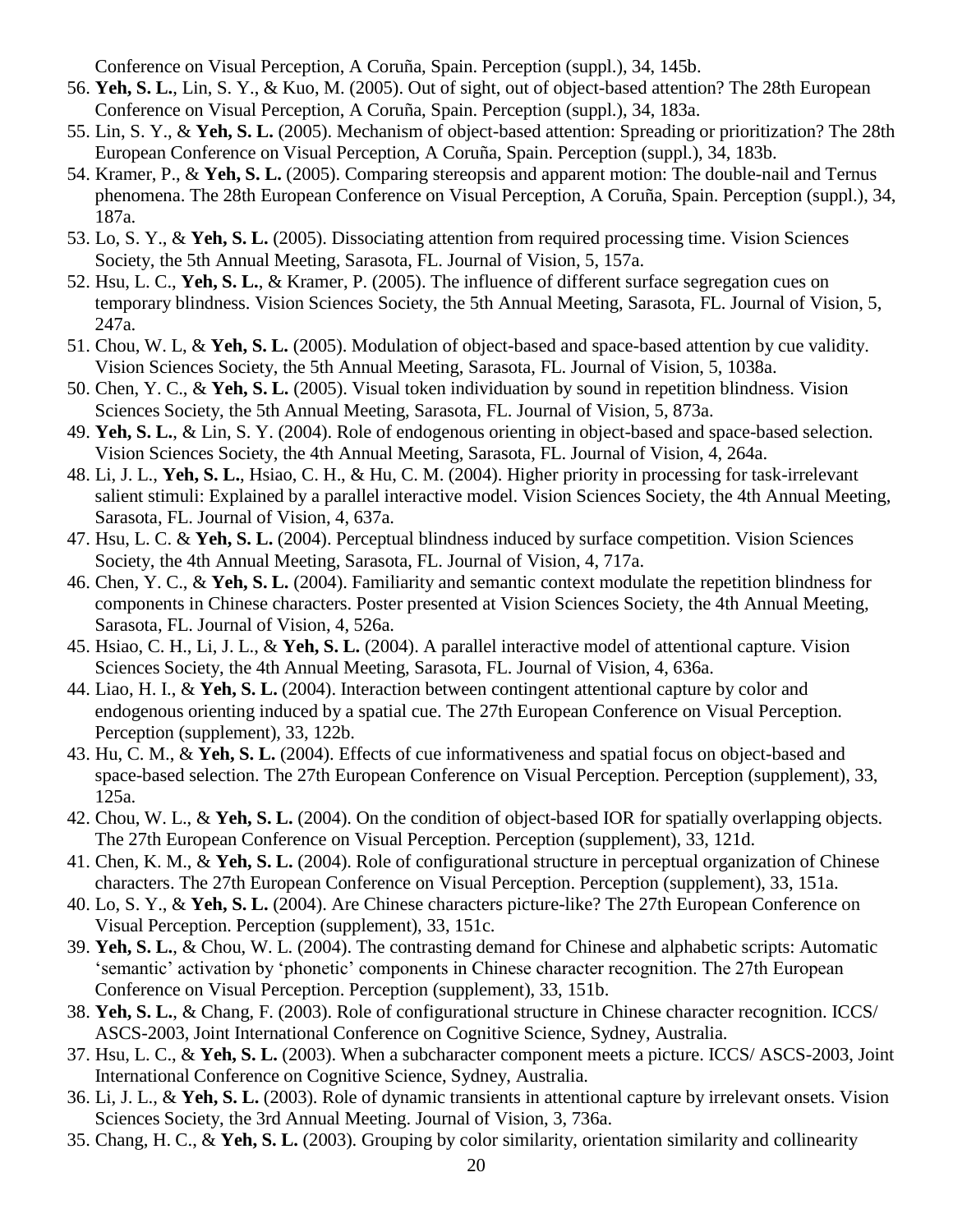under conditions of inattention. Vision Sciences Society, the 3rd Annual Meeting. Journal of Vision, 3, 758a.

- 34. Hsu, L. C., & **Yeh, S. L.** (2003). Linking motion induced blindness to perceptual filling-in. The 26th European Conference on Visual Perception. Perception (supplement), 32, 129a.
- 33. Chen, Y. C., & **Yeh, S. L.** (2003). The time course of orthographical and phonological activation in Chinese character recognition. The 26th European Conference on Visual Perception. Perception (supplement), 32, 121a.
- 32. Lo, S. Y., & **Yeh, S. L.** (2003). Contextual effect, figure-ground organization, and attention. The 26th European Conference on Visual Perception. Perception (supplement), 32, 135b.
- 31. Liao, H. I., & **Yeh, S. L.** (2003). Can contingent attentional capture override endogenous orienting with 100% validity? The 26th European Conference on Visual Perception. Perception (supplement), 32, 133c.
- 30. Chou, W. L., & **Yeh, S. L.** (2003). Is filtering cost involved in stimulus-driven attentional capture? The 26th European Conference on Visual Perception. Perception (supplement), 32, 133b.
- 29. **Yeh, S. L.**, & Chen, Y. C. (2003). Perceptual organization of Chinese characters: What is the entry-level unit for skilled readers? The 26th European Conference on Visual Perception. Perception (supplement), 32, 27a.
- 28. **Yeh, S. L.**, & Chen, Y. C. (2002). Repetition blindness for subcharacter component reveals different representations of the semantic radical and the phonetic component in Chinese character recognition. The 25th European Conference on Visual Perception. Perception (supplement), 31, 113c.
- 27. **Yeh, S. L.**, Liao, H. Y., & Li, J. L. (2002). On defining the condition of stimulus-driven attentional capture. The 25th European Conference on Visual Perception. Perception (supplement), 31, 97c.
- 26. Li, J. L., & **Yeh, S. L.** (2002). Attentional capture without display-wide attentional setting: Evidence from inattentional blindness. The 25th European Conference on Visual Perception. Perception (supplement), 31, 79a.
- 25. Li, J. L., Hu, C., & **Yeh, S. L.** (2002). The cue validity and compatibility effects of the irrelevant onset distractor. The 25th European Conference on Visual Perception. Perception (supplement), 31, 78c.
- 24. Hsu, L. C., & **Yeh, S. L.** (2002). On the novelty of 'motion-induced blindness'. The 25th European Conference on Visual Perception. Perception (supplement), 31, 42a.
- 23. Li, J. L., **Yeh, S. L.**, & Hung, D. L. (2002). Do Chinese and Americans see opposite apparent motion? Replicated and revised. Vision Sciences Society, the 2nd Annual Meeting. Journal of Vision, 2, 392a.
- 22. **Yeh, S. L.**, & Li, J. L. (2002). Role of structure and component in Chinese character recognition: Evidence from orthographic priming and repetition blindness. The 10th International Conference on Cognitive Processing of Chinese and Other Related Asian Languages (ICCPCORAL2002), Taipei, Taiwan.
- 21. **Yeh, S. L.**, & Chen, Y. C. (2002). Representations of semantic radical and phonetic component in Chinese character recognition: Repetition blindness for subcharacter component. The 10th International Conference on Cognitive Processing of Chinese and Other Related Asian Languages (ICCPCORAL2002), Taipei, Taiwan.
- 20. **Yeh, S. L.**, Chang, H. C., Chen, I., & Li, J. L. (2001). Perceptual organization with and without attention. The 24th European Conference on Visual Perception. Perception (supplement), 30, 45a.
- 19. Li, J. L., & **Yeh, S. L.** (2001). The uniqueness of abrupt onset in capturing attention: evidence from inattentional blindness. The 24th European Conference on Visual Perception. Perception (supplement), 30, 48b.
- 18. Lin, S. Y., & **Yeh, S. L.** (2001). Split or unitary attention measured by motion aftereffect. The 24th European Conference on Visual Perception. Perception (supplement), 30, 49b.
- 17. Yeh, S. L., & Li, J. H. (2001). Unitary versus splitting focal attention: Evidence in favor of a unitary model. The 24th European Conference on Visual Perception. Perception (supplement), 30, 50b.
- 16. Chen, I., Lin, S. Y., Yeh, S. L., & Huang, H. S. (2001). Dissociation of critical phase and power band for pattern recognition. The 24th European Conference on Visual Perception. Perception (supplement), 30, 85a.
- 15. Yeh, S. L., & Li, J. L. (2001). Submorphemic processing in visual recognition of Chinese character: Evidence from repetition blindness for sub-character component. The 24th European Conference on Visual Perception. Perception (supplement), 30, 97a.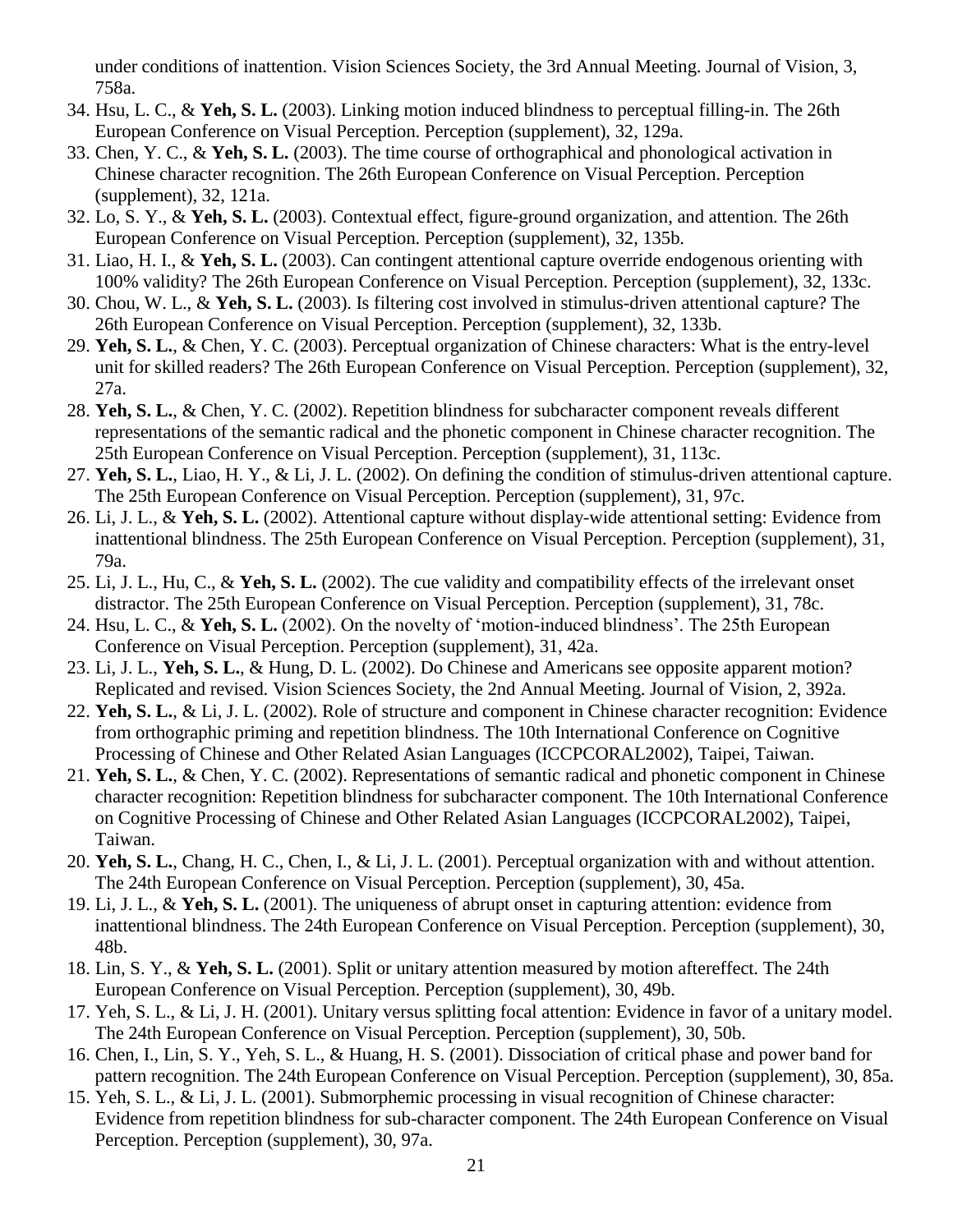- 14. Yeh, S. L., & Li, J. L. (2001). Repetition blindness for radical: The main cause of the inhibitory orthographic priming effect in Chinese character recognition. The 24th European Conference on Visual Perception. Perception (supplement), 30, 112a.
- 13. Yeh, S. L. (2000). Attention modulated perceptual space. Paper presented at the program NOW/ NSC joint workshop on cognitive science, Arnhem, Netherland.
- 12. Yeh, S. L. (1999). Distribution and allocation of visual attention. The 22th European Conference on Visual Perception. Perception (supplement), 28, 111b.
- 11. Yeh, S. L. (1997). Figural aftereffects: Adaptation to location or orientation? Investigative Ophthalmology and Visual Science, 38, S632.
- 10. Yeh, S. L. (1995). A new technique for investigating visual attention. The 1st International Conference of Chinese Psychologist.
- 9. Yeh, S. L., De Valois, K. K., & Chen, I. P. (1994). The shape of spatial attention revealed by figural aftereffects. Investigative Ophthalmology and Visual Science, 35(4), 2081.
- 8. De Valois, K. K., Yeh, S. L., & Chen, I. P. (1994). The apparent speed of discrete isoluminant moving objects. Investigative Ophthalmology and Visual Science, 35(4), 1644.
- 7. Yeh, S. L., Chen, I. P., De Valois, K. K., & De Valois, R. L. (1993). The role of spatial vision in figural aftereffects. Investigative Ophthalmology and Visual Science, 34(4), 1223.
- 6. Yeh, S. L., Chen, I. P., De Valois, K. K., & De Valois, R. L. (1992). Figural aftereffects with isoluminant Gaussian blobs. Investigative Ophthalmology and Visual Science, 33(4), 704.
- 5. Chen, I. P., Yeh, S. L., & De Valois, R. L. (1992). Motion capture and contrast with spatially nonoverlapping random dots. Investigative Ophthalmology and Visual Science, 33(4), 1141.
- 4. Yeh, S. L., De Valois, R. L., De Valois, K. K., & Chen, I. P. (1991). Adaptation to spatial position. Investigative Ophthalmology and Visual Science, 32(4), 1268.
- 3. Zhang, J., De Valois, K. K., & Yeh, S. L. (1991). Motion contrast and integration with moving apertures. Investigative Ophthalmology and Visual Science, 32(4), 9567.
- 2. De Valois, K. K., Lakshminarayanan, V., & Yeh, S. L. (1990). Can color support judgments of relative position? Investigative Ophthalmology and Visual Science, 31(4), 410.
- 1. Yeh, S. L., & De Valois, K. K. (1990). Failure of spatial transitivity. Investigative Ophthalmology and Visual Science, 31(4), 95.

#### **Patents \_\_\_\_\_\_\_\_\_\_\_\_\_\_\_\_\_\_\_\_\_\_**

- 6. Huang, P., Chen, C. N., Chu, C. Y., **Yeh, S. L.** (2016). Multi-media data rate allocation method and voice over IP data rate allocation method. United States Patent No. 9,253,116. Washington, DC: The United States Patent and Trademark Office.
- 5. Chen, H. H., **Yeh, S. L.**, Huang, T. H., Yang, Y. H., Liao, H. I., & Huang, L. H. (2013) Object-based system and method of directing visual attention by a subliminal cue. R. O. C. Patent No. 201312451.Taipei: Intellectual Property Office, Ministry of Economic Affairs. 使用閾下提示之基於物體的視覺注意力導引 系統及方法。中華民國專利編號201312451。臺北市:經濟部智慧財產局。
- 4. Huang, T. H., Lin, S. Y., **Yeh, S. L.**, Chen, H. H., Po, L., & Huang L. S. (2013) Method of directing a viewer's attention subliminally in a display. P. R. C. Patent No. 101770731B. Beijing: China National Intellectual Property Administration. 潛意識導引觀看者注意力的方法。中國專利編號101770731B。 北京市:中華人民共和國國家知識產權局。
- 3. Chen, H. H., **Yeh, S. L.**, Huang T. H., Lee, W. F. & Huang L. H. (2013) Learning-based visual attention prediction system and method thereof. R. O. C. Patent No. 201305967. Taipei: Intellectual Property Office, Ministry of Economic Affairs. 具學習力之視覺注意預測系統及其方法。中華民國專利編號2013059。 臺北市:經濟部智慧財產局。
- 2. Chen, H. H., Huang, T. H., Lin, S. Y., **Yeh, S. L.**, Bu, L. K., & Huang, L. H. (2012). Method of directing a viewer's attention subliminally in a display. United States Patent No. 8,094,163. Washington, DC: The United States Patent and Trademark Office.
- 1. Huang, T. H., Lin, S. Y., **Yeh, S. L.**, Chen, H. H., Po, L., & Huang L. S. (2010) Method of directing a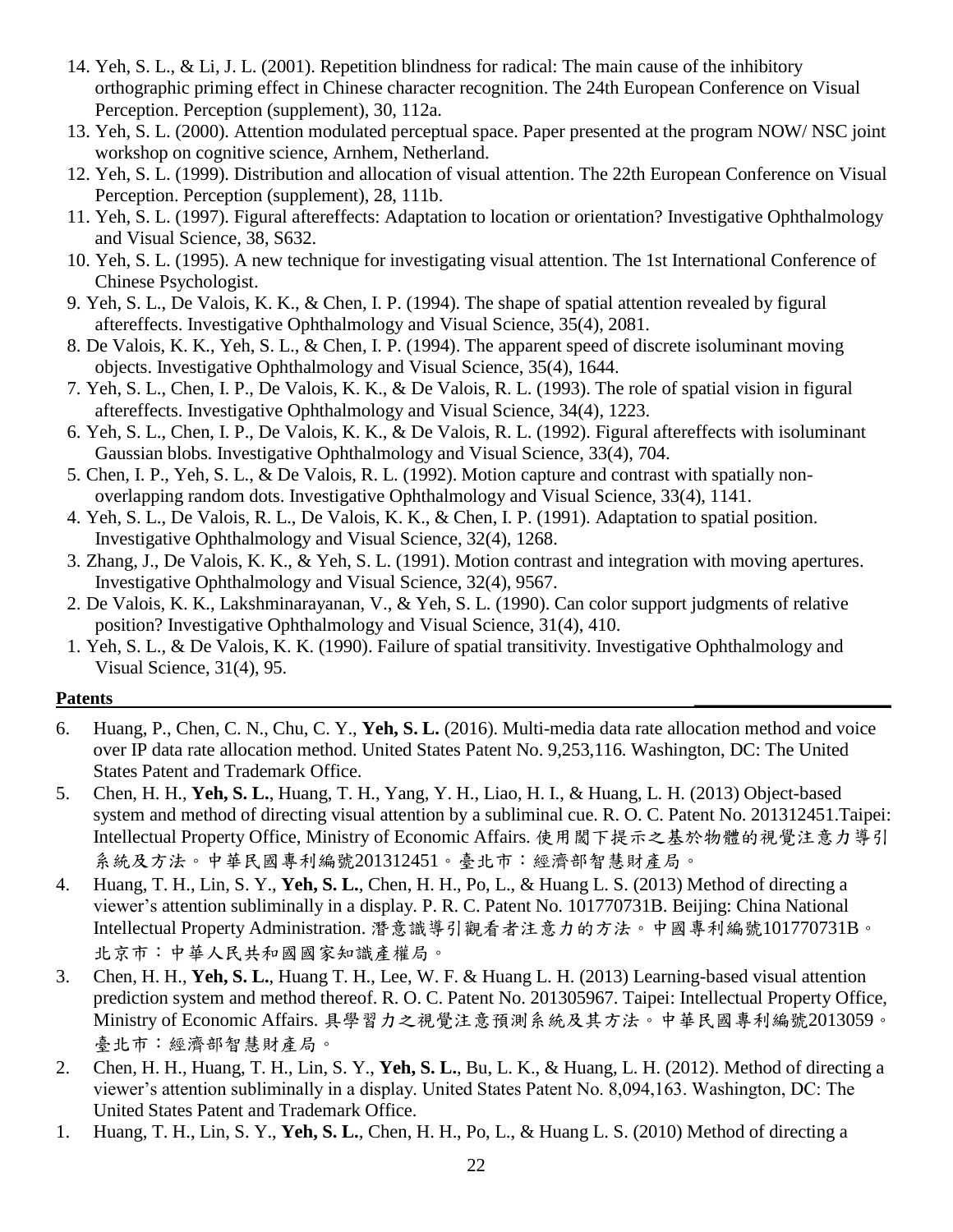viewer's attention subliminally in a display. R. O. C. Patent No. 201023168. Taipei: Intellectual Property Office, Ministry of Economic Affairs. 潛意識導引觀看者注意力的方法。中華民國專利編號2010231。 臺北市:經濟部智慧財產局。

# **Major Grants (***served as PI***) \_\_\_**

| 2021-2023 | "Age differences in communication styles: assisting elderly with new technology," Ministry of<br>Science and Technology grant (NT\$: 3,606,900/US\$:130,479)                          |
|-----------|---------------------------------------------------------------------------------------------------------------------------------------------------------------------------------------|
| 2021-2022 | "Turning over the medical care and management of chronic diseases with artificial intelligence<br>and medical/health field big data," Ministry of Science and Technology grant (NT\$: |
|           | 36,570,000/US\$: 1,323,018)                                                                                                                                                           |
| 2018-2021 | "Using AI to solve major injuries in physical and mental care – AI robots to protect human life                                                                                       |
|           | and psychology", Ministry of Science and Technology grant (NT\$: 54,017,000/US\$: 1,954,211)                                                                                          |
| 2018-2021 | "Exploring the levels of consciousness from unconscious processing to meta awareness", Ministry<br>of Science and Technology grant (NT\$: 4,070,000/US\$: 132,147)                    |
| 2017-2019 | "Exploring the possible gain in statistical regularity as people age", Ministry of Science and<br>Technology grant (NT\$: 3,256,000/ US\$: 105,718)                                   |
| 2018      | "Psychological approach for user-oriented robot design", Industrial Technology Research Institute<br>grant (NT\$: 1,200,000/ US\$: 38,962)                                            |
| 2017      | "Enhance the Applicability of Assistive Robots for Elderly People: A psychological approach",<br>Industrial Technology Research Institute grant (NT\$: 1,000,000/ US\$: 32,469)       |
| 2015-2018 | "Effects of blue light on perception and cognition", National Science Council grant (NT\$:<br>4,042,000/ US\$: 131,238)                                                               |
| 2015-2016 | "Semantic integration for crowded words", National Science Council grant (NT\$: 2,035,000/                                                                                            |
| 2012-2015 | US\$: 66,074)<br>"Unconscious semantic processing under visual crowding and continuous flash suppression",                                                                            |
|           | National Science Council grant (NT\$: 3,345,000/ US\$: 108,607)                                                                                                                       |
| 2009-2012 | "Visual-auditory integration: from perception to appraisal", National Science Council grant (NT\$:                                                                                    |
|           | 3,192,000/ US\$: 103,640)                                                                                                                                                             |
| 2007-2010 | "Visual-auditory integration and attention", National Science Council grant (NT\$: 3,181,000/<br>US\$: 103,283)                                                                       |
| 2004-2008 | "Co-construction of human cognition, neural mechanism, and social process- Neural bases of and                                                                                        |
|           | cultural effects on the perception of Chinese characters", Total for 4 years (NT\$: 3,723,000/ US\$:<br>120,881)                                                                      |
|           | National Science Council (NSC) of Taiwan, Grant for Program for Promoting Academic<br>Excellent of Universities.                                                                      |
| 2008-2009 | British-Taiwanese Joint projects between the British Academy and the National Science Council<br>Taiwan (NT\$: 134,120/ US\$: 4,355)                                                  |
| 2006-2007 | "Object representation and the mechanism of object-based attention", NSC grant (NT\$: 324,000/<br>US\$: 10,520)                                                                       |
| 2005-2006 | "Comparing group and element matching in stereopsis and apparent Motion", NSC grant (NT\$:<br>136,000/ US\$: 4,416)                                                                   |
| 2004-2005 | "Exploring the nature of semantic representation in Chinese character Recognition by repetition<br>blindness paradigm", NSC grant (NT\$: 681,800/ US\$: 22,137)                       |
| 2002-2004 | "The role of subcharacter-component and whole-character in Chinese character recognition",<br>Total for 2 years (NT\$: 2,186,300/ US\$: 70,986)                                       |
|           | National Science Council (NSC) Grant                                                                                                                                                  |
| 2001-2002 | "Vision and attention", NSC grant (NT \$626,600/ US\$: 20,345)                                                                                                                        |
| 2000-2001 | "Perceptual organization and attention", NSC grant (NT \$557,300/ US\$: 18,095)                                                                                                       |
| 1998-2000 | "Analysis of spatial position", NSC, Total for 2 years (NT \$1,130,900/ US\$: 36,719)                                                                                                 |
| 1997-1999 | "Chinese language and Brain", Academia Sinica (NT \$550,000/ US\$: 17,858)                                                                                                            |
| 1995-1997 | "Similarity of Chinese characters", NSC, Total for 3 years (NT \$1,533,500/ US\$: 49,791)                                                                                             |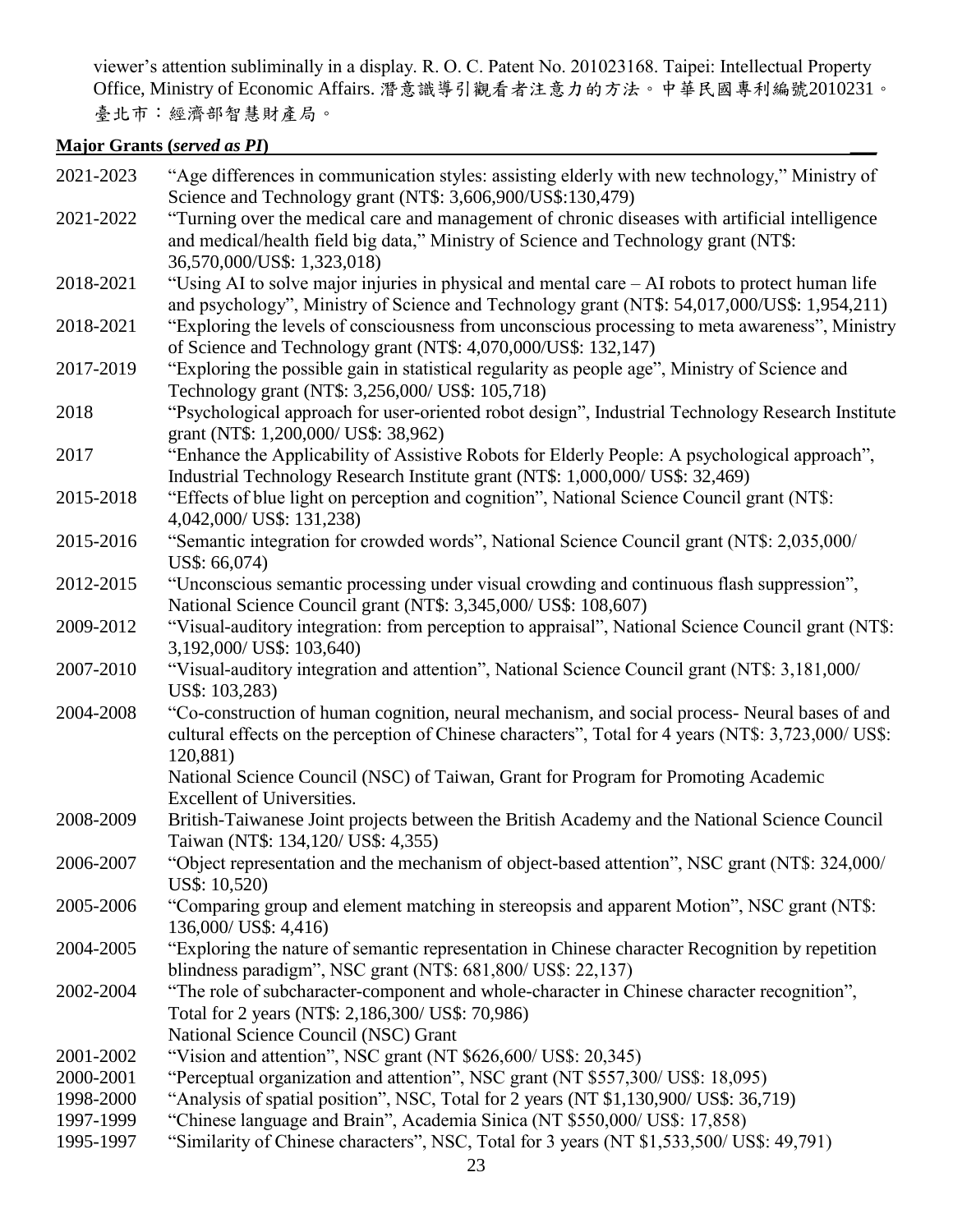1996-1997 "The distribution of spatial attention", NSC grant (NT \$325,400/ US\$: 10,565)

1995-1996 "Internal representation of space", NSC grant (NT \$549,500/ US\$: 17,841)

*\*US\$1=NT\$27.68 as of 2022/1/28*

# **Supervision**

| Post-Doctorate:        |                      |                                                                                                                     |
|------------------------|----------------------|---------------------------------------------------------------------------------------------------------------------|
| 2016-2021              | 簡頌恩 Sung-En Chien    |                                                                                                                     |
| 2020                   | Li (Leigh) Chu<br>朱立 |                                                                                                                     |
| 2016-2018              | 楊詠皓 Yung-Hao Yang    |                                                                                                                     |
| 2012-2014              | 周吉帆 Jifan Chou       |                                                                                                                     |
| 2009-2012              | 廖心怡 Hsin-I Liao      |                                                                                                                     |
| 2007                   | Yohko Hatada         |                                                                                                                     |
| 2006-2007              | 何明洲 Ming-Chou Ho     |                                                                                                                     |
| 2004-2006              | Peter Kramer         |                                                                                                                     |
| 2005.                  | 許儷絹 Li-Chuan Hsu     |                                                                                                                     |
| 2004                   | 李金鈴 Jing-Ling Li     |                                                                                                                     |
| Doctorate (PhD-level): |                      |                                                                                                                     |
| 2016                   | 張雅惠 Ya-Huei Chang    |                                                                                                                     |
| 2015                   | 楊詠皓 Yung-Hao Yang    | (Received Fellowship of German Summer Institute)                                                                    |
|                        |                      | Programme, National Science Council / Deutscher                                                                     |
|                        |                      | Akademischer Austausch Dienst)                                                                                      |
| 2014                   | 林山源 San-Yuan Lin     | (Received NSC fellowship for exchange program for Ph.D.                                                             |
|                        |                      | candidate, Descarte University, Paris)                                                                              |
| 2013                   | 李仁豪 Ren-Hao Li       |                                                                                                                     |
| 2010                   | 陳冠銘 Kuan-Ming Chen   |                                                                                                                     |
|                        | 羅仕宇 Shi-Yu Lo        | (Received fellowship from the Ministry of Education and                                                             |
|                        |                      | Fullbright scholarship to study at the University of Sydney)                                                        |
| 2009                   | 廖心怡 Hsin-I Liao      | (Received NSC fellowship for exchange program for Ph.D.                                                             |
| 2008                   |                      | candidate, CalTech)                                                                                                 |
|                        | 周蔚倫 Wei-Lun Chou     | (Received NSC fellowship for exchange program for Ph.D.<br>candidate, Harvard University, Department of Psychology) |
| 2004                   | 許儷絹 Li-Chuan Hsu     | (Received NTaU College of Science Research Award &                                                                  |
|                        |                      | Taiwanese Psychological Association Doctoral Dissertation                                                           |
|                        |                      | Award)                                                                                                              |
|                        | 陳奕全 Yi-Chuan Chen    | (Received fellowship from the Ministry of Education to                                                              |
|                        |                      | study at Oxford University)                                                                                         |
| 2003                   | 李金鈴 Jing-Ling Li     | (Received NTU College of Science Research Award &                                                                   |
|                        |                      | Taiwanese Psychological Association Doctoral Dissertation                                                           |
|                        |                      | Award)                                                                                                              |
|                        |                      |                                                                                                                     |

## *Graduate (Master's level):*

| Present | 柳翾妤 Xuan-Yu Liu    |
|---------|--------------------|
|         | 王雅茵 Ya-Yin Wang    |
|         | 陳玉珊 Yu-Shan Chen   |
|         | 曾鵬宇 Peng-Yu Zeng   |
|         | 黃柏誠 Bo-Cheng Huang |
| 2021    | 陳子翎 Zih-Ling Chen  |
|         | 蔡佳君 Chia-Chun Tsai |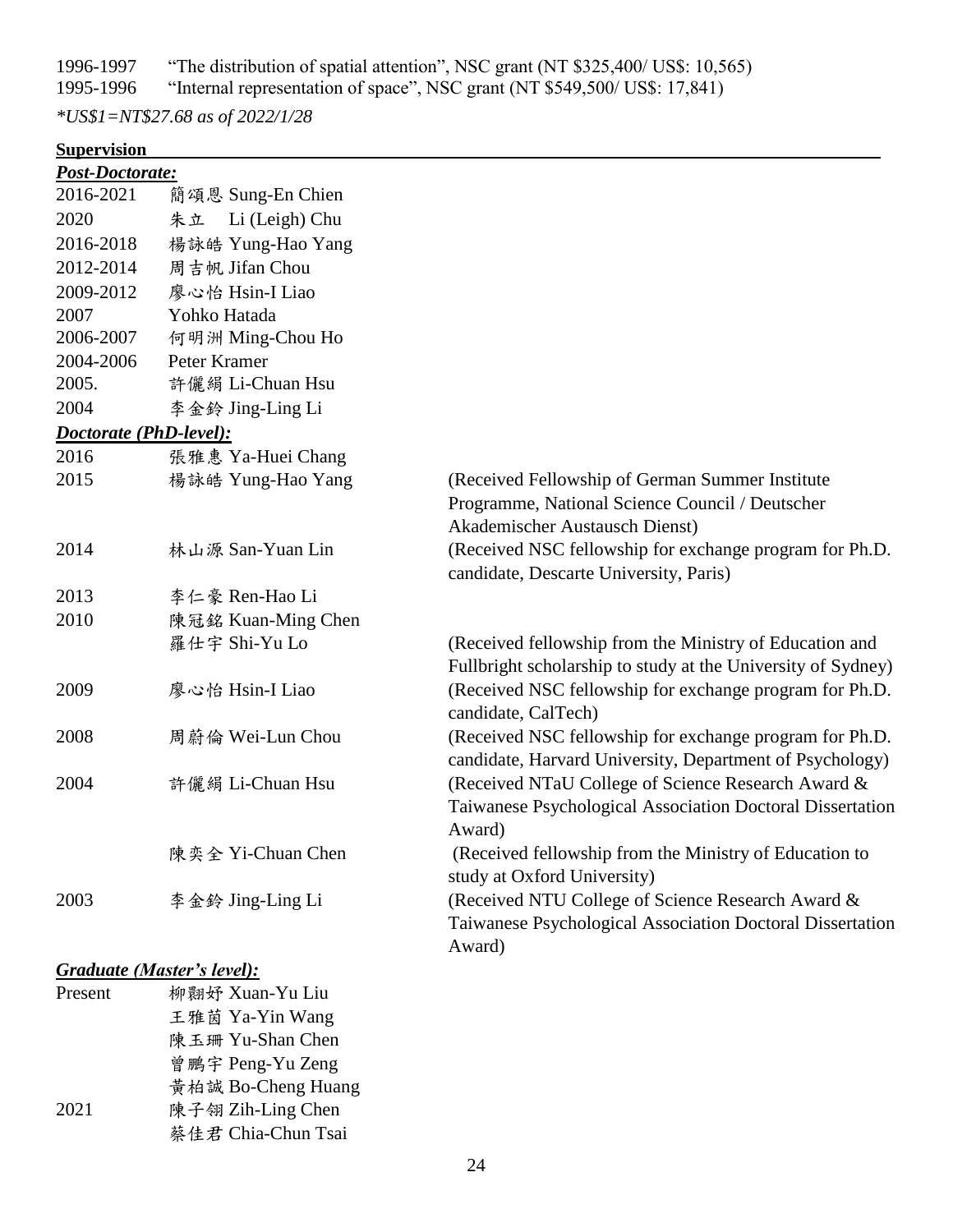|      | 楊健群 Chien-Chun Yang                                          |
|------|--------------------------------------------------------------|
| 2020 | 洪迪凡 Di-Fan Hong                                              |
|      | 高薏雯 Yi-Wen Gao                                               |
| 2019 | 張惟楨 Wei-Zhen Zhang                                           |
|      | 杜昀宸 Yun-Chen Du                                              |
|      | 李達 Da-Li                                                     |
| 2018 | 陳竑彣 Hong-Wen Chen                                            |
| 2017 | 林歡偉 Huan-Wei Lin                                             |
| 2016 | 陳彥文 Yen-Wen Chen                                             |
| 2015 | 李魁安 Kuei-An Li                                               |
|      | 田詠瑄 Yung-Shiuan Tian                                         |
| 2014 | 張安頤 An-Yi Chang                                              |
|      | 陳誼桓 Yi-Huan Chen                                             |
|      | 陳傑勝 Jason Tan                                                |
|      | 黃駿<br>Neville Huang                                          |
| 2013 | 蔡亞謁 Ya-Yeh Tsai                                              |
| 2012 | 李承安 Cheng-An Lee                                             |
| 2011 | 李碩衡 Shuo-Heng Li                                             |
| 2010 | 蕭之昀 Jhih-Yun Hsiao                                           |
| 2009 | 陳奕霖 Yi-Lin Chen                                              |
|      | 蘇紳源 Shen-Yuan Su                                             |
|      | 邱千蕙 Chien-Hui Chiu                                           |
| 2008 | 楊詠皓 Yung-Hao Yang                                            |
|      | 陳馨梅 Hsin-Mei Chen                                            |
| 2007 | 游皓翔 Hao-Hsiang You*                                          |
| 2006 | 蘇怡嘉 Yi-Jia Su                                                |
| 2005 | 羅仕宇 Shih-Yu Lo <sup>+</sup>                                  |
| 2004 | 陳奕全 Yi-Chuan Chen                                            |
|      | 胡志銘 Chi-Ming Hu                                              |
| 2003 | 林山源 San-Yuan Lin <sup>+</sup>                                |
| 2002 | 張曉玨 Hsiao-Chueh Chang*                                       |
| 2001 | 方心怡 Shin-Yi Fang                                             |
| 2000 | 李仁豪 Ren-Hao Li                                               |
| 1998 | 李金鈴 Jing-Ling Li                                             |
|      | <b>Undergraduates received MOST fellowship for research:</b> |
| 2021 | 何昀<br>Yun Ho                                                 |
| 2020 | 柳翾好 Xuan-Yu Liu                                              |
| 2019 | 張鈺生 Yu-Sheng Zhang                                           |
| 2017 | 蔡佳君 Chia-Chun Tsai                                           |
| 2016 | 楊蓓玲 Pei-Ling Yang <sup>+</sup>                               |
| 2013 | 林易萱 Yi-Shuan Lin                                             |
| 2010 | 陳怡嘉 Yi-Chia Chen <sup>+</sup>                                |
| 2001 | 羅仕宇 Shih-Yu Lo <sup>+</sup>                                  |
| 2000 | 陳虹余 Hung-Yu Chen (Received NSC Research Award)               |
| 1999 | 張曉玨 Hsiao-Chueh Chang                                        |
| 1998 | 夏康寧 Kang-Ning Hsia                                           |
| 1997 | 曾加蕙 Chia-Huei Tseng                                          |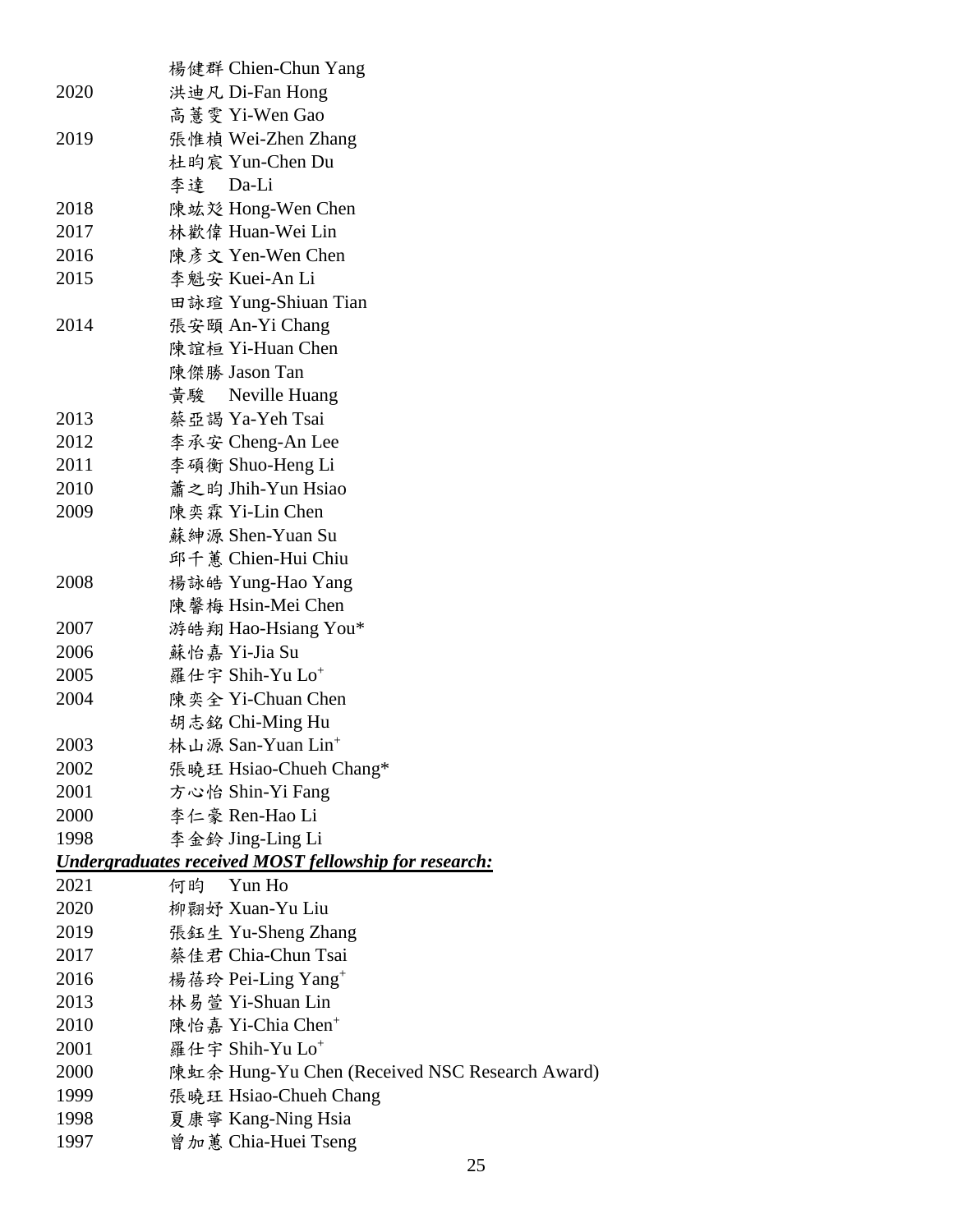\* Received Taiwanese Psychological Association Master Thesis Award

<sup>+</sup> Received NTU College of Science Research Award

# **Conference Organizer and/or Moderater (**主**/**協辦會議**)**

| 2022 | The 5 <sup>th</sup> NTU-Tohoku Symposium on Interdisciplinary AI and Human Studies: When AI                                                                            |
|------|------------------------------------------------------------------------------------------------------------------------------------------------------------------------|
|      | <b>Meets Human Science</b>                                                                                                                                             |
| 2021 | The 4 <sup>th</sup> NTU-Tohoku Symposium on Interdisciplinary AI and Human Studies: When AI<br><b>Meets Human Science</b>                                              |
| 2019 | The 5 <sup>th</sup> NTU–Kyoto University International Symposium on Human Sciences                                                                                     |
| 2019 | The 3rd NTU-Tohoku Symposium on Interdisciplinary AI and Human Studies: When AI<br><b>Meets Human Science</b>                                                          |
| 2018 | The 4 <sup>th</sup> NTU-Kyoto University International Symposium of Understanding Self and Its<br>Interaction with Social and Physical Environments                    |
| 2018 | The 3 <sup>rd</sup> NTU-Kyoto University International Symposium of Cognitive Neuroscience: Socio-<br>Cognitive Neuroscience on Understanding Self, Others and Objects |
| 2018 | The 2 <sup>nd</sup> NTU-Tohoku Symposium on Interdisciplinary AI and Human Studies: When AI<br><b>Meets Human Science</b>                                              |
| 2017 | The 1 <sup>st</sup> NTU-Tohoku U Symposium on Interdisciplinary AI and Human Studies: When AI<br><b>Meets Human Science</b>                                            |
| 2016 | The 2 <sup>nd</sup> NTU-Kyoto University International Symposium for Cognitive Neuroscience: Social<br>Cognitive Biology on Representation of Environment              |
| 2016 | NTU Neuroimaging Technologies and Research Symposium                                                                                                                   |
| 2015 | NTU-Meji Neurobiology and Cognitive Neuroscience Symposium                                                                                                             |
| 2013 | The 1 <sup>st</sup> NTU-Kyoto University International Symposium for Cognitive Neuroscience<br>Workshop on Multisensory processing and attention                       |
| 2008 | The $12th$ annual meeting of the Association for the Scientific Study of Consciousness<br>International Symposium on Language, Culture and Cognition                   |
| 2007 | The NTU Azalea Festival Illusion Exhibition "Close Encounter - Illusions Where Science Meets<br>Art"                                                                   |
| 2006 | Workshop on Brain & Cognition – The $11th$ Workshop on Attention and Perception                                                                                        |
| 2005 | Workshop on Action Perception and Consciousness – The $10th$ Workshop on Attention and<br>Perception                                                                   |
| 2005 | International Symposium on Body and Cognition: A Multi-Disciplinary Perspective                                                                                        |

### **Professional Services \_\_\_\_\_\_\_\_\_\_**

| 2021-2024 | Trustee Board Member, National Science and Technology Center for Disaster Reduction,               |  |  |
|-----------|----------------------------------------------------------------------------------------------------|--|--|
|           | Executive Yuan, Taiwan                                                                             |  |  |
| 2022-2024 | <b>Advisory Committee, Imaging Center for Integrated Body, Mind and Culture Research,</b>          |  |  |
|           | National Taiwan University, Taiwan (身體心靈與文化整合影像中心諮議委員)                                             |  |  |
|           | 2021-present Committee Member, National Taiwan University 100 <sup>th</sup> Anniversary (臺大百年校慶委員) |  |  |
|           | 2021-present Council Board, Drunken Moon Lake New Teacher Welcome Committee, College of Science,   |  |  |
|           | National Taiwan University                                                                         |  |  |
|           | 2022-present Council Board, National Taiwan University Evaluation Committee (毫大校教評會委員)             |  |  |
| 2006-2010 |                                                                                                    |  |  |
|           | 2021-present Council Board, New Teachers Committee, College of Science, National Taiwan University |  |  |
|           | 2021-present Proposition and Questionnaire Committee Member, Ministry of Education, Taiwan         |  |  |
|           | 2020-present Council Board, National Taiwan University International Committee                     |  |  |
|           | 2020-present Council Board, National Taiwan University Alumni Bimonthly Newsletter (臺大校友雙月刊理       |  |  |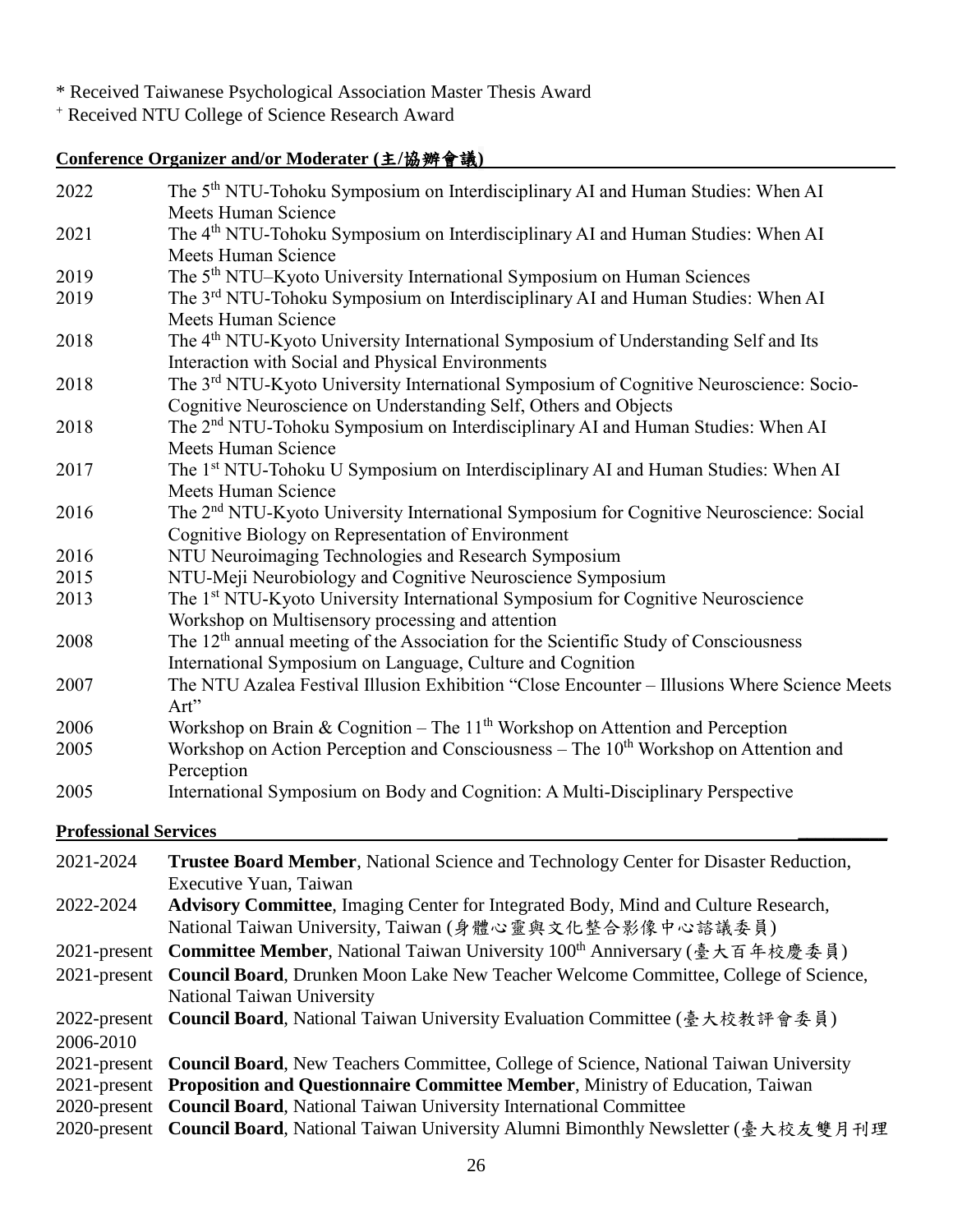學院 编輯 泰昌代表)

|                           | 子  九洲キサ 女 只 1 \ イメ ノ                                                                                                           |
|---------------------------|--------------------------------------------------------------------------------------------------------------------------------|
| 2020-present              | <b>Council Board, Council at College of Science, National Taiwan University</b>                                                |
| 2020-present              | <b>Council Board, Faculty Evaluation Committee, College of Science, National Taiwan University</b>                             |
| 2020-present              | Council Board, International Committee, College of Science, National Taiwan University                                         |
| 2020-present              | Council Board, Taiwanese Psychological Association (臺灣心理學會理事)                                                                  |
| 2019                      | Council Board, College of Science, National University (臺大理學院院長遴選會委員)                                                          |
| 2018-present              | Advisory Committee, Imaging Center for Integrated Body, Mind and Culture Research                                              |
| 2018-present              | Advisory Council, The International Association for the Study of Attention and Performance (A                                  |
|                           | $\& P)$                                                                                                                        |
| 2012-present              | European Research Council Peer Review Evaluation, The European Research Council (ERC)                                          |
|                           | <b>Executive Agency</b>                                                                                                        |
|                           | 2018-present Editorial Board, Scientific Reports                                                                               |
|                           | 2013-present Editorial Board, Frontier in Psychology, Perception Science                                                       |
|                           | 2013-present Editorial Board, Chinese Journal of Psychology                                                                    |
|                           | 2017-present Advisory Council, Government Fellowship for Studying Abroad Ministry of Education, Taiwan                         |
| 2017-present              | <b>Review Board, Research Grants Council, Hong Kong</b>                                                                        |
| 2015-present              | <b>Review Board, United States-Israel Binational Science Foundation</b>                                                        |
|                           | 2017-present Personnel Committee, MacKay Medical University, Taiwan                                                            |
| 2016-present              | <b>Committee Member, School Development Planning Committee, National Taiwan University</b>                                     |
| 2017                      | Chair of Scientific Committee, The 13 <sup>th</sup> Asia Pacific Conference on Vision (APCV)                                   |
| 2016                      | <b>Committee member, Ministry of Examination, Taiwan</b>                                                                       |
| 2015-2016                 | <b>Executive Supervisor</b> , Taiwanese Psychological Association (臺灣心理學會監事))                                                  |
| 2013-2016                 |                                                                                                                                |
|                           | <b>Associate Editor, Chinese Journal of Psychology</b>                                                                         |
| 2013-2017<br>2013-present | Research ethics advisory committee, National Taiwan University                                                                 |
|                           | Committee member of faculty evaluation committee, Graduate Institute of Brain and Mind<br>Sciences, National Taiwan University |
| 2016                      | Scientific Committee, Conference on Language, Discourse, and Cognition (CLDC)                                                  |
| 2013-2014                 |                                                                                                                                |
| 2015                      | Advisory council, Center for Life Education, Ministry of Education, Taiwan                                                     |
| 2012                      | <b>Review Board</b> , The 11 <sup>th</sup> International Congress of the International Color Association (AIC)                 |
| 2011-2012                 | <b>Advisory Board, International Multisensory Research Forum (IMRF) 2012</b>                                                   |
| 2010-2012                 | Personnel committee of National Taiwan University                                                                              |
| 2010-2011                 | Scientific Committee, Asian-Pacific Conference on Vision (APCV) 2011                                                           |
| 2010-2011                 | <b>Advisory Board, International Multisensory Research Forum (IMRF) 2011</b>                                                   |
| 2010                      | Reviewer of Setting International Research-Intensive Centers of Excellence in Taiwan                                           |
| 2010                      | <b>Reviewer</b> of Initiative Research Cooperation among Top Universities between UK and Taiwan                                |
| 2006-2010                 | <b>Council Board, National Taiwan University Evaluation Committee</b>                                                          |
| 2009-2010                 | Co-chair of the Scientific committee, Asian-Pacific Conference on Vision (APCV) 2010                                           |
| 2009                      | Reviewer for Research Award for Junior Research Investigators, Academia Sinica                                                 |
| 2009                      | Reviewer of web-based multimedia courses, Ministry of Education                                                                |
| 2009                      | <b>Committee member</b> of national examinations for local civil servants                                                      |
| 2008, 2009                | Committee member of the Higher Education Evaluation & Accreditation Council of Taiwan                                          |
| 2007-2008                 | <b>Scientific Committee</b> , The $12th$ annual meeting of the Association for Scientific Study of                             |
|                           | Consciousness (ASSC) 2008                                                                                                      |
| 2007-2008                 | <b>Council member</b> of The Taiwanese Psychological Association                                                               |
| 2007-2010                 | <b>General committee</b> of National Taiwan University                                                                         |
| 2004-2008                 | Personnel committee of National Taiwan University                                                                              |
| 2006                      | <b>Reviewer</b> for Doctor An-Tai Chen Research Scholarship                                                                    |
| 2005-present              | <b>Reviewer</b> for Government Scholarship for Overseas Study                                                                  |
| 2005-2007                 | <b>Appeal committee of National Taiwan University</b>                                                                          |
|                           |                                                                                                                                |
|                           |                                                                                                                                |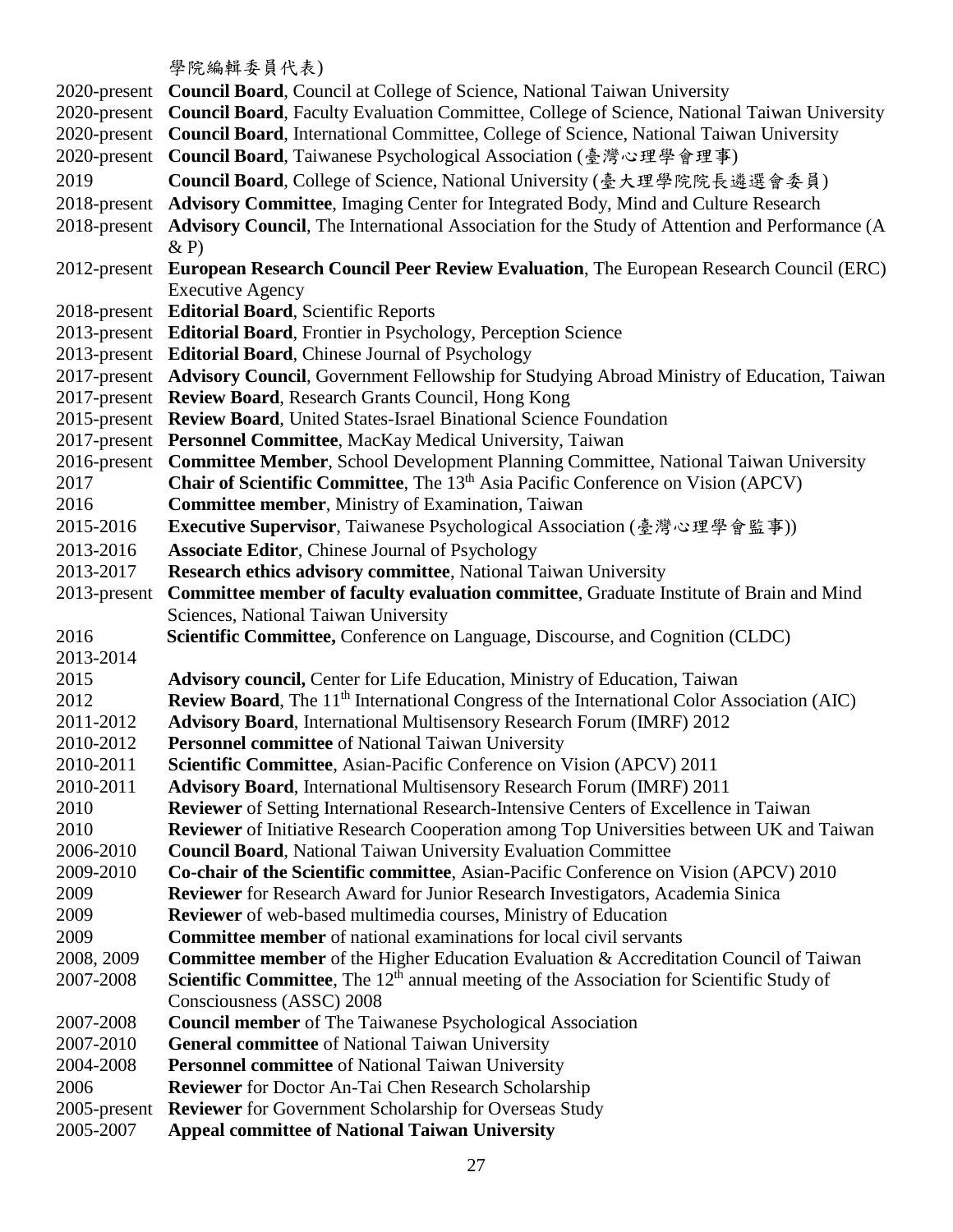2003-present **Personnel committee,** Department of Psychology, NTU 2003-2006 **Chair** of the Research and ethic committee of Department of Psychology, NTU 1996-2002 **Resource committee**, Department of Psychology, NTU 2001-2003 **Administrative committee**, Department of Psychology, NTU 1996 Evaluation of the design of color pattern in Tunnel Zhong-Shin Engineering, High-way system 1998-2000 Improvement program of Introductory Psychology courses Ministry of Education, Taiwan 1998 **Organizing committee,** Annual meeting of Chinese Psychological Association 1998 **Elected member** of Government Female Leader Training Program 1996-present **Thesis committee** National Taiwan University (Psychology, Electrical Engineering, Computer Science, Graduate Institute of Networking and Multimedia, Graduate Institute Communication Engineering, Graduate Institute of Brian and Mind Sciences) Sydney University (Psychology), Australia Hong-Kong University (Psychology), Hong Kong National Cheng-Chi University (Psychology) National Chung-Cheng University (Psychology) Chung Yuan Christian University (Psychology) National Taiwan Normal University (Graduate Institute of Teaching Chinese as a Second Language, Department of English) National Yang-Ming University (Cognitive Neuropsychology, Biomedical Engineering)

#### *Editorial*

Scientific Reports Frontier in Psychology Chinese Journal of Psychology

#### *Ad-Hoc Reviewer*

Journal of Experimental Psychology: Learning, Memory, & Cognition Journal of Experimental Psychology: Human Perception & Performance Vision Research PLoS ONE Experimental Brain Research British Journal of Psychology International Journal of Psychology Perceptual and Motor Skills Experimental Brain Research Memory & Cognition Consciousness & Cognition Acta Psychologica Transportation Research Part F: Traffic Psychology and Behaviour Instructional Science Chinese Journal of Psychology Bulletin of Educational Psychology Research of Applied Psychology Scholarpedia Frontiers in Psychology Attention, Perception & Psychophysics iPerception Scientific Reports Behavior and Brain Sciences (Commentator) Japanese Psychological Research Psychonomic Bulletin and Review Psychological Research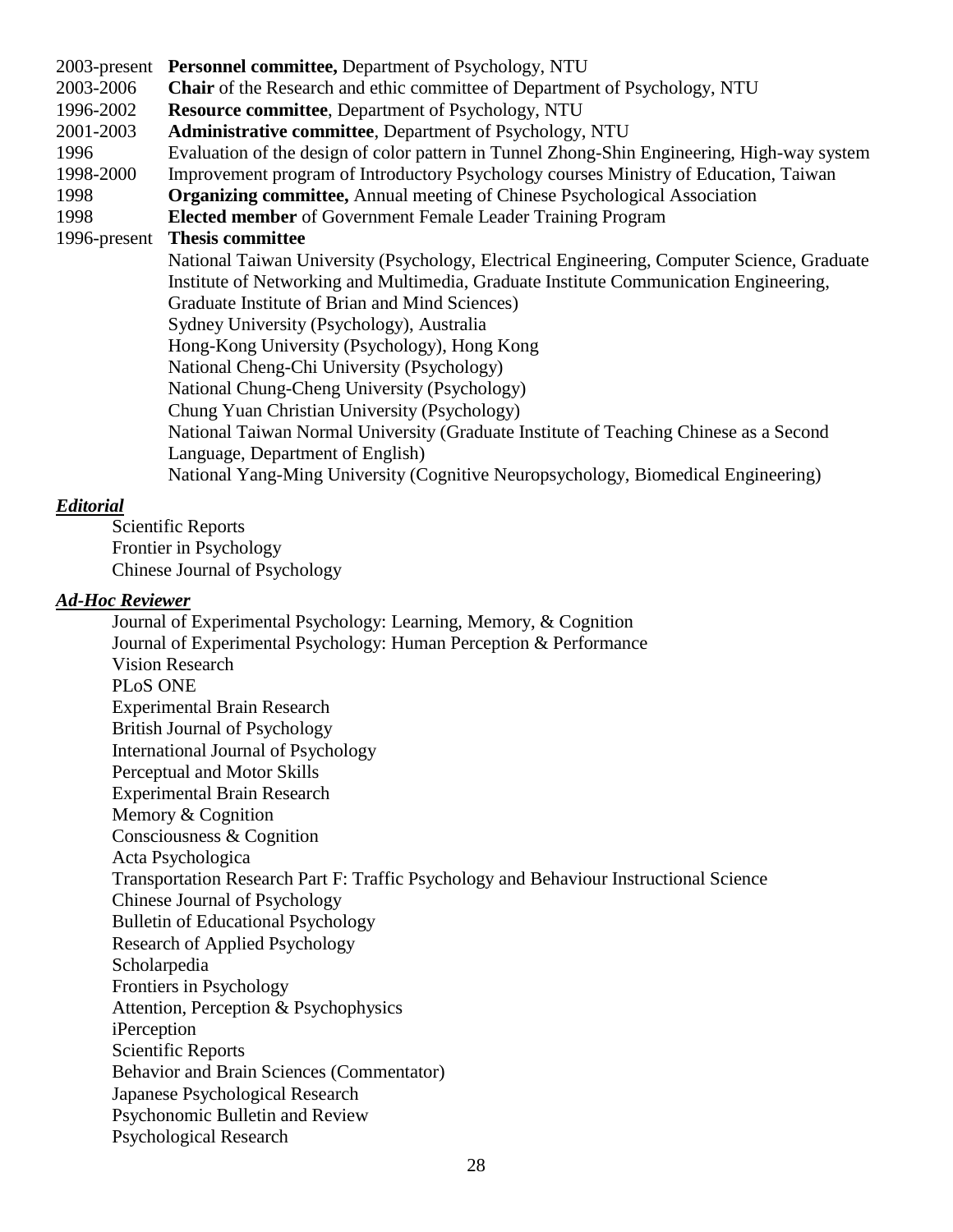## *External Review*

Research Grants Council (RGC) of Hong Kong Research Institute of Electrical Engineering at Tohoku University, Japan Nanyang Technological University, Singapore Sydney University, Australia

#### **Professional Affiliations \_\_\_\_\_\_\_\_\_\_\_\_\_\_\_\_**

Vision Sciences Society Association for Scientific Study of Consciousness Taiwanese Psychological Association American Psychological Society International Multisensory Research Forum European Conference on Visual Perception Asian-Pacific Conference on Vision American Psychological Science

#### **Invited presentations**

| 年份 Year | 題目 Presentation Title                                                                   | 會議名稱或主辦單位 Host                                                                                         |
|---------|-----------------------------------------------------------------------------------------|--------------------------------------------------------------------------------------------------------|
| 2021    | Round Table on Human-Centered Artificial<br>Intelligence (HCAI) – Panel 2 Roundtable on | International Research Centre on<br>Artificial Intelligence under the                                  |
|         | Human-Centered AI Interaction                                                           | auspices of UNESCO                                                                                     |
|         | In the era of AI, what can psychologists do?                                            | NTU PSY 101 lecture, and Podcast:<br>NTU PSY AD EP33                                                   |
|         | The Why, When and How of Scientific Writing                                             | Summer Seminar at National Taiwan<br>University                                                        |
|         | The uniqueness of human being in the age of AI                                          | Taipei Medical University                                                                              |
|         | Perception and cognition of reading Chinese<br>characters                               | National Chengchi University                                                                           |
|         | Need-based AI technology for older adults                                               | Sun Yun-Suan Memorial Museum                                                                           |
|         | The design principle for human-centered AI                                              | Appier                                                                                                 |
|         | Female Scientists: Research, Life, Struggle,<br>Reflection, and Outlook                 | National Taiwan University                                                                             |
|         | What makes a human being in the age of AI                                               | Chang-Gung University                                                                                  |
| 2020    | My CSBAS experience                                                                     | Center for Teaching and Learning<br>Development Digital Learning Center,<br>National Taiwan University |
|         | The Why, When and How of Scientific Writing                                             | Ministry of Science and Technology,<br>National Taiwan University                                      |
|         | Human-Oriented Era of AI: Developing Intelligent<br>Technology Based on Human Needs     | Medical AI Meetup at Taipei                                                                            |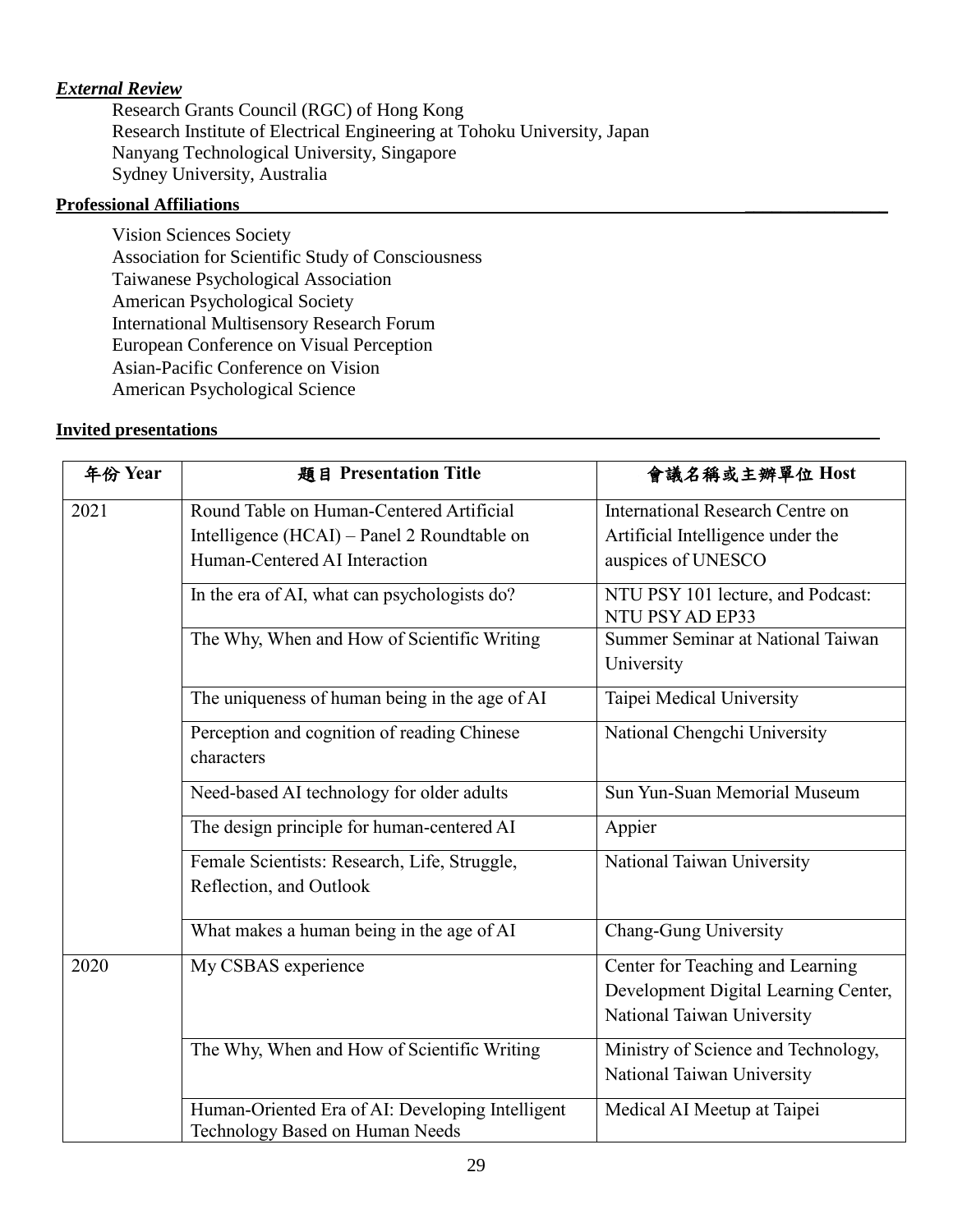|      | What makes a Human Being in the Age of AI?                                                                                | National Taiwan University                                     |
|------|---------------------------------------------------------------------------------------------------------------------------|----------------------------------------------------------------|
|      | Research Center for Chinese Cultural Subjectivity in<br>Taiwan                                                            | National Chengchi University                                   |
|      | Institute for Advanced Studies in the Humanities and<br><b>Social Sciences</b>                                            | National Taiwan University                                     |
| 2019 | How humans gain wisdom                                                                                                    | Science etrans                                                 |
|      | What makes a Human Being in the Age of $AI - a$<br>perspective from cognitive psychology?                                 | Center for Advanced Study in the<br><b>Behavioral Sciences</b> |
|      | The Uncanny Valley revisited: age-related difference<br>and the effect of function type                                   | Azalea Festival at National Taiwan<br>University               |
|      | Sensation and Perception: A Duet of Consciousness                                                                         | San Min Book Co., Ltd.                                         |
|      | Effects of blue-light on human perception and<br>cognition                                                                | Illuminating Engineering Institute of<br>Japan                 |
|      | How our brain tricks our conscious reality:<br>Psychological Perspective on Visual Illusion                               | <b>International Illusion Conference</b>                       |
|      | Role of consciousness in semantic activation and<br>integration under visual crowding                                     | University of California, Berkeley                             |
|      | Human-Oriented AI era: Developing smart<br>technology that meets human needs                                              | <b>ASUS</b>                                                    |
|      | Starting from the heart: developing AI robots that<br>meet people's needs (從心出發: 開發符合人們需求的 AI<br>機器人)                     | National Chengchi University                                   |
|      | The era of AI, a new direction for mankind (人工智慧<br>時代,人類的新方向)                                                            | National Yanging Jiaotong University                           |
| 2018 | Effects of blue light on perception and cognition                                                                         | Kagoshima University                                           |
|      | The era of AI, a new direction for mankind                                                                                | <b>BW Scholar Salon</b>                                        |
|      | Illusion Talk (假做真時真亦假:人類知覺系統中的錯覺)                                                                                        | National Magong High School                                    |
|      | Betwixt Reality and Illusion: International<br>Symposium on the Exploration and Application of<br><b>Visual Illusions</b> | International Conference Hall,<br>National Taiwan University   |
| 2017 | Processing of Chinese Characters (Kanzi) under<br>visual crowding                                                         | University of Potsdam                                          |
|      | Increased stimulation of ipRGCs affects achromatic<br>spatial contrast sensitivity                                        | European Conference on Visual<br>Perception                    |
|      | Sensation and Perception: A Duet of Consciousness                                                                         | National Taiwan University                                     |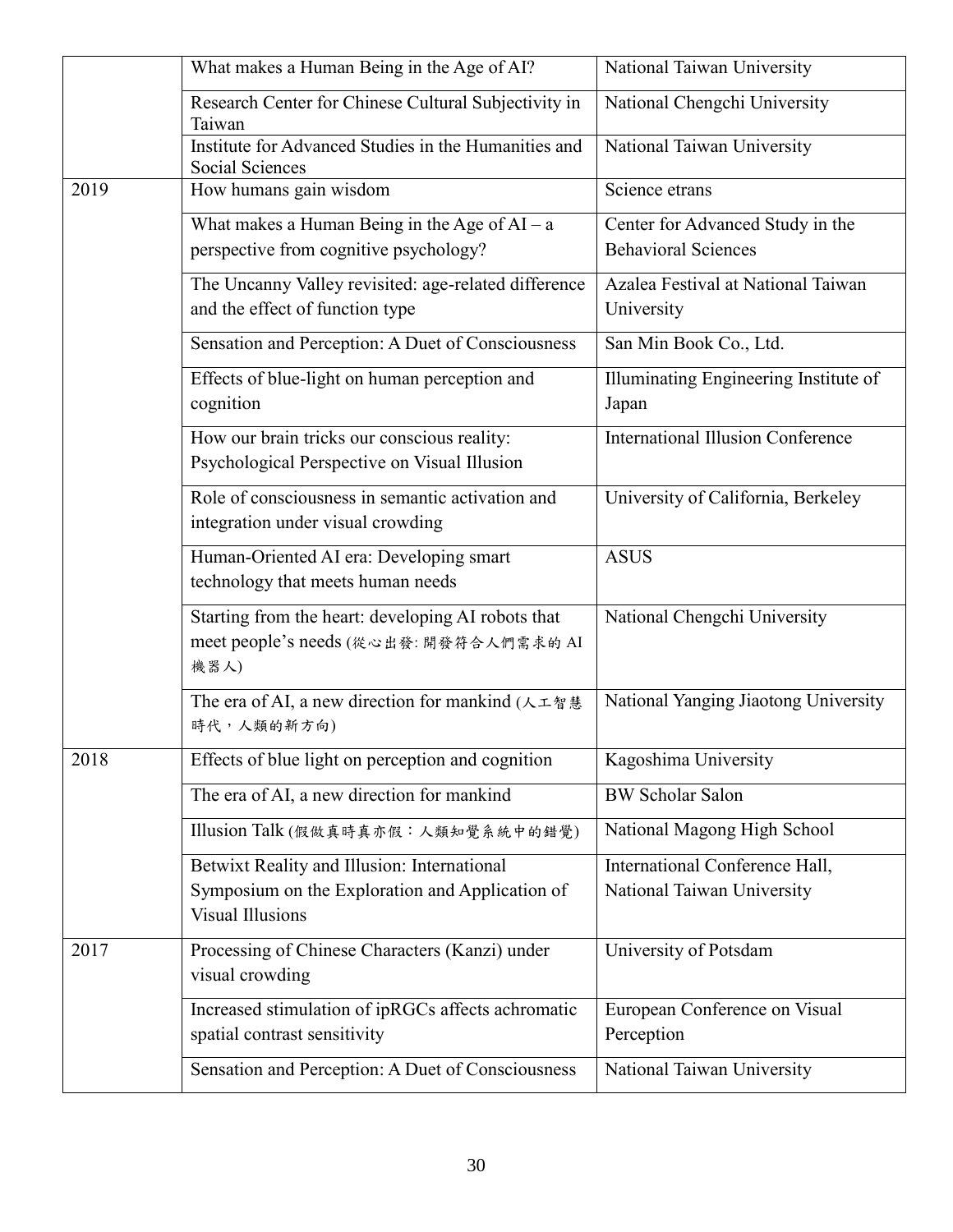|      | The crossover and spark of psychology research and<br>application of human perception (心理學的跨界與火花                                                        | Asia Conference on Vision, Tainan,<br>Taipei                                                       |
|------|---------------------------------------------------------------------------------------------------------------------------------------------------------|----------------------------------------------------------------------------------------------------|
|      | 人類感知的研究與應用)                                                                                                                                             |                                                                                                    |
|      | The Why, When and How of Scientific Writing                                                                                                             | Mackay Memorial Hospital                                                                           |
| 2016 | Blue-light and its effect on mental health                                                                                                              | Convention at Taiwanese<br>Psychological Association                                               |
|      | Mental processing without awareness: Evidence<br>from Visual Crowding and Continuous Flash<br>Suppression                                               | Nippon Telegraph and Telephone,<br>Japan                                                           |
|      | Investigating the Limit of Language Processing<br>under Visual Crowding                                                                                 | South China Normal University<br>China                                                             |
| 2015 | Mental Processing Without Awareness: Evidence<br>from Visual Crowding and Continuous Flash<br>Suppression                                               | Meiji University, Tokyo, Japan                                                                     |
|      | Unconscious semantic processing                                                                                                                         | Tohoku University, Sendai, Miyagi,<br>Japan                                                        |
|      | NTU-Kyoto University International Symposium for<br>Cognitive Neuroscience: Mental and Neural<br>Representation for the Environment (opening<br>speech) | National Taiwan University                                                                         |
|      | Multisensory Integration: Space, Time and<br>Consciousness                                                                                              | <b>Entomology Department,</b><br>National Taiwan University                                        |
|      | New developments in visual perception research -<br>the impact of blue light on health and psychology                                                   | National Chiao Tung University<br>Library                                                          |
|      | 3C the impact of blue light on health and psychology<br>- new developments in visual perception                                                         | Himax Technologies                                                                                 |
| 2014 | <b>Unconscious Processing</b>                                                                                                                           | Université de Genève, Geneva,<br>Switzerland                                                       |
|      | <b>Multisensory Perception</b>                                                                                                                          | Université de Genève, Geneva,<br>Switzerland                                                       |
|      | How do people see and understand the world as it is,<br>or as it isn't?                                                                                 | Data Visualization Seminar                                                                         |
|      | Human conscious mental processing                                                                                                                       | Intelligent Robotics and Automation<br>Laboratory<br>National Taiwan University, Taipei,<br>Taiwan |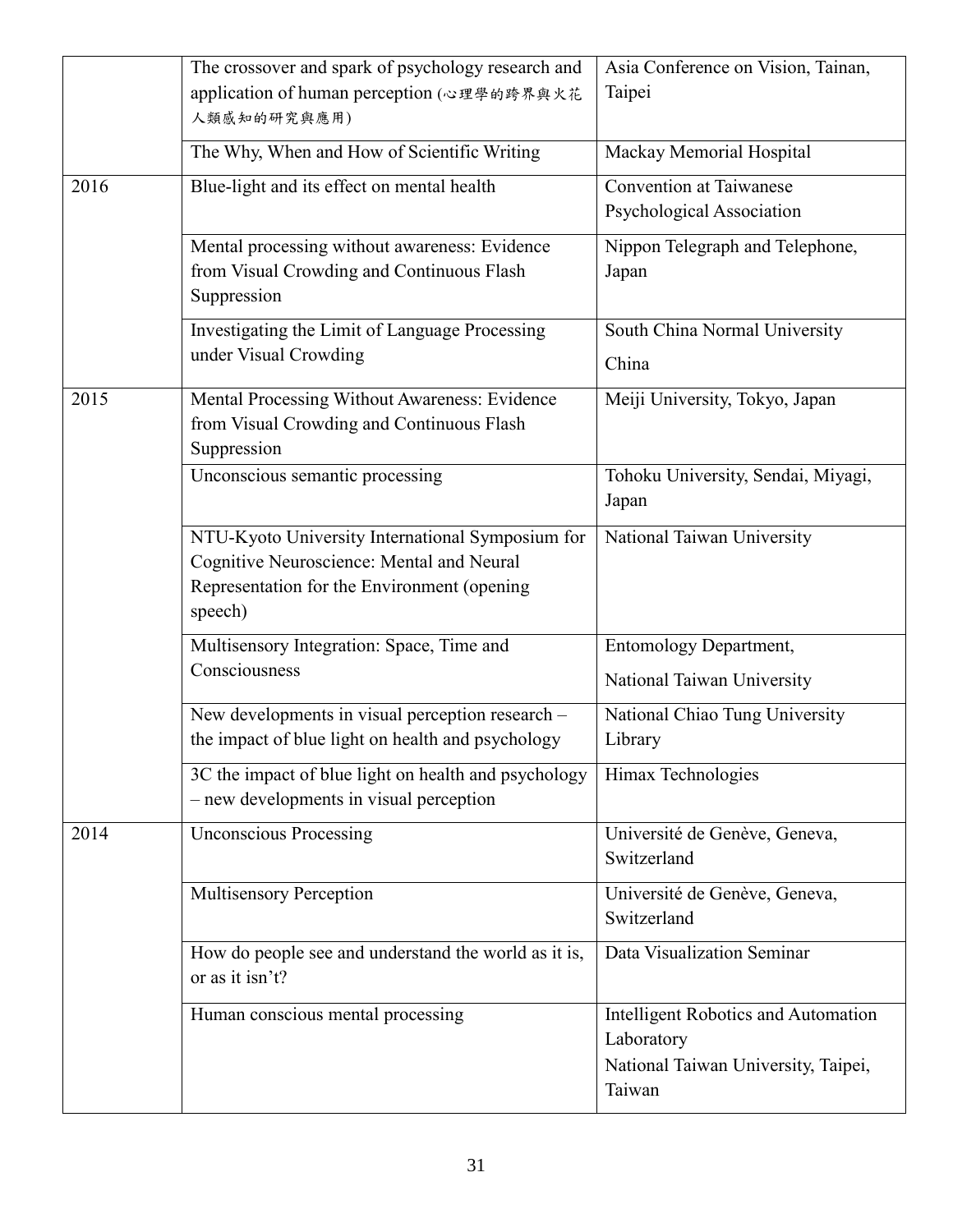| 2013 | Unconscious processing: How far can it go and what | Keynote speech at the 52th Annual            |
|------|----------------------------------------------------|----------------------------------------------|
|      | does it tell us about consciousness?               | Conference of Taiwanese                      |
|      |                                                    | Psychological Association                    |
|      |                                                    |                                              |
|      |                                                    | National Chengchi University, Taipei,        |
|      |                                                    | Taiwan.                                      |
|      | Semantically congruent sound enhances unconscious  | <b>Global Chinese Vision Sciences</b>        |
|      | processing of visual scene                         | Workshop, Suzhou, China                      |
|      | Distinct processes of orthography and semantics:   | The 9th Asian-Pacific Conference on          |
|      | Evidence from visual crowding                      | Vision, Suzhou, China.                       |
|      |                                                    |                                              |
|      | Retrospection and reflection from a perception     | National Chengchi University, Taipei,        |
|      | investigator                                       | Taiwan                                       |
| 2012 | Human illusion                                     | Workshop for Judicial Personnel              |
|      |                                                    | <b>Study Institute</b>                       |
|      |                                                    | Justice Solemnity Professionalism,           |
|      |                                                    | Taiwan                                       |
|      |                                                    |                                              |
|      | Unconscious processing: How far can it go and what | Nagoya University, Nagoya, Japan             |
|      | does it tell us about consciousness?               |                                              |
|      | Unconscious processing: How far can it go and what | Chiba University, Chiba, Japan               |
|      | does it tell us about consciousness?               |                                              |
|      |                                                    |                                              |
|      | Perception and attention (Keynote speech)          | Symposium on Cognition, digital              |
|      |                                                    | education and evaluation                     |
|      |                                                    | National Education Yuan, New Taipei          |
|      |                                                    | City, Taiwan                                 |
|      | Cross-modal information processing                 | Workshop on Cognitive Neuroscience           |
|      |                                                    |                                              |
|      |                                                    | National Chengchi University, Taipei,        |
|      |                                                    | Taiwan                                       |
|      | Psychological investigations of implicit mental    | National Yang-Ming University,               |
|      | processes                                          | Taipei, Taiwan                               |
| 2011 | Unconscious and conscious perception               | Fo Guang University, Yilan, Taiwan           |
|      | Attention, Chinese character recognition, and      | National Yang-Ming University,               |
|      | reading                                            | Taiwan                                       |
|      | Human perception and eyewitness                    | Workshop for Judicial Personnel              |
|      |                                                    | Study Institute                              |
|      |                                                    |                                              |
|      |                                                    | Justice Solemnity Professionalism,<br>Taiwan |
|      |                                                    |                                              |
|      | When falsehood stands for truth: Illusions in      | Series of Lectures on Mental Growth,         |
|      | everywhere                                         | Hsing Tian Kong, Taipei                      |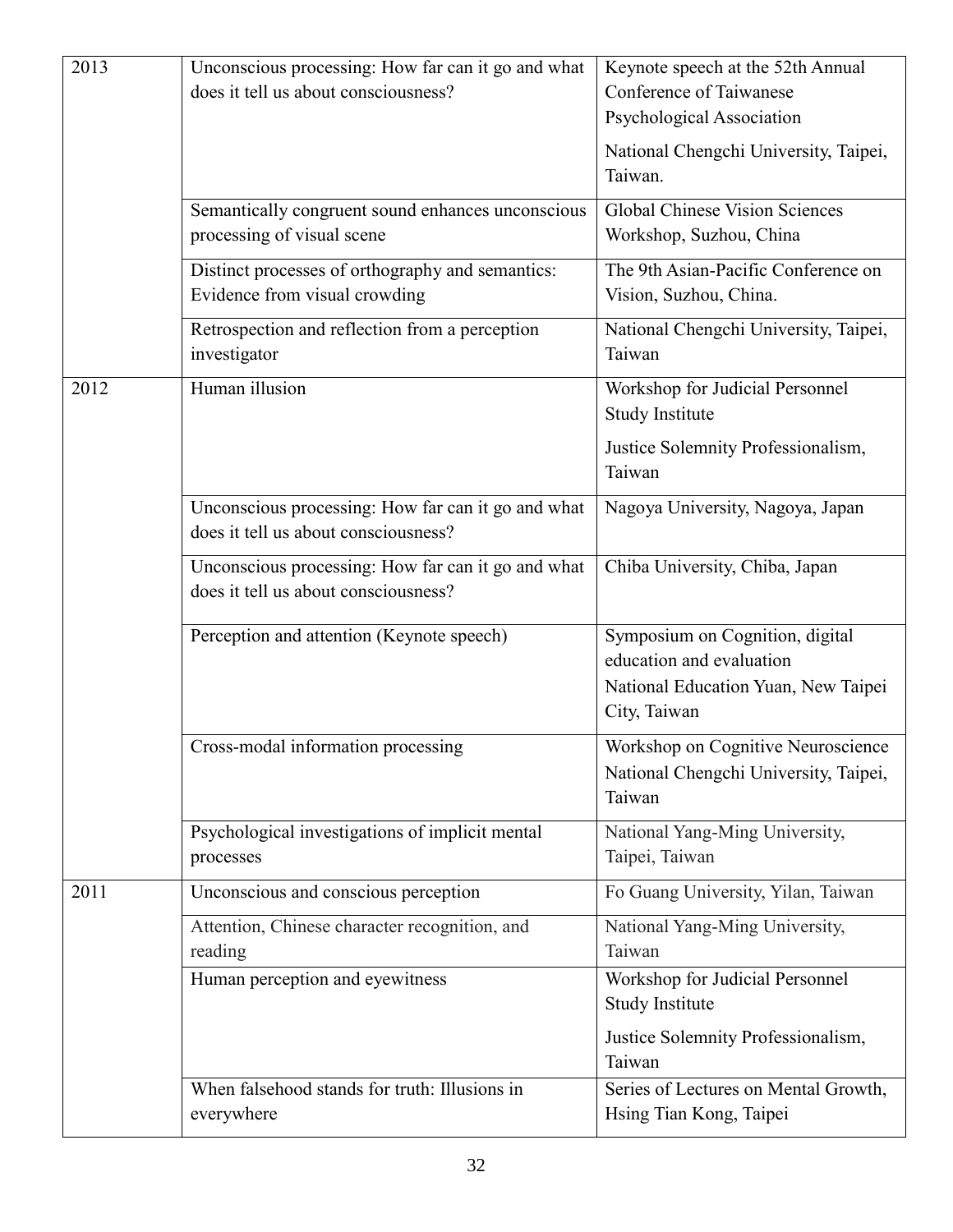| 2010 | Perception with and without awareness<br>Phantom or real? Illusions in our perceptual world | The 3rd Annual Symposium of the<br>Graduate Institute of Neural and<br>Cognitive Sciences: Organizing a<br>Visual World<br>China Medical University, Taichung,<br>Taiwan<br>Public speech, National Taiwan |
|------|---------------------------------------------------------------------------------------------|------------------------------------------------------------------------------------------------------------------------------------------------------------------------------------------------------------|
|      |                                                                                             | University                                                                                                                                                                                                 |
| 2008 | Perception with and without awareness                                                       | Laboratoire de Sciences Cognitives et<br>Psycholinguistique<br>(ENS/CNRS/EHESS)<br>Département d'Etudes Cognitives,                                                                                        |
|      |                                                                                             | Paris, France                                                                                                                                                                                              |
|      | Visual competition as revealed by motion-induced<br>blindness and perceptual filling-in     | Laboratoire Psychologie de la<br>Perception                                                                                                                                                                |
|      |                                                                                             | Université Paris Descartes, Paris,<br>France                                                                                                                                                               |
|      | Perceptual organization and recognition in the case<br>of Chinese characters                | Centre Biomédical des Saints Pères<br>Université Paris Descartes, Paris,<br>France                                                                                                                         |
|      | Women in Science: Experiences and observations<br>from a female scientist                   | International Conference on Woman<br>Scientists 2008                                                                                                                                                       |
|      | Brain and Perception                                                                        | Workshop on Brain and Education<br>Department of Science Education,<br>National Science Council of Taiwan                                                                                                  |
| 2007 | Vision and Attention                                                                        | Graduate Institute of Networking and<br>Multimedia, National Taiwan<br>University                                                                                                                          |
|      | Human visual system: What have we learned from<br>basic researches?                         | Graduate Institute of Electronic<br>Engineering, National Taiwan<br>University.                                                                                                                            |
|      | Word recognition in reading: Chinese character<br>processing                                | Invited symposium talk in the<br>International Symposium on<br>Language, Culture and Cognition.<br>Taipei, Taiwan.                                                                                         |
|      | Perceptual and Linguistic processing of Chinese<br>characters                               | Department of Psychology, University<br>of Michigan, Ann Arbor, U.S.                                                                                                                                       |